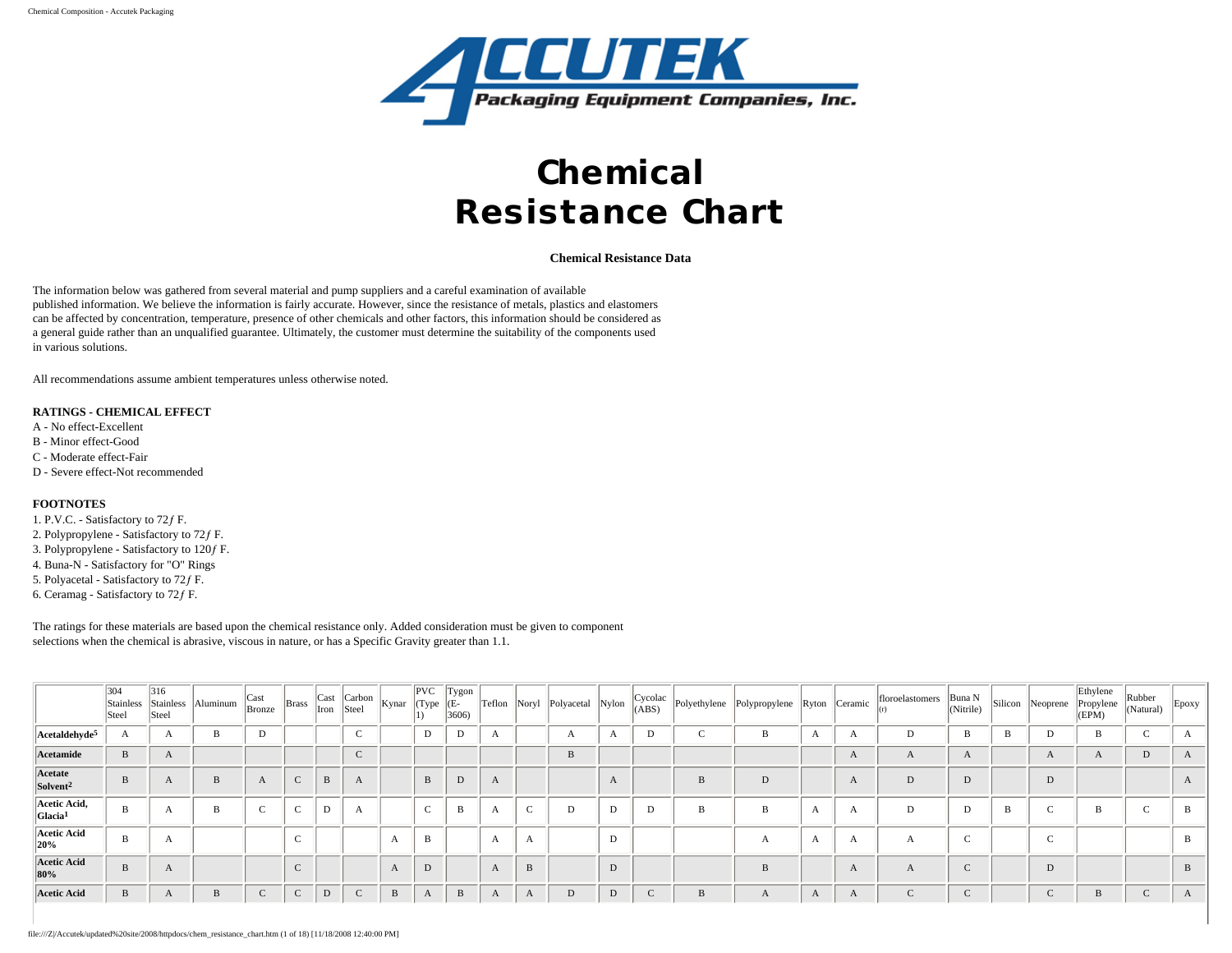| Acetic<br>Anhydride       | A            | A                | B        | $\sim$<br>U  | D          | B               | D                | D            | D            | $\mathbf D$  | A | D            | D            | D            | D            | A            | A            | A            | A | D            | A            | $\sim$<br>╰  | B            | B            | ◡            | A            |
|---------------------------|--------------|------------------|----------|--------------|------------|-----------------|------------------|--------------|--------------|--------------|---|--------------|--------------|--------------|--------------|--------------|--------------|--------------|---|--------------|--------------|--------------|--------------|--------------|--------------|--------------|
| Acetone <sup>6</sup>      | A            | $\mathbf{A}$     |          | Δ            |            |                 |                  | D            | D            | D            |   | D            | в            |              | D            | J            | B            | А            | А | D            | D            | B            |              | А            | D            | В            |
| Acetyl<br><b>Chloride</b> | $\mathsf{C}$ | $\mathbf{A}$     |          | D            |            |                 |                  |              |              |              | A |              |              |              |              |              |              | A            |   | A            |              |              |              |              | A            | $\mathbf{A}$ |
| Acetylene <sup>2</sup>    | A            | $\mathbf{A}$     | $\Delta$ | $\mathbf{B}$ |            | $\mathbf{A}$    | $\mathbf{A}$     |              | B            |              |   |              | $\mathbf{A}$ | $\mathbf{A}$ |              |              | $\mathbf D$  | A            | A | A            | $\mathbf{A}$ | $\sim$<br>€  | B            | $\mathbf{A}$ |              | $\mathbf{A}$ |
| Acrylonitrile             | A            | $\sim$           |          | $\Delta$     |            | $\sqrt{2}$<br>◟ |                  |              |              |              |   |              | B            |              | D            |              | B            | A            | A | $\mathbf{C}$ | D            |              | D            | D            |              | A            |
| Alcohols: Amyl            | A            | $\mathbf{A}$     |          | A            | B          | $\sim$<br>◡     | $\sim$           | $\mathbf{A}$ | $\mathbf{A}$ | B            |   | $\sim$       | A            | $\Lambda$    | B            | B            | B            | $\mathbf{A}$ | A | А            | A            | D            | A            | А            |              | А            |
| Benzyl                    | $\mathbf{A}$ | $\boldsymbol{A}$ | B        | A            | $\sqrt{ }$ |                 |                  |              | $\mathbf D$  | $\, {\bf B}$ |   | A            | A            | A            | D            | $\mathbf D$  | A            |              | A | A            | D            |              | B            |              | D            | A            |
| <b>Butyl</b>              | A            | $\bm{A}$         | B        | $\mathbf{B}$ |            | $\sqrt{ }$<br>J | $\sqrt{2}$       | А            | $\mathbf{A}$ | $\, {\bf B}$ |   | $\mathbf{A}$ | A            | $\mathbf{A}$ |              | $\, {\bf B}$ | B            | A            | A | A            | A            | D            | $\bm{A}$     | $\mathbf{A}$ |              | A            |
| Diacetone <sup>2</sup>    | A            | A                | A        | A            | $\sqrt{2}$ |                 | A                |              | D            |              |   | A            | A            | A            |              |              | D            |              | A | D            | D            |              | D            | A            | D            | $\mathbf{A}$ |
| Ethyl                     | A            | A                | B        | A            | $\sqrt{2}$ | $\mathbf{r}$    | $\boldsymbol{A}$ |              | $\mathbf{A}$ | $\sim$<br>J  |   | A            | B            | $\mathbf{A}$ | B            | B            | A            |              | A | A            | A            | B            | A            | B            |              | A            |
| <b>Hexyl</b>              | A            | A                | A        | A            | $\sqrt{ }$ |                 | A                |              |              |              |   | A            | A            | A            |              |              | A            |              | A | A            | A            | $\mathbf D$  | $\mathbf B$  | A            | A            | A            |
| Isobutyl                  | $\mathbf{A}$ | $\bm{A}$         | B        | $\mathbf{A}$ | $\sqrt{ }$ |                 | A                |              |              |              |   | $\mathbf{A}$ | $\mathbf{A}$ | A            | $\, {\bf B}$ |              | $\mathbf{A}$ |              | A | $\mathbf{A}$ | $\sim$       | $\, {\bf B}$ | $\mathbf{A}$ | $\mathbf{A}$ | $\mathbf{A}$ | $\mathbf{A}$ |

**B - Minor effect - Good 2. Polypropylene - Satisfactory to 72ƒ F.**

**C - Moderate effect - Fair 3. Polypropylene - Satisfactory to 120ƒ F.**

**D - Severe effect - Not recommended 4. Buna-N - Satisfactory for "O" Rings**

**5. Polyacetal - Satisfactory to 72ƒ F.**

**6. Ceramag - Satisfactory to 72ƒ F.**

|                                                              | 304<br>Stainless<br>Steel | 316<br>Stainless<br>Steel | Aluminum     | Cast<br>Bronze | <b>Brass</b> | Iron        | Cast Carbon<br>Steel | Kynar       | PVC <br>(Type<br>1) | Tygon<br>(E-<br>3606 | Teflon Noryl     |              | Polyacetal   | Nylon        | Cycolac<br>(ABS) | Polyethylene | Polypropylene Ryton Ceramic |              |              | floroelastomers<br>(r)(r) | Buna N<br>(Nitrile) | Silicon      | Neoprene     | Ethylene<br>Propylene<br>(EPM) | Rubber<br>(Natural) | Epoxy        |
|--------------------------------------------------------------|---------------------------|---------------------------|--------------|----------------|--------------|-------------|----------------------|-------------|---------------------|----------------------|------------------|--------------|--------------|--------------|------------------|--------------|-----------------------------|--------------|--------------|---------------------------|---------------------|--------------|--------------|--------------------------------|---------------------|--------------|
| Alcohols:<br>Isopropyl                                       | A                         | $\mathbf{A}$              | B            | $\mathbf{A}$   | $\mathbf C$  | $\mathbf C$ | A                    |             |                     |                      |                  | A            | $\mathbf{A}$ | A            |                  |              | A                           |              | A            | A                         | $\mathbf{C}$        | $\mathsf{C}$ | $\, {\bf B}$ | A                              | A                   | A            |
| Methyl <sup>6</sup>                                          | A                         | $\mathbf{A}$              | B            | $\mathbf{A}$   | C            | A           | A                    |             | B                   |                      | $\boldsymbol{A}$ | A            | $\mathbf{C}$ | A            | D                | B            | $\mathbf{A}$                |              | $\mathbf{A}$ | C                         | B                   |              | A            | A                              | A                   | A            |
| Octyl                                                        | A                         | $\mathbf{A}$              | A            | $\mathbf{A}$   | $\mathsf C$  |             | A                    |             |                     |                      |                  | A            | A            | A            |                  |              |                             |              | $\mathbf{A}$ | A                         | B                   |              | В            | A                              | $\mathsf{C}$        | A            |
| Propyl                                                       | $\mathbf{A}$              | $\mathbf{A}$              | $\mathbf{A}$ | $\mathbf{A}$   |              |             | A                    | B           | $\mathbf{A}$        |                      | $\mathbf{A}$     | A            | A            | A            |                  |              | A                           |              | $\mathbf{A}$ | A                         | $\mathbf{A}$        | B            | $\mathbf{A}$ | A                              | A                   | $\mathbf{A}$ |
| Aluminum<br>Chloride 20%                                     | $\mathbf D$               | $\mathbf{C}$              | B            | D              |              | $\mathbf D$ | A                    |             | $\mathbf{A}$        | $\, {\bf B}$         |                  | A            | $\mathsf{C}$ | A            |                  | $\, {\bf B}$ | A                           | A            | $\mathbf{A}$ | A                         | A                   |              | A            | A                              | A                   | A            |
| Aluminum<br><b>Chloride</b>                                  | $\mathbf D$               | $\mathbf{C}$              | D            | $\mathbf{C}$   |              | D           | $\, {\bf B}$         | A           | $\mathbf{A}$        | A                    | $\boldsymbol{A}$ | $\mathbf{A}$ |              | $\mathbf D$  |                  |              | A                           | $\mathbf{A}$ | $\mathbf{A}$ | A                         | $\mathbf{A}$        | $\mathbf C$  | A            |                                |                     | $\mathbf{A}$ |
| Aluminum<br>Fluoride                                         | D                         | $\mathbf C$               |              |                |              |             | A                    | A           | A                   |                      | A                | A            | $\mathbf C$  | $\mathbf D$  |                  | В            | A                           |              |              | A                         | A                   | $\mathbf C$  | А            |                                | $\mathbf C$         | A            |
| Aluminum<br>Hydroxide <sup>6</sup>                           | A                         | $\mathbf{A}$              | $\mathbf{A}$ | $\mathbf{A}$   |              | D           | A                    |             | $\mathbf{A}$        |                      | A                | A            | В            | A            |                  |              | A                           |              | $\mathbf{A}$ | A                         | $\mathbf{A}$        |              | $\mathbf{A}$ |                                | A                   | A            |
| Aluminum<br>Potassium<br><b>Sulfate</b><br>$(Alum)$ , $10\%$ | $\boldsymbol{A}$          |                           | A            |                |              | D           | A                    |             | A                   |                      | $\boldsymbol{A}$ |              |              | A            |                  | A            |                             |              | $\mathbf{A}$ | A                         |                     |              | A            |                                | A                   | A            |
| Aluminum<br>Potassium<br>Sulfate<br>(Alum), 100%             | D                         | $\mathbf{A}$              | B            | $\mathsf{C}$   |              |             | A                    |             | A                   | $\, {\bf B}$         | A                | A            | $\mathsf{C}$ | D            |                  | B            | A                           |              | A            | A                         | A                   |              | A            |                                | A                   | A            |
| Aluminum<br>Sulfate                                          | $\mathsf C$               | $\mathbf C$               | A            | $\mathbf C$    | $\mathsf C$  | D           | A                    | A           | A                   | B                    | A                | A            | $\mathbf C$  | A            |                  | $\, {\bf B}$ | A                           | A            | $\mathbf{A}$ | A                         | A                   |              | A            | A                              | A                   | A            |
| Amines                                                       | A                         | $\mathbf{A}$              | $\mathbf{A}$ | B              |              | A           | B                    |             | $\mathbf C$         | А                    | $\mathbf{A}$     | B            | D            | A            |                  |              |                             |              | $\mathbf{A}$ | D                         | D                   | $\mathbf C$  | B            | B                              | $\mathbf C$         | A            |
| Ammonia 10%                                                  |                           | $\mathbf{A}$              |              |                |              |             |                      | $\mathbf D$ | A                   |                      | $\boldsymbol{A}$ | A            |              | $\mathbf{A}$ |                  |              | A                           | $\mathbf{A}$ | A            | A                         | D                   |              | A            |                                |                     | $\, {\bf B}$ |
| Ammonia,<br>Anhydrous                                        | B                         | $\mathbf{A}$              | B            | $\,$ D         |              | D           | B                    | D           | A                   | B                    | A                | A            | D            | A            |                  | $\, {\bf B}$ | A                           | B            | A            | D                         | B                   | B            | A            | A                              | D                   | A            |
| Ammonia,<br>Liquids                                          | A                         | $\mathbf{A}$              | D            | D              |              | A           | А                    |             | A                   | B                    | A                | A            | D            |              |                  | $\mathbf{D}$ | A                           |              | $\mathbf{A}$ | D                         | B                   | B            | A            | A                              | D                   | A            |
| Ammonia,<br>Nitrate                                          | A                         | $\mathbf{A}$              | $\mathbf{C}$ | D              |              |             | А                    |             | В                   | B                    |                  | A            | $\mathbf C$  |              |                  |              | A                           |              | $\mathbf{A}$ |                           | $\mathbf{A}$        |              | $\mathbf C$  |                                |                     | A            |
| Ammonium<br><b>Bifluoride</b>                                | $\mathbf C$               | $\mathbf{A}$              | D            |                |              |             |                      |             | $\mathbf{A}$        |                      |                  | $\mathbf{A}$ | D            |              |                  |              | A                           |              | $\mathbf{A}$ | A                         | A                   |              | A            |                                |                     | A            |

file:///Z|/Accutek/updated%20site/2008/httpdocs/chem\_resistance\_chart.htm (2 of 18) [11/18/2008 12:40:00 PM]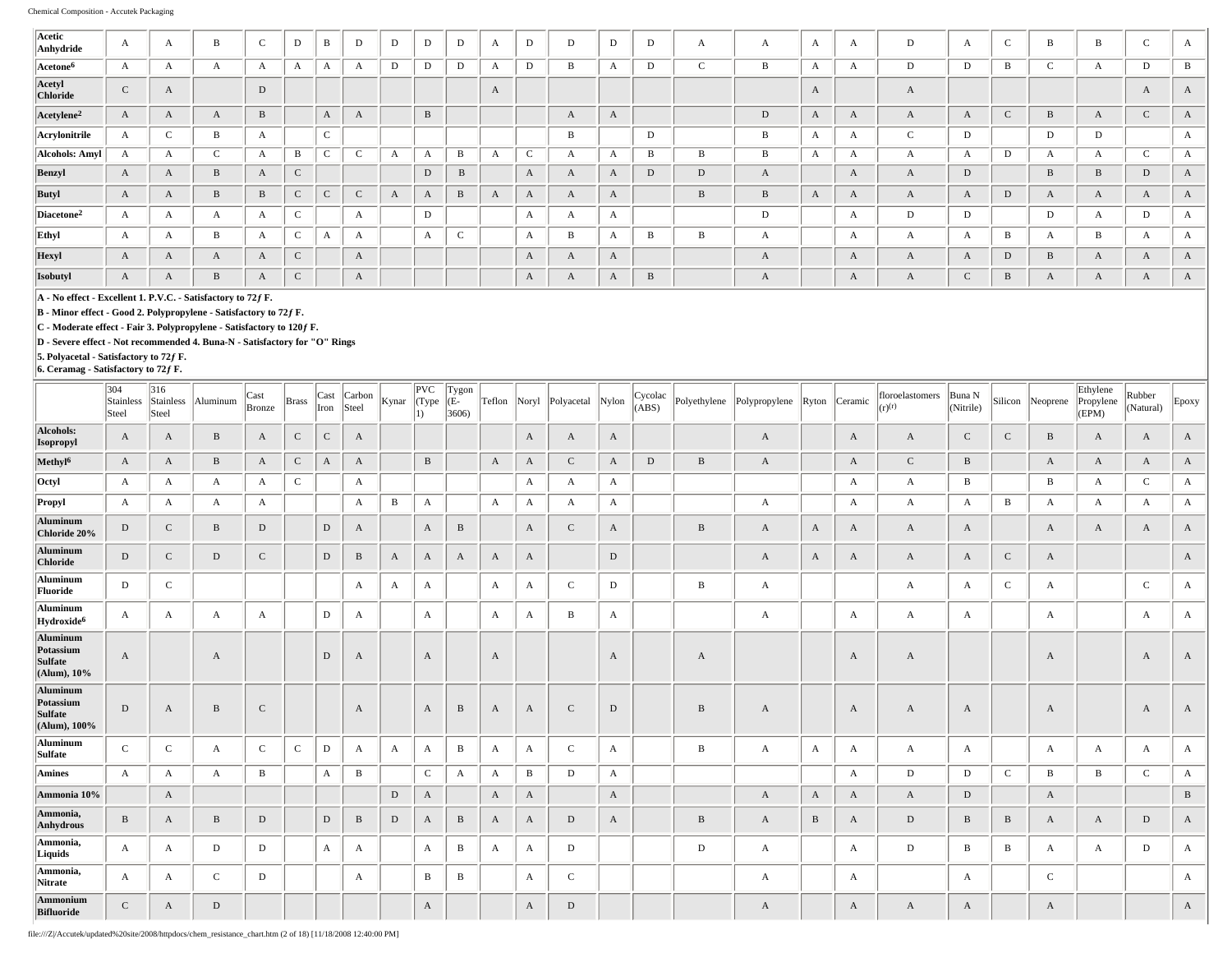| Ammonium<br>Carbonate                                        | A                | $\mathbf{A}$ | $\mathbf C$  | $\bf{B}$     |              | $\,c\,$      | $\, {\bf B}$ |              | $\mathbf{A}$ | $\, {\bf B}$ | $\mathbf{A}$     | $\mathbf{A}$ | $\mathbf D$  | $\mathbf{A}$ |              |              | $\mathbf{A}$ |              | A                     | $\, {\bf B}$ | $\mathbf D$  | $\mathsf{C}$ | $\mathbf{A}$ | $\mathbf{A}$     |              | $\mathbf{A}$ |
|--------------------------------------------------------------|------------------|--------------|--------------|--------------|--------------|--------------|--------------|--------------|--------------|--------------|------------------|--------------|--------------|--------------|--------------|--------------|--------------|--------------|-----------------------|--------------|--------------|--------------|--------------|------------------|--------------|--------------|
| Ammonium<br>Casenite                                         |                  | $\mathbf{A}$ |              |              |              |              |              |              |              |              |                  | A            | $\mathbf D$  |              |              |              |              |              |                       |              |              |              | A            |                  |              | $\mathbf{A}$ |
| Ammonium<br><b>Chloride</b>                                  | $\boldsymbol{A}$ | ${\bf C}$    | $\mathbf C$  | $\mathbf D$  | $\mathbf C$  | $\mathbf{D}$ | $\mathbf D$  | $\mathbf{A}$ | $\mathbf{A}$ | $\mathbf{B}$ | $\mathbf{A}$     | $\mathbf{A}$ | $\, {\bf B}$ | $\mathbf{A}$ |              | $\, {\bf B}$ | $\mathbf{A}$ | $\mathbf{A}$ | A                     | $\mathbf{A}$ | $\mathbf{A}$ | $\mathbf C$  | A            | $\mathbf{A}$     | $\mathbf{A}$ | $\mathbf{A}$ |
| Ammonium<br>Hydroxide                                        | $\boldsymbol{A}$ | $\mathbf{A}$ | ${\bf C}$    | ${\rm D}$    | $\mathbf D$  | $\mathbf A$  | ${\bf C}$    |              | $\mathbf{A}$ | $\, {\bf B}$ | $\mathbf{A}$     | $\mathbf{A}$ | ${\rm D}$    | A            | $\, {\bf B}$ | $\, {\bf B}$ | $\mathbf{A}$ | $\mathbf{A}$ | $\mathbf A$           | $\, {\bf B}$ | $\, {\bf B}$ | $\, {\bf B}$ | $\rm A$      | $\mathbf{A}$     | $\mathbf C$  | $\mathbf{A}$ |
| Ammonium                                                     | $\mathbf{A}$     | $\mathbf{A}$ | $\, {\bf B}$ | ${\rm D}$    | $\mathbf D$  | $\mathbf{A}$ | $\mathbf D$  |              | $\mathbf{A}$ | $\, {\bf B}$ | $\boldsymbol{A}$ | $\mathbf{A}$ | $\mathbf C$  | $\mathbf D$  |              | $\, {\bf B}$ | $\mathbf{A}$ | $\mathbf{A}$ | $\boldsymbol{\rm{A}}$ | $\mathbf D$  | $\mathbf{A}$ | $\mathbf C$  | $\rm A$      | $\boldsymbol{A}$ | A            | $\mathbf{A}$ |
| Nitrate<br>Ammonium                                          | A                | A            |              |              |              |              | A            |              |              |              |                  |              | B            |              |              |              |              |              |                       |              | $\mathbf{A}$ |              | A            |                  |              | A            |
| Oxalate<br>Ammonium                                          | $\mathbf A$      | $\mathbf{A}$ | $\mathsf C$  | A            |              | $\mathbf D$  | $\mathbf A$  | ${\rm D}$    | $\mathbf{A}$ |              | $\mathbf A$      | $\mathbf{A}$ | $\mathbf D$  | $\mathbf D$  |              |              | $\mathbf{A}$ |              | A                     | $\mathbf C$  | $\mathbf{A}$ |              | A            | $\mathbf{A}$     | $\mathbf{A}$ | $\mathbf{A}$ |
| Persulfate<br>Ammonium                                       |                  |              |              |              |              |              |              |              |              |              |                  |              |              |              |              |              |              |              |                       |              |              |              |              |                  |              |              |
| Phosphate,<br><b>Dibasic</b>                                 | A                | $\mathbf{A}$ | $\mathbf{B}$ | $\mathbf C$  |              |              | $\mathbf D$  |              | $\mathbf{A}$ |              | $\mathbf{A}$     | A            | $\, {\bf B}$ | A            |              | $\, {\bf B}$ | $\mathbf{A}$ |              | A                     | $\mathbf{A}$ | $\mathbf{A}$ | B            | A            | A                | A            | $\mathbf{A}$ |
| Ammonium<br>Phosphate,<br>Monobasic                          | A                | $\mathbf{A}$ | $\, {\bf B}$ | ${\rm D}$    |              |              | $\mathbf A$  |              | $\mathbf{A}$ | A            | $\mathbf{A}$     | $\mathbf{A}$ | $\, {\bf B}$ | A            |              | $\, {\bf B}$ | $\mathbf{A}$ |              | $\boldsymbol{\rm{A}}$ | $\mathbf{A}$ | $\mathbf{A}$ | $\, {\bf B}$ | $\rm A$      | $\mathbf{A}$     | A            | $\mathbf{A}$ |
| Ammonium<br>Phosphate,<br>Tribasic                           | A                | A            | $\, {\bf B}$ | $\mathbf C$  |              | $\mathbf C$  | ${\bf D}$    |              | $\mathbf{A}$ |              | $\mathbf{A}$     | A            | В            | A            |              | $\, {\bf B}$ | $\mathbf{A}$ |              | A                     | $\mathbf{A}$ | $\mathbf{A}$ | $\bf{B}$     | A            | A                | A            | A            |
| Ammonium<br><b>Sulfate</b>                                   | $\mathbf D$      | $\, {\bf B}$ | $\mathbf{B}$ | $\, {\bf B}$ | $\mathsf C$  | $\mathbf C$  | $\mathsf C$  | $\mathbf{A}$ | $\mathbf{A}$ | D            | $\mathbf{A}$     | A            | $\, {\bf B}$ | $\mathbf D$  |              | $\, {\bf B}$ | $\mathbf{A}$ | $\mathbf{A}$ | A                     | $\mathbf D$  | $\mathbf A$  | $\, {\bf B}$ | $\mathbf A$  | $\mathbf{A}$     | $\mathbf{A}$ | $\mathbf{A}$ |
| Ammonium<br>Thio-Sulfate                                     |                  | $\mathbf{A}$ |              |              |              | D            | A            |              |              |              |                  |              | $\, {\bf B}$ |              |              |              |              |              | A                     |              | A            |              | $\mathbf{A}$ |                  |              | $\mathbf{A}$ |
| Amyl-Acetate                                                 | $\mathbf{A}$     | $\mathbf A$  | $\, {\bf B}$ | $\mathbf C$  |              |              | $\mathsf C$  | ${\bf C}$    | $\,$ D       | $\,$ D       | $\mathbf A$      | $\mathbf D$  | $\mathbf{A}$ | $\, {\bf B}$ |              | $\mathbf D$  | $\,$ D       | $\mathbf A$  | $\boldsymbol{\rm{A}}$ | $\,$ D       | $\mathbf D$  | $\mathbf D$  | $\mathbf D$  | $\mathbf A$      | $\,$ D       | $\mathbf{A}$ |
| <b>Amyl Alcohol</b>                                          | А                | A            | $\, {\bf B}$ | A            |              |              | A            | A            | A            | $\mathbf{B}$ | $\mathbf A$      | $\mathbf C$  | A            | $\mathbf{A}$ |              | $\, {\bf B}$ | $\mathbf{A}$ |              | A                     | $\, {\bf B}$ | $\, {\bf B}$ | $\mathbf{D}$ | А            | $\mathbf{A}$     | $\,c\,$      | $\mathbf{A}$ |
| <b>Amyl Chloride</b>                                         | $\mathbf C$      | $\, {\bf B}$ | $\mathbf D$  | A            |              |              | $\mathbf{A}$ | A            | D            | $\mathbf C$  | $\mathbf{A}$     | D            | $\mathbf{A}$ | $\mathbf C$  |              | ${\rm D}$    | $\mathbf D$  |              | A                     | A            | D            |              | $\mathbf D$  | D                | $\mathbf D$  | $\mathbf{A}$ |
| Aniline                                                      | $\mathbf{A}$     | $\mathbf{A}$ | ${\bf C}$    | $\mathbf C$  |              |              | ${\bf C}$    | ${\bf C}$    | $\mathbf{D}$ | $\mathbf D$  | $\mathbf{A}$     | D            | $\mathbf{D}$ | $\mathbf C$  | $\mathbf{D}$ | ${\bf C}$    | $\, {\bf B}$ | $\mathbf{A}$ | A                     | $\mathbf C$  | $\mathbf D$  | $\mathbf C$  | $\mathbf D$  | $\mathbf{B}$     | D            | $\mathbf{A}$ |
| Antifreeze                                                   | $\mathbf{A}$     | $\mathbf{A}$ | $\mathbf{A}$ | $\, {\bf B}$ | $\, {\bf B}$ | $\, {\bf B}$ | ${\bf C}$    |              | $\mathbf{A}$ | $\, {\bf B}$ | $\mathbf{A}$     | $\mathbf{A}$ | $\mathbf{A}$ | $\mathbf{A}$ | $\, {\bf B}$ | $\, {\bf B}$ | $\mathbf{A}$ | $\mathbf{A}$ | $\mathbf{A}$          | $\mathbf{A}$ | $\mathbf{A}$ | $\mathbf{C}$ | $\mathbf{A}$ | $\mathbf{A}$     | $\mathbf{A}$ | $\mathbf{A}$ |
| Antimony<br><b>Trichloride</b>                               | $\mathbf D$      | $\mathbf{D}$ | $\mathbf{D}$ |              |              |              |              |              | A            | $\mathbf{A}$ | $\mathbf{A}$     |              |              | D            |              | $\mathbf{A}$ |              |              | А                     | $\mathbf{A}$ |              |              | $\mathsf C$  |                  | $\mathbf{A}$ | $\mathbf{A}$ |
| <b>Aqua Regia</b><br>(80%, HCL,<br>20%, HNO)                 | D                | ${\rm D}$    | $\mathbf D$  | $\mathbf D$  |              |              |              | $\mathbf C$  | D            | D            | $\mathbf{A}$     | D            | ${\rm D}$    | D            |              | $\mathbf D$  | $\mathbf C$  |              | $\mathbf D$           | $\mathbf C$  | $\mathbf D$  | $\mathbf C$  | D            | $\mathbf D$      | D            | $\mathbf D$  |
| Arochlor 1248                                                |                  |              |              |              |              |              | $\mathbf A$  |              |              |              |                  | $\mathbf D$  |              |              |              |              |              |              |                       | $\mathbf{A}$ | $\mathbf D$  |              | $\mathbf D$  | $\, {\bf B}$     | $\mathbf{D}$ | $\mathbf{A}$ |
| Aromatic<br>Hydrocarbons                                     |                  | $\mathbf{A}$ | $\mathbf{A}$ | $\mathbf{A}$ |              | A            | $\mathbf{A}$ |              | $\mathbf D$  |              |                  | $\mathbf D$  | $\mathbf{A}$ |              |              | ${\bf C}$    |              |              |                       | $\mathbf{A}$ | $\mathbf D$  |              | $\mathbf D$  | $\mathbf D$      | D            | $\mathbf{A}$ |
| <b>Arsenic Acid</b>                                          | A                | A            | D            | ${\rm D}$    | B            | $\mathbf D$  | ${\rm D}$    | $\mathbf{A}$ | A            | $\, {\bf B}$ | $\mathbf{A}$     | A            | ${\rm D}$    | $\mathbf{A}$ |              | $\, {\bf B}$ | $\mathbf{A}$ |              | $\mathbf{A}$          | A            | $\mathbf{A}$ |              | A            |                  | $\,c\,$      | A            |
| <b>Asphalt</b>                                               | B                | A            | $\mathbf{C}$ | $\mathbf{A}$ |              | $\mathbf C$  |              |              | A            |              |                  |              | A            | $\mathbf{A}$ |              |              | $\mathbf{A}$ | A            | A                     | A            | B            | $\mathbf{C}$ | $\, {\bf B}$ | $\mathbf D$      | D            | A            |
| Barium<br><b>Carbonate</b>                                   | A                | $\mathbf{A}$ | $\mathbf{B}$ | $\, {\bf B}$ |              | $\mathbf{B}$ | B            |              | $\mathbf{A}$ | A            | $\mathbf{A}$     | $\mathbf{A}$ | $\mathbf{A}$ | $\mathbf{A}$ |              | $\, {\bf B}$ | $\mathbf{A}$ |              | A                     | $\mathbf{A}$ | $\mathbf{A}$ |              | A            |                  | $\mathbf{A}$ | $\mathbf{A}$ |
| Barium<br><b>Chloride</b>                                    | $\mathbf D$      | $\mathbf{A}$ | D            | $\, {\bf B}$ |              |              | $\mathbf C$  | A            | $\mathbf{A}$ | $\, {\bf B}$ | $\mathbf{A}$     | $\mathbf{A}$ | $\mathbf{A}$ | $\, {\bf B}$ |              | $\, {\bf B}$ | $\mathbf{A}$ | $\mathbf{A}$ | A                     | $\mathbf{A}$ | $\mathbf{A}$ | $\, {\bf B}$ | A            | $\mathbf{A}$     | $\mathbf{A}$ | $\mathbf{A}$ |
| Barium<br>Cyanide                                            |                  | $\mathbf{A}$ |              | $\mathsf C$  |              |              | A            |              |              |              |                  |              | B            |              |              | $\, {\bf B}$ |              |              |                       | $\mathbf{A}$ | $\mathbf C$  |              | $\mathbf A$  | $\boldsymbol{A}$ |              | $\mathbf{A}$ |
| <b>Barium</b><br>Hydroxide                                   | C                | $\mathbf{A}$ | D            | B            |              | $\mathbf C$  | ${\bf C}$    | A            | $\mathbf{A}$ |              | $\mathbf{A}$     | $\mathbf{A}$ | D            | $\mathbf{A}$ |              | $\, {\bf B}$ | $\mathbf{A}$ | A            | A                     | A            | A            | ${\bf C}$    | A            | $\mathbf{A}$     | $\mathbf{A}$ | $\mathbf{A}$ |
| A - No effect - Excellent 1. P.V.C. - Satisfactory to 72f F. |                  |              |              |              |              |              |              |              |              |              |                  |              |              |              |              |              |              |              |                       |              |              |              |              |                  |              |              |

**B - Minor effect - Good 2. Polypropylene - Satisfactory to 72ƒ F.**

**C - Moderate effect - Fair 3. Polypropylene - Satisfactory to 120ƒ F.**

**D - Severe effect - Not recommended 4. Buna-N - Satisfactory for "O" Rings**

**5. Polyacetal - Satisfactory to 72ƒ F. 6. Ceramag - Satisfactory to 72ƒ F.**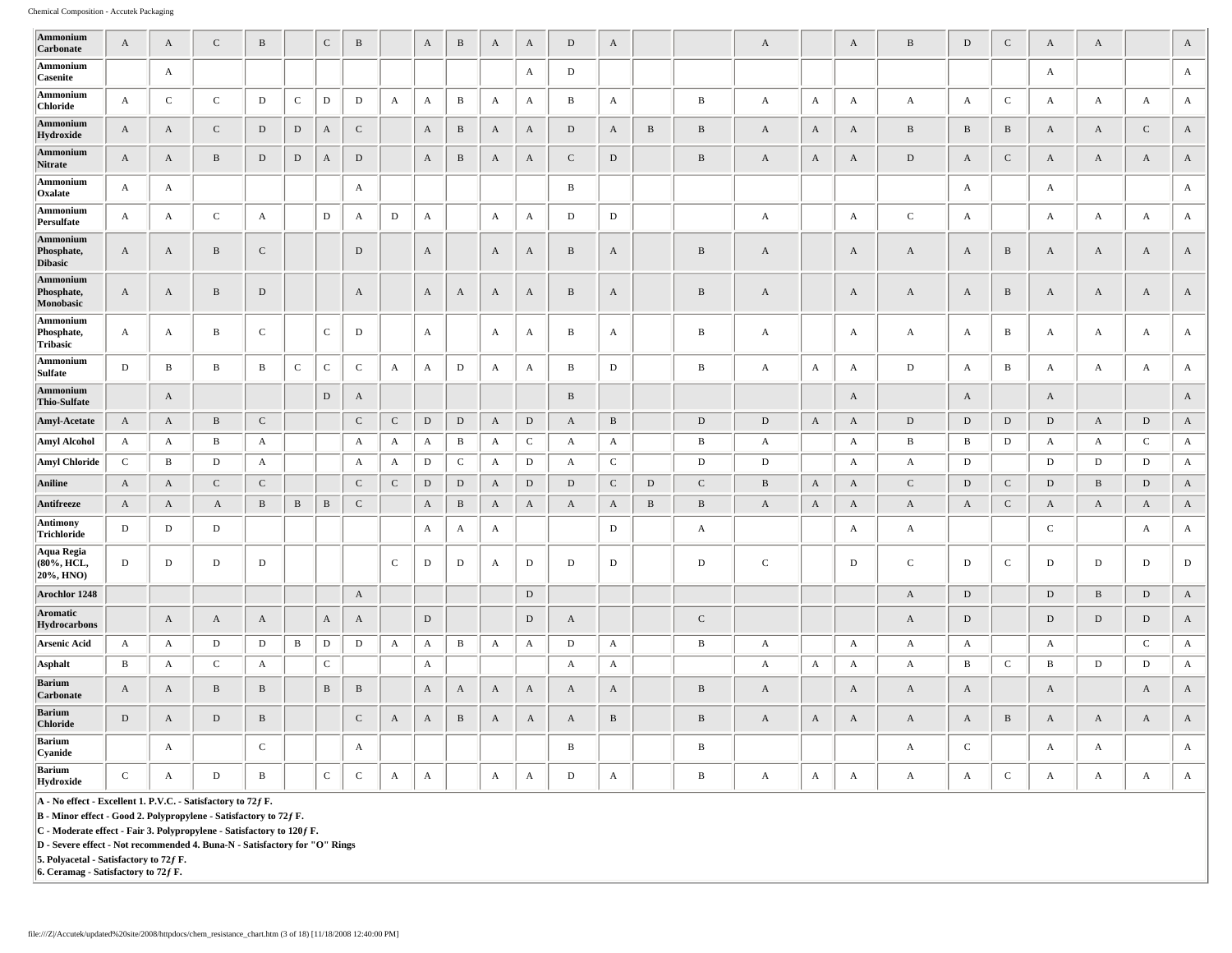

|                                         | 304<br>Stainless<br>Steel | 316<br>Stainless<br>Steel | Aluminum     | Cast<br>Bronze | <b>Brass</b> | Cast<br>Iron | Carbon<br>Steel | Kynar        | PVC<br>(Type<br>1) | Tygon<br>(E-<br>3606 |              |              | Teflon Noryl Polyacetal | Nylon            | Cycolac<br>(ABS) | Polyethylene | Polypropylene Ryton Ceramic |              |              | floroelastomers<br>(r) | Buna N<br>(Nitrile) |              | Silicon Neoprene | Ethylene<br>Propylene<br>(EPM) | Rubber<br>(Natural) | Epoxy            |
|-----------------------------------------|---------------------------|---------------------------|--------------|----------------|--------------|--------------|-----------------|--------------|--------------------|----------------------|--------------|--------------|-------------------------|------------------|------------------|--------------|-----------------------------|--------------|--------------|------------------------|---------------------|--------------|------------------|--------------------------------|---------------------|------------------|
| <b>Barium Nitrate</b>                   | A                         | $\mathbf{A}$              |              | D              |              | A            | A               |              | $\, {\bf B}$       |                      |              | $\mathbf{A}$ | $\mathbf{A}$            |                  |                  |              |                             |              | $\mathbf{A}$ | $\mathbf{A}$           | $\mathbf{A}$        |              | $\mathbf{A}$     | A                              |                     | $\, {\bf B}$     |
| <b>Barium Sulfate</b>                   | A                         | A                         | D            | $\mathbf C$    |              | $\mathbf C$  | $\mathsf{C}$    | $\mathbf{A}$ | $\mathbf{A}$       |                      | A            | A            | A                       | A                |                  | B            | A                           | $\mathbf{A}$ | $\, {\bf B}$ | A                      | A                   | D            | A                | $\mathbf{A}$                   |                     | $\, {\bf B}$     |
| <b>Barium Sulfide</b>                   | A                         | $\mathbf{A}$              | D            | $\mathbf C$    |              | $\mathbf C$  | $\mathbf C$     |              | A                  | A                    | A            | A            | A                       | A                |                  | B            | $\mathbf{A}$                |              | A            | A                      | A                   | $\mathbf{C}$ | A                | A                              | A                   | A                |
| Beer <sup>2</sup>                       | A                         | $\mathbf{A}$              | A            | A              | В            | D            | $\mathbf D$     | $\mathbf{A}$ | $\mathbf{A}$       |                      | A            | A            | В                       | $\mathbf D$      | В                | B            | D                           |              | A            | A                      | ${\bf D}$           | $\mathbf C$  | A                | A                              | A                   | A                |
| <b>Beet Sugar</b><br>Liquids            | A                         | A                         | A            | A              | $\, {\bf B}$ | A            |                 |              | A                  |                      | A            | A            | B                       | A                | B                |              | A                           |              | A            | A                      | A                   |              | B                | A                              | A                   | A                |
| Benzaldehyde <sup>3</sup>               | $\mathbf{A}$              | $\mathbf{A}$              | B            | $\mathbf{A}$   |              | B            | A               | $\mathbf C$  | ${\rm D}$          | ${\rm D}$            | $\mathbf{A}$ | D            | A                       | ${\bf C}$        | $\mathbf{D}$     | D            | D                           | $\mathbf{A}$ | $\mathbf{A}$ | $\mathbf D$            | $\,$ D              | $\, {\bf B}$ | D                | $\mathbf{A}$                   | D                   | $\mathbf{A}$     |
| Benzene <sup>2</sup>                    | A                         | A                         | В            | B              | A            | $\mathbf{B}$ | $\mathbf C$     | $\, {\bf B}$ | D                  | $\mathbf{C}$         | A            | D            | A                       | A                | D                | D            | D                           | A            | A            | A                      | D                   |              | D                | D                              | D                   | A                |
| Benzoic Acid <sup>2</sup>               | A                         | $\mathbf{A}$              | В            | B              |              | D            |                 | $\mathbf{A}$ | $\mathbf{A}$       | В                    | A            | A            | В                       | $\mathbf D$      |                  | В            | D                           |              | В            | A                      | D                   |              | D                | D                              | D                   | $\mathbf{A}$     |
| <b>Benzol</b>                           | A                         | $\mathbf{A}$              | $\, {\bf B}$ | $\mathbf B$    | $\mathbf{A}$ |              |                 |              | ${\rm D}$          |                      | $\mathbf{A}$ | ${\rm D}$    | $\mathbf{A}$            | $\boldsymbol{A}$ |                  |              | $\mathbf{A}$                |              | $\mathbf{A}$ | D                      | ${\rm D}$           |              | $\mathbf D$      |                                |                     | $\mathbf{A}$     |
| <b>Borax</b> (Sodium<br><b>Borate</b> ) | A                         | A                         | C            | A              | $\, {\bf B}$ | A            | $\mathsf{C}$    | A            | A                  | A                    | A            | A            | A                       | A                |                  | B            | A                           | A            | A            | A                      | $\, {\bf B}$        | ${\bf C}$    | A                | A                              | $\mathbf C$         | A                |
| <b>Boric Acid</b>                       | $\mathbf{A}$              | $\mathbf{A}$              | В            | B              | $\mathbf{C}$ | D            |                 | A            | $\mathbf{A}$       | В                    | A            | A            | A                       | A                |                  | B            | $\mathbf{A}$                |              | A            | A                      | A                   |              | A                | A                              | A                   | A                |
| <b>Brewery Slop</b>                     |                           | $\mathbf{A}$              |              | A              |              | A            |                 |              |                    |                      |              |              | A                       |                  |                  |              |                             |              | A            | A                      | A                   |              | A                |                                |                     | A                |
| Bromine <sup>2</sup> (wet)              | $\mathbf D$               | $\mathbf D$               | $\mathbf{D}$ | $\mathbf C$    |              | $\mathbf D$  | $\mathbf D$     | $\mathbf{A}$ | $\, {\bf B}$       | $\, {\bf B}$         | $\mathbf{A}$ | $\mathbf D$  | $\mathbf D$             | $\mathbf D$      | $\mathbf D$      | $\mathbf D$  | $\,$ D                      | $\mathbf D$  | $\mathbf{A}$ | $\mathbf{A}$           | $\mathbf D$         | $\mathbf D$  | $\mathbf D$      | $\mathbf D$                    | D                   | $\mathbf C$      |
| <b>Butadiene</b>                        | A                         | $\mathbf{A}$              | A            | ${\bf C}$      | $\mathbf{A}$ | $\mathbf C$  | $\mathbf C$     | $\mathbf{A}$ | $\mathbf{A}$       |                      | $\mathbf{A}$ |              | A                       | A                |                  |              |                             | B            | $\mathbf{A}$ | A                      | A                   |              | B                | A                              |                     | $\mathbf{A}$     |
| Butane <sup>21</sup>                    | A                         | A                         | A            | A              | A            | C            | C               | A            | A                  | C                    | A            | D            | A                       | A                | В                | $\mathbf C$  | D                           | A            | A            | A                      | A                   | D            | В                | D                              | D                   | A                |
| <b>Butanol</b>                          | A                         | A                         | A            | A              |              |              |                 |              |                    |                      | A            |              |                         |                  |                  |              |                             |              |              |                        |                     |              |                  |                                |                     |                  |
| <b>Butter</b>                           | B                         | $\mathbf{A}$              | A            | D              |              | $\mathbf D$  |                 |              |                    | $\, {\bf B}$         |              | $\, {\bf B}$ | $\mathbf{A}$            |                  | $\, {\bf B}$     |              |                             |              | $\rm A$      | $\mathbf{A}$           | A                   |              | $\, {\bf B}$     | $\mathbf{A}$                   | $\mathbf D$         | $\boldsymbol{A}$ |
| <b>Buttermilk</b>                       | A                         | $\mathbf{A}$              | $\mathbf{A}$ | $\,$ D         |              | ${\rm D}$    |                 |              |                    | $\, {\bf B}$         | A            | A            | A                       | $\boldsymbol{A}$ | B                |              |                             |              | $\mathbf{A}$ | A                      | $\mathbf{A}$        |              | A                |                                | $\mathbf D$         | A                |
| Butylene                                | В                         | $\mathbf{A}$              | $\mathbf{A}$ | A              | A            | A            | A               |              | B                  |                      | A            |              | A                       |                  |                  |              |                             | A            | A            | A                      | B                   |              |                  | D                              | D                   | A                |
| <b>Butyl Acetate<sup>1</sup></b>        |                           | $\mathbf C$               | A            | A              |              |              | A               | $\mathsf{C}$ | D                  | D                    | A            | D            | A                       |                  |                  | $\mathbf C$  | D                           | A            | A            | D                      | B                   | D            | D                | B                              | D                   | A                |
| Butyric Acid <sup>1</sup>               | B                         | $\mathbf{A}$              | B            | $\mathbf C$    |              | $\mathbf D$  |                 | $\mathbf{A}$ | $\, {\bf B}$       |                      | A            | $\mathbf{A}$ | $\mathsf{C}$            | $\mathbf D$      | $\mathbf D$      |              | A                           |              | $\mathbf D$  | D                      | D                   |              | D                | B                              |                     | $\mathbf{A}$     |
| Calcium<br><b>Bisulfate</b>             | $\mathbf D$               | A                         | D            | $\mathbf D$    | D            | $\mathbf D$  |                 |              | A                  | A                    | А            |              |                         | A                |                  |              |                             |              |              | A                      | A                   | $\mathbf C$  | C                |                                | A                   | $\mathbf{A}$     |
| <b>Calcium</b><br>Bisulfide             |                           | B                         | $\mathbf{C}$ | $\mathbf C$    |              |              |                 |              | $\mathbf{A}$       |                      | А            | A            | D                       | A                |                  | B            | A                           |              | A            | A                      | A                   |              | A                | D                              |                     | A                |
| Calcium<br><b>Bisulfite</b>             | В                         | $\mathbf{A}$              | $\mathbf{C}$ | $\mathbf C$    |              |              |                 | A            | $\mathbf{A}$       |                      | A            | $\mathbf{A}$ |                         | A                |                  |              | A                           |              | A            | A                      | A                   |              | A                |                                | $\mathbf{A}$        |                  |
| Calcium<br>Carbonate                    | A                         | A                         | $\mathbf C$  | $\mathbf C$    |              | $\mathbf D$  |                 |              | $\mathbf{A}$       | A                    | A            | A            | A                       | A                |                  | $\, {\bf B}$ | A                           |              | A            | A                      | A                   |              | A                |                                | A                   | A                |
| Calcium<br><b>Chlorate</b>              | $\, {\bf B}$              | A                         |              | $\mathbf C$    |              |              |                 |              | A                  | A                    | A            |              |                         | $\boldsymbol{A}$ |                  | A            |                             |              |              | A                      |                     |              | A                |                                | A                   | $\mathbf{A}$     |
| Calcium<br><b>Chloride</b>              | A                         | D                         | $\mathbf C$  | B              |              | $\mathbf C$  |                 | A            | $\mathbf{A}$       | A                    | А            | A            | D                       | A                | B                | В            | $\mathbf{A}$                | A            | A            | A                      | A                   | B            | D                | A                              | A                   | A                |
| <b>Calcium</b><br>Hydroxide             | A                         | A                         | $\mathbf C$  | B              |              |              |                 |              | $\mathbf{A}$       | A                    | A            | $\mathbf{A}$ | $\, {\bf B}$            | A                |                  | B            | $\mathbf{A}$                |              | A            | A                      | A                   | $\mathbf C$  | A                | A                              | A                   | A                |
| Calcium<br>Hypochlorite                 | $\mathbf D$               | ${\bf C}$                 | $\mathbf C$  | ${\rm D}$      |              | $\mathbf D$  |                 | $\mathbf{A}$ | ${\rm D}$          |                      | $\mathbf{A}$ | $\mathbf{A}$ | $\mathbf{D}$            | $\mathbf D$      |                  | $\, {\bf B}$ | $\mathbf{A}$                |              | $\mathbf{A}$ | $\mathbf{A}$           | $\, {\bf B}$        | ${\bf C}$    | D                | A                              | C                   | $\mathbf{A}$     |
| Calcium<br>Sulfate                      | $\mathbf{A}$              | $\mathbf{A}$              | $\, {\bf B}$ | $\, {\bf B}$   |              |              |                 | $\mathbf{A}$ | $\mathbf{A}$       | $\mathbf{A}$         | A            | $\mathbf{A}$ | A                       | $\mathbf{A}$     | ${\bf C}$        | $\, {\bf B}$ | $\mathbf{A}$                | $\mathbf{A}$ | $\mathbf{A}$ | $\mathbf{A}$           | $\mathbf{A}$        |              | D                |                                | $\mathbf C$         | $\mathbf{A}$     |
| Calgon                                  | A                         | $\mathbf{A}$              |              | ${\bf C}$      |              | $\mathbf{D}$ |                 |              |                    |                      |              | $\mathbf{A}$ | $\mathbf{B}$            |                  |                  |              | $\mathbf{A}$                |              | $\mathbf{A}$ | $\mathbf{A}$           | $\mathbf{A}$        |              | A                |                                |                     | A                |
| Cane Juice <sup>2</sup>                 | A                         | $\mathbf{A}$              | $\, {\bf B}$ | $\, {\bf B}$   | $\mathbf C$  | $\mathbf{A}$ |                 |              | $\mathbf{A}$       |                      |              |              | A                       | A                |                  |              | ${\rm D}$                   |              | $\mathbf{A}$ |                        | $\mathbf{A}$        |              | A                |                                | A                   | A                |
| Carbolic Acid<br>(See Phenol)           |                           |                           |              |                |              |              |                 |              |                    |                      |              |              |                         |                  |                  |              |                             |              |              |                        |                     |              |                  |                                |                     |                  |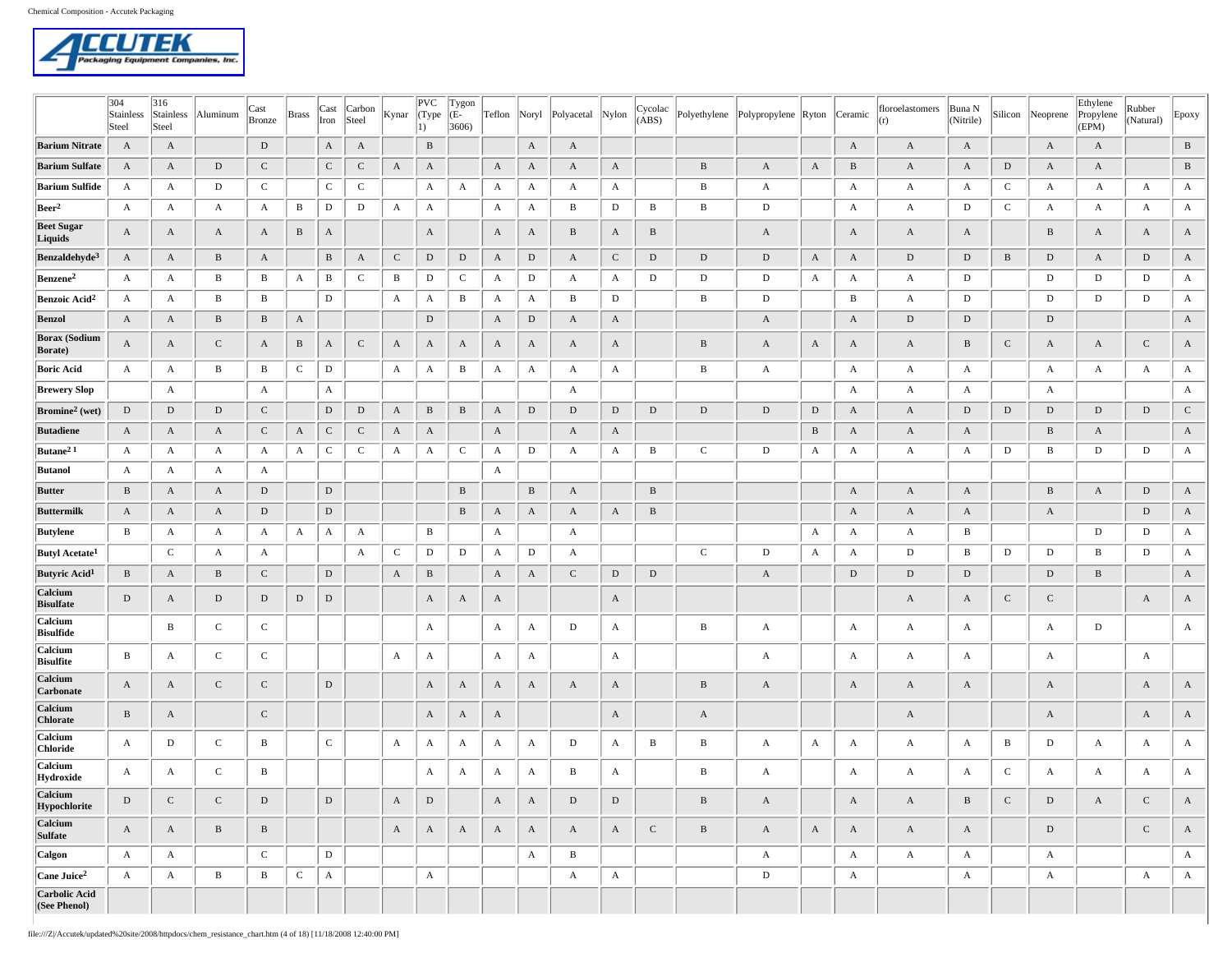| Carbon<br>Bisulfide <sup>2</sup>                   | A            | A | A            | $\mathbf C$  |              | $\, {\bf B}$ |              |              | $\mathbf D$  | D            |              |              | A            | $\mathbf{A}$ |              |              | $\mathbf D$  |              | A            | A | D            |              | D            | $\mathbf D$  | D             | A            |
|----------------------------------------------------|--------------|---|--------------|--------------|--------------|--------------|--------------|--------------|--------------|--------------|--------------|--------------|--------------|--------------|--------------|--------------|--------------|--------------|--------------|---|--------------|--------------|--------------|--------------|---------------|--------------|
| <b>Carbon</b><br>Dioxide (wet)                     | $\mathbf{A}$ | A | $\sim$       | $\sqrt{2}$   | $\sim$<br>◡  | $\mathbf{C}$ |              |              |              |              | A            |              |              |              |              |              |              |              | A            |   |              |              |              |              |               |              |
| <b>Carbon</b><br>$\sqrt{2}$ Disulfide <sup>2</sup> | $\mathbf{B}$ | A | $\mathbf C$  | $\mathsf{C}$ | $\mathbf{C}$ | B            | $\mathbf{C}$ |              | D            | $\mathbf C$  |              | $\mathbf D$  | $\mathbf{A}$ | $\mathbf{A}$ |              | D            | $\mathbf D$  | A            | $\mathbf{B}$ | A | D            |              | D            | D            | D             | A            |
| Carbon<br>Monoxide                                 | $\mathbf{A}$ | A | A            |              |              |              |              |              | A            |              |              | B            | A            | $\mathbf{A}$ |              | $\, {\bf B}$ | A            |              | $\mathbf{A}$ | A | A            | $\, {\bf B}$ | B            | A            | $\mathcal{C}$ | A            |
| <b>Carbon</b><br>Tetrachloride <sup>2</sup>        | $\mathbf{B}$ | B | $\mathsf{C}$ | $\mathbf C$  | $\mathbf{A}$ | $\mathbf{C}$ | D            | $\mathbf{A}$ | $\mathbf{C}$ | $\mathsf{C}$ | $\mathbf{A}$ | D            | A            | $\mathbf{A}$ | D            | D            | D            | $\mathbf{C}$ | $\mathbf{A}$ | A | $\mathsf{C}$ | $\mathsf{C}$ | D            |              | D             | $\mathbf{C}$ |
| <b>Carbonated</b><br>Water                         | $\mathbf{A}$ | A | A            | $\mathbf B$  |              | D            |              |              | A            |              |              | A            | $\mathbf{A}$ | $\mathbf{A}$ |              |              | $\mathbf{A}$ |              | $\mathbf A$  | A | $\mathbf{A}$ |              | A            | $\mathbf{A}$ |               | $\mathbf{A}$ |
| Carbonic Acid                                      | $\mathbf{A}$ | B | A            | B            |              | D            |              | $\mathbf{A}$ | A            |              | A            | A            | A            | $\mathbf{A}$ |              | B            | A            |              | $\mathbf{A}$ | A | $\mathbf{B}$ | $\mathbf{B}$ | A            | A            | A             | A            |
| <b>Catsup</b>                                      | A            | A | $\mathbf D$  | $\mathbf{C}$ |              | D            |              |              | A            |              |              | A            | B            | $\mathbf{A}$ | $\mathbf{B}$ |              | A            |              | A            | A | A            |              | $\mathsf{C}$ |              |               | $\mathbf{A}$ |
| Chloracetic<br>Acid <sup>2</sup>                   | $\mathbf{D}$ | D | $\mathsf{C}$ | $\mathbf D$  |              | D            |              | $\mathbf D$  | A            | $\mathbf D$  | A            |              | D            | $\mathbf D$  |              | $\mathbf D$  | $\mathbf D$  |              | A            | D | D            |              | D            | $\, {\bf B}$ | D             | $\mathbf{B}$ |
| Chloric Acid                                       | D            | D |              |              |              |              |              |              | $\mathbf D$  |              | A            |              |              |              |              |              |              |              |              |   | D            |              | D            |              |               | D            |
| <b>Chlorinated</b><br>Glue                         | $\mathbf{A}$ | A | D            | $\mathbf{C}$ |              | D            |              |              |              |              |              | $\mathbf{C}$ |              | $\mathbf{C}$ | D            |              |              |              | A            | А | $\mathsf C$  |              | D            | B            | D             | A            |

**B - Minor effect - Good 2. Polypropylene - Satisfactory to 72ƒ F.**

**C - Moderate effect - Fair 3. Polypropylene - Satisfactory to 120ƒ F.**

**D - Severe effect - Not recommended 4. Buna-N - Satisfactory for "O" Rings**

**5. Polyacetal - Satisfactory to 72ƒ F. 6. Ceramag - Satisfactory to 72ƒ F.**

|                                     | 304<br>Stainless<br>Steel | 316<br>Stainless<br>Steel | Aluminum     | Cast<br>Bronze | <b>Brass</b> | Cast<br>Iron | Carbon<br>Steel | Kynar        | $ {\rm PVC} $<br>$\ $ (Type $\ $ | Tygon<br>(E-<br>3606 | Teflon Noryl |              | Polyacetal   | Nylon        | Cycolac<br>(ABS) |              | Polyethylene Polypropylene |              | Ryton Ceramic | floroelastomers<br>(r) | Buna N<br>(Nitrile) | Silicon      | Neoprene | Ethylene<br>Propylene<br>(EPM) | Rubber<br>(Natural) | $E_{\text{poxy}}$ |
|-------------------------------------|---------------------------|---------------------------|--------------|----------------|--------------|--------------|-----------------|--------------|----------------------------------|----------------------|--------------|--------------|--------------|--------------|------------------|--------------|----------------------------|--------------|---------------|------------------------|---------------------|--------------|----------|--------------------------------|---------------------|-------------------|
| Chlorine,<br>Anhydrous<br>Liquid    | D                         | D                         | D            | D              |              | $\mathbf{C}$ |                 |              | D                                | B                    | A            | A            | D            | D            |                  | D            | D                          | $\mathbf{C}$ | D             | A                      | D                   |              | D        | B                              | D                   | B                 |
| Chlorine (dry)                      | A                         | A                         | D            | A              | B            | A            |                 |              |                                  |                      | A            |              |              |              |                  |              |                            | $\mathbf C$  | A             | D                      |                     |              | D        |                                | D                   | $\,$ D            |
| <b>Chlorine Water</b>               |                           | D                         | D            | D              | D            | D            |                 | A            | A                                |                      | A            | $\mathsf{C}$ |              | D            |                  |              | D                          | $\mathbf C$  | A             | A                      | D                   | $\mathbf{C}$ | D        |                                |                     |                   |
| Chlorobenzene<br>(Mono)             | A                         | A                         | B            | B              |              | B            | $\mathbf C$     | $\mathbf{A}$ | D                                | D                    | A            | D            | A            | A            | D                | D            | D                          | A            | A             | A                      | D                   |              | D        | D                              | D                   | A                 |
| Chloroform                          | A                         | A                         | ${\rm D}$    | B              |              | $\mathbf D$  | $\mathbf C$     | $\mathbf C$  | $\mathbf{D}$                     | $\mathbf C$          | A            | D            | A            | $\mathsf{C}$ | $\mathbf D$      | $\mathbf D$  | D                          | $\mathbf{C}$ | A             | $\mathbf{A}$           | $\mathbf D$         | $\mathbf D$  | D        | D                              | D                   | A                 |
| Chlorosulfonic<br>Acid <sup>1</sup> | D                         |                           | D            | D              |              |              | D               | D            | $\mathsf{C}$                     | $\mathbf{C}$         | A            | D            | D            | D            |                  | D            | D                          | D            | $\mathsf{C}$  | D                      | D                   | $\mathbf D$  | D        | D                              | D                   | $\mathbf C$       |
| <b>Chlorox</b><br>$ $ (Bleach)      | A                         | А                         | $\mathbf C$  | A              |              | D            | $\mathbf C$     |              | A                                | B                    | A            | A            | D            | D            | B                |              | D                          | $\mathbf C$  | A             | A                      | $\mathsf{C}$        |              | B        | В                              | D                   | $\mathbf{A}$      |
| <b>Chocolate</b><br> Syrup          | $\mathbf{A}$              | A                         | A            |                |              | $\mathbf D$  |                 |              |                                  |                      |              | $\mathbf{A}$ | $\mathbf{A}$ | A            |                  |              | $\mathbf{A}$               |              | A             | A                      | A                   |              | A        |                                | D                   | $\mathbf{A}$      |
| <b>Chromic Acid</b><br>5%           | $\mathbf{A}$              | A                         | $\mathsf{C}$ | D              | D            | $\mathbf D$  |                 |              | A                                | $\, {\bf B}$         |              | $\mathsf{C}$ | D            | $\mathbf D$  | $\, {\bf B}$     | $\, {\bf B}$ | A                          | $\mathbf{A}$ | $\mathsf{C}$  | A                      | D                   | $\mathsf{C}$ | D        | A                              | B                   | $\, {\bf B}$      |
| <b>Chromic Acid</b><br>10%          | B                         |                           |              |                | D            |              |                 | $\mathbf{A}$ | A                                |                      | A            | A            |              | ${\rm D}$    |                  |              | A                          |              | A             | A                      | D                   |              | D        |                                |                     | $\mathsf{C}$      |
| Chromic Acid<br>30%                 | В                         |                           |              |                | D            |              |                 | $\, {\bf B}$ | A                                |                      | A            | D            |              | D            |                  |              | A                          |              | A             | A                      | D                   |              | D        |                                |                     | D                 |
| Chromic Acid<br>50%                 | B                         | B                         | $\mathbf C$  | D              | D            | D            |                 | $\mathsf{C}$ | B                                | B                    | A            | D            | D            | D            | $\mathbf{C}$     | $\mathbf{C}$ | B                          | B            | A             | A                      | D                   |              | D        | A                              | D                   | $\mathbf{C}$      |
| <b>Cider</b>                        | A                         | A                         | B            | A              |              | $\mathbf D$  |                 |              | A                                |                      |              | A            | B            |              |                  | B            |                            |              | A             | A                      | A                   |              | A        |                                |                     | A                 |
| Citric Acid                         | A                         | A                         | $\mathsf{C}$ | D              | $\mathbf{C}$ | D            |                 | A            | A                                |                      | A            | A            | B            | $\mathsf C$  | $\mathbf C$      | B            | B                          |              | A             | A                      | D                   | $\mathbf C$  | A        | A                              | A                   | $\mathbf{A}$      |
| Citric Oils                         | A                         | А                         | $\mathsf{C}$ | B              |              |              |                 |              |                                  |                      |              | А            | B            |              |                  |              | А                          |              | A             | A                      | A                   | $\mathbf{C}$ | D        |                                |                     | $\mathbf{A}$      |
| Coffee                              | A                         | A                         | A            | B              |              | $\mathsf{C}$ |                 |              |                                  |                      | A            | A            | A            | А            |                  |              | А                          |              | A             | A                      | A                   |              | A        |                                | A                   | A                 |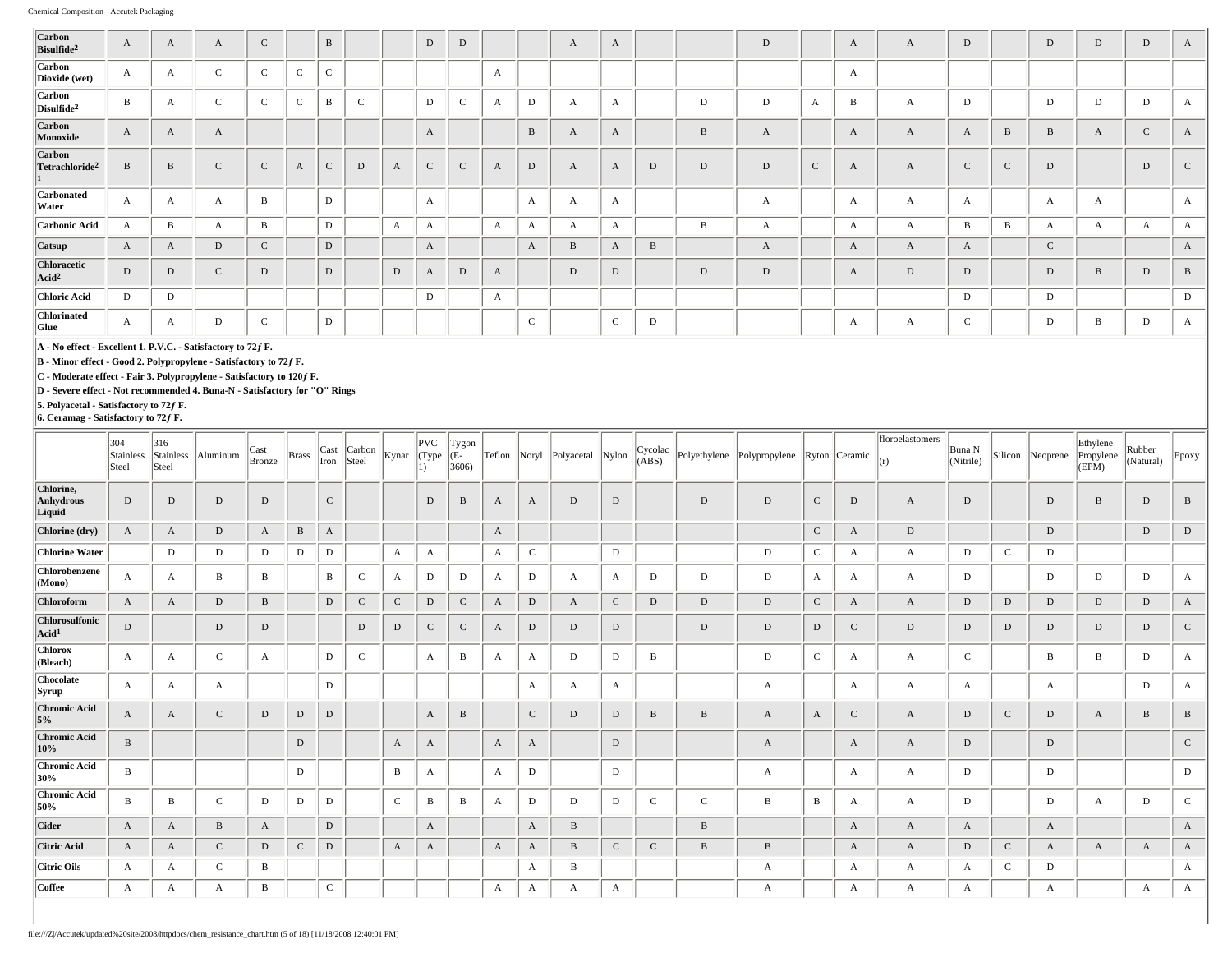| <b>Copper</b>                                                                                                                                                                                                                                                                                                                                                             | $\mathbf D$  | $\mathbf D$           | ${\rm D}$    | $\mathbf D$      |              | $\,$ D       |              | A                     | $\mathbf{A}$          | $\, {\bf B}$ | $\mathbf{A}$ | $\mathbf{A}$     | $\, {\bf B}$ | $\mathbf D$           |              | $\, {\bf B}$ | $\mathbf{A}$          | $\mathbf{A}$          | $\mathbf{A}$          | $\mathbf{A}$     | A                         |              | $\mathbf{A}$     | $\mathbf{A}$     | $\mathbf{A}$ | A            |
|---------------------------------------------------------------------------------------------------------------------------------------------------------------------------------------------------------------------------------------------------------------------------------------------------------------------------------------------------------------------------|--------------|-----------------------|--------------|------------------|--------------|--------------|--------------|-----------------------|-----------------------|--------------|--------------|------------------|--------------|-----------------------|--------------|--------------|-----------------------|-----------------------|-----------------------|------------------|---------------------------|--------------|------------------|------------------|--------------|--------------|
| <b>Chloride</b>                                                                                                                                                                                                                                                                                                                                                           |              |                       |              |                  |              |              |              |                       |                       |              |              |                  |              |                       |              |              |                       |                       |                       |                  |                           |              |                  |                  |              |              |
| Copper<br>Cyanide                                                                                                                                                                                                                                                                                                                                                         | $\mathbf{A}$ | $\mathbf{A}$          | D            | ${\bf C}$        |              | D            |              | $\mathbf A$           | $\mathbf{A}$          |              | $\mathbf{A}$ | $\mathbf A$      | $\, {\bf B}$ | $\mathbf{A}$          |              | $\, {\bf B}$ | $\boldsymbol{A}$      | $\mathbf{A}$          | $\mathbf{A}$          | $\, {\bf B}$     | $\, {\bf B}$              |              | $\mathbf A$      | $\mathbf{A}$     | $\rm A$      | $\mathbf C$  |
| Copper<br>Fluoborate                                                                                                                                                                                                                                                                                                                                                      | $\mathbf D$  | $\,$ D                | D            | $\mathbf D$      |              | D            |              |                       | $\mathbf{A}$          |              | $\mathbf{A}$ |                  | $\, {\bf B}$ |                       |              | $\mathbf A$  |                       |                       |                       | $\mathbf{A}$     | $\, {\bf B}$              |              | $\mathbf{A}$     |                  | $\mathbf{A}$ | $\mathbf{A}$ |
| Copper Nitrate                                                                                                                                                                                                                                                                                                                                                            | A            | $\mathbf{A}$          | ${\rm D}$    | ${\bf D}$        |              |              |              | $\mathbf A$           | $\mathbf{A}$          |              | $\mathbf{A}$ | A                | $\, {\bf B}$ | ${\rm D}$             |              | $\, {\bf B}$ | $\mathbf A$           |                       | $\mathbf A$           | $\mathbf{A}$     | A                         |              | $\mathbf A$      |                  |              | $\mathbf{A}$ |
| Copper Sulfate<br>$(5%$ Solution)                                                                                                                                                                                                                                                                                                                                         | $\mathbf{A}$ | $\mathbf A$           | ${\rm D}$    | $\mathbf D$      | $\mathbf D$  | $\mathbf D$  |              |                       | $\boldsymbol{A}$      |              | $\mathbf{A}$ | $\mathbf{A}$     | $\, {\bf B}$ | $\mathbf D$           |              | $\, {\bf B}$ | $\boldsymbol{\rm{A}}$ | $\boldsymbol{\rm{A}}$ | $\mathbf A$           | $\mathbf{A}$     | $\boldsymbol{\rm{A}}$     | $\mathbf C$  | $\mathbf{A}$     |                  | $\mathbf C$  | $\mathbf A$  |
| Copper Sulfate                                                                                                                                                                                                                                                                                                                                                            | $\, {\bf B}$ |                       |              | $\,$ C           | $\,$ D       |              |              | $\boldsymbol{\rm{A}}$ | $\boldsymbol{\rm{A}}$ |              | $\mathbf A$  | $\boldsymbol{A}$ |              | ${\bf C}$             |              |              | $\boldsymbol{A}$      |                       | $\mathbf{A}$          | $\, {\bf B}$     | $\, {\bf B}$              |              | $\boldsymbol{A}$ | $\boldsymbol{A}$ |              | $\mathbf{A}$ |
| Cream                                                                                                                                                                                                                                                                                                                                                                     | $\mathbf{A}$ | $\mathbf{A}$          | $\mathbf{A}$ | ${\bf C}$        |              | $\mathbf{D}$ |              |                       |                       |              |              | $\mathbf{A}$     | A            | $\mathbf{A}$          |              |              | $\boldsymbol{\rm{A}}$ |                       | $\mathbf{A}$          | $\boldsymbol{A}$ | $\boldsymbol{\mathrm{A}}$ |              | $\mathbf C$      |                  |              | $\mathbf{A}$ |
| $\rm [Cresols^2]$                                                                                                                                                                                                                                                                                                                                                         | $\mathbf{A}$ | $\mathbf{A}$          | B            | D                | $\mathbf C$  |              |              |                       | $\mathbf D$           | $\mathbf D$  |              |                  | $\mathbf D$  |                       | $\mathbf D$  | $\mathbf D$  | $\mathbf C$           | $\boldsymbol{A}$      | $\mathbf{A}$          | D                | D                         | $\mathbf{D}$ | $\mathbf D$      | D                | ${\rm D}$    | $\mathbf{A}$ |
| <b>Cresylic Acid</b>                                                                                                                                                                                                                                                                                                                                                      | $\mathbf{A}$ | $\mathbf{A}$          | $\mathbf C$  | ${\bf C}$        |              |              |              | $\, {\bf B}$          | $\, {\bf B}$          | $\,$ D       | $\mathbf{A}$ |                  | $\,$ D       | $\mathbf D$           |              | ${\bf C}$    |                       |                       | $\mathbf A$           | $\mathbf{A}$     | $\mathbf D$               |              | $\mathbf D$      | $\mathbf D$      | $\,$ D       | $\mathbf{A}$ |
| Cyclohexane                                                                                                                                                                                                                                                                                                                                                               | $\mathbf{A}$ |                       | $\mathbf A$  | $\mathbf A$      |              |              | $\mathbf A$  |                       |                       | $\,$ D       |              | $\mathbf D$      | $\mathbf A$  |                       |              |              | $\mathbf D$           | $\mathbf A$           | $\mathbf A$           | $\mathbf{A}$     | $\boldsymbol{\rm{A}}$     | $\mathbf D$  | $\mathbf D$      | ${\rm D}$        | $\mathbf D$  | $\mathbf A$  |
| Cyanic Acid                                                                                                                                                                                                                                                                                                                                                               | $\mathbf{A}$ |                       |              |                  |              |              |              |                       |                       |              |              |                  | $\,$ D       |                       |              |              |                       |                       |                       |                  | $\mathbf C$               |              | $\mathbf D$      |                  |              | $\mathbf{A}$ |
| <b>Detergents</b>                                                                                                                                                                                                                                                                                                                                                         | $\mathbf{A}$ | $\boldsymbol{\rm{A}}$ | $\mathbf{A}$ | $\mathbf{A}$     |              |              | A            |                       | $\boldsymbol{A}$      |              |              | $\mathbf{A}$     | $\, {\bf B}$ | $\boldsymbol{\rm{A}}$ | $\, {\bf B}$ | $\, {\bf B}$ | $\boldsymbol{\rm{A}}$ | $\mathbf{A}$          | $\mathbf{A}$          | $\mathbf{A}$     | $\boldsymbol{\rm{A}}$     |              | $\, {\bf B}$     | $\boldsymbol{A}$ | $\mathbf C$  | $\mathbf{A}$ |
| Dichlorethane                                                                                                                                                                                                                                                                                                                                                             | $\mathbf{A}$ | $\mathbf{A}$          |              |                  |              |              |              |                       | $\mathbf D$           | $\,$ D       | $\mathbf{A}$ |                  |              | $\mathbf{A}$          |              | $\mathbf D$  |                       |                       |                       | $\, {\bf B}$     |                           |              | $\mathbf D$      |                  | $\,$ D       | $\mathbf{A}$ |
| <b>Diesel Fuel</b>                                                                                                                                                                                                                                                                                                                                                        | $\mathbf{A}$ | $\rm A$               | $\mathbf{A}$ | $\mathbf A$      |              | $\mathbf{A}$ | A            |                       |                       |              |              | $\mathbf D$      | $\mathbf{A}$ |                       |              |              | $\mathbf D$           | $\mathbf{A}$          | $\mathbf A$           | $\mathbf{A}$     | $\mathbf{A}$              |              | $\mathbf D$      | $\,$ D           | $\mathbf D$  | $\mathbf{A}$ |
| Diethylamine                                                                                                                                                                                                                                                                                                                                                              | $\mathbf{A}$ |                       | $\mathbf{A}$ | $\mathbf{A}$     |              |              |              |                       | $\mathbf D$           |              | $\mathbf{A}$ | $\, {\bf B}$     | $\mathbf D$  |                       |              |              | ${\bf C}$             |                       | $\mathbf A$           | $\,$ D           | $\, {\bf B}$              |              | $\, {\bf B}$     | $\, {\bf B}$     | $\mathbf C$  | $\mathbf{A}$ |
| Diethylene<br>$\mathbf{C}$<br>$\, {\bf B}$<br>$\, {\bf B}$<br>$\mathbf{A}$<br>$\mathbf{A}$<br>$\mathbf{A}$<br>A<br>$\mathbf{A}$<br>$\mathbf{A}$<br>$\mathbf{A}$<br>A<br>A<br>$\mathbf{A}$<br>Glycol<br>Diphenyl Oxide<br>$\mathbf D$<br>$\mathbf D$<br>$\mathbf D$<br>$\mathbf{A}$<br>$\boldsymbol{A}$<br>$\boldsymbol{A}$<br>$\mathbf{A}$<br>$\mathbf{A}$                |              |                       |              |                  |              |              |              |                       |                       |              |              |                  |              |                       | $\mathbf A$  | $\mathbf{A}$ |                       |                       |                       |                  |                           |              |                  |                  |              |              |
| Dyes<br>$\mathbf A$<br>$\mathbf{A}$<br>$\, {\bf B}$<br>${\bf C}$<br>$\mathbf A$<br>${\bf C}$<br>$\mathbf{A}$<br>$\mathbf{A}$                                                                                                                                                                                                                                              |              |                       |              |                  |              |              |              |                       |                       |              |              |                  |              |                       | $\,$ D       | $\mathbf A$  |                       |                       |                       |                  |                           |              |                  |                  |              |              |
|                                                                                                                                                                                                                                                                                                                                                                           |              |                       |              |                  |              |              |              |                       |                       |              |              |                  |              |                       |              | $\mathbf{A}$ |                       |                       |                       |                  |                           |              |                  |                  |              |              |
| <b>Epsom Salts</b><br>(Magnesium<br>Sulfate)                                                                                                                                                                                                                                                                                                                              | A            | $\mathbf{A}$          | $\mathbf{A}$ | $\, {\bf B}$     |              |              |              |                       | $\boldsymbol{A}$      |              |              | $\mathbf{A}$     | A            |                       |              |              | $\mathbf{A}$          |                       | $\mathbf{A}$          | $\mathbf{A}$     | A                         |              | $\mathbf{A}$     |                  | $\mathbf C$  | $\mathbf{A}$ |
| Ethane                                                                                                                                                                                                                                                                                                                                                                    | $\mathbf{A}$ |                       | $\mathbf{A}$ | $\mathbf{A}$     |              |              |              |                       |                       |              |              | D                | $\mathbf{A}$ |                       |              |              |                       |                       | $\mathbf{A}$          | $\mathbf{A}$     | $\mathbf{A}$              |              | B                | D                | $\mathbf D$  | $\mathbf{A}$ |
| Ethanolamine                                                                                                                                                                                                                                                                                                                                                              | $\mathbf{A}$ | $\mathbf{A}$          |              |                  |              |              | ${\bf C}$    |                       |                       |              |              |                  | ${\rm D}$    |                       |              |              |                       | $\mathbf{A}$          | $\mathbf{A}$          | D                | $\, {\bf B}$              | $\mathbf C$  | $\, {\bf B}$     |                  | $\,$ C       | $\mathbf{A}$ |
| Ether <sup>3</sup>                                                                                                                                                                                                                                                                                                                                                        | $\mathbf{A}$ | $\mathbf{A}$          | $\mathbf{A}$ | $\, {\bf B}$     | $\mathbf{A}$ |              | $\, {\bf B}$ |                       | $\mathbf D$           | $\mathbf C$  |              | ${\rm D}$        | $\mathbf{A}$ | $\mathbf C$           |              |              |                       | $\mathbf{A}$          | $\mathbf{A}$          | $\mathbf C$      | $\mathbf D$               |              | $\mathbf D$      | ${\bf C}$        | ${\rm D}$    | $\mathbf{A}$ |
| Ethyl Acetate <sup>2</sup>                                                                                                                                                                                                                                                                                                                                                | $\mathbf{A}$ | $\mathbf{A}$          | $\, {\bf B}$ | $\, {\bf B}$     |              |              | $\mathbf C$  | $\mathbf D$           | ${\bf D}$             | $\mathbf D$  | $\mathbf{A}$ | $\mathbf D$      | $\mathbf{A}$ | A                     | $\mathbf D$  | $\mathbf C$  | ${\bf C}$             | $\mathbf{A}$          | $\mathbf{A}$          | $\mathbf D$      | $\mathbf D$               | $\mathbf C$  | $\mathbf D$      | $\, {\bf B}$     | ${\rm D}$    | $\mathbf{A}$ |
| <b>Ethyl Chloride</b>                                                                                                                                                                                                                                                                                                                                                     | $\mathbf{A}$ | $\mathbf{A}$          | B            | B                |              | $\mathbf{C}$ | D            | A                     | $\mathbf{D}$          | $\mathbf D$  | $\mathbf{A}$ | D                | $\mathbf{A}$ | $\mathbf{A}$          |              | $\mathbf D$  | $\mathbf D$           | $\mathbf{A}$          | $\mathbf{A}$          | $\mathbf{A}$     | D                         | D            | $\mathbf C$      | $\mathbf{A}$     | $\mathbf{A}$ | $\mathbf{A}$ |
| <b>Ethyl Sulfate</b>                                                                                                                                                                                                                                                                                                                                                      | $\mathbf D$  |                       |              |                  |              |              |              |                       |                       |              |              |                  | $\, {\bf B}$ |                       |              |              |                       |                       | $\boldsymbol{\rm{A}}$ | $\mathbf{A}$     | $\boldsymbol{\rm{A}}$     |              |                  |                  |              | $\mathbf{A}$ |
| Ethylene<br>Chloride <sup>2</sup>                                                                                                                                                                                                                                                                                                                                         | $\mathbf{A}$ | $\mathbf{A}$          | $\mathbf C$  | $\boldsymbol{A}$ |              | $\mathbf C$  | ${\bf C}$    |                       | $\mathbf D$           |              | $\mathbf{A}$ | $\mathbf D$      | $\mathbf{A}$ |                       | $\mathbf D$  |              | $\mathbf D$           | $\boldsymbol{\rm{A}}$ | $\mathbf{A}$          | $\mathbf{A}$     | $\mathbf D$               | $\mathbf D$  | $\mathbf D$      | $\mathbf C$      | $\mathbf D$  | $\mathbf{A}$ |
| Ethylene<br>Dichloride                                                                                                                                                                                                                                                                                                                                                    | $\mathbf{A}$ | $\mathbf{A}$          | ${\rm D}$    | ${\bf C}$        |              |              | $\mathbf C$  |                       | ${\bf D}$             | $\mathbf D$  | $\mathbf{A}$ | $\mathbf D$      | A            | $\mathbf{A}$          |              | $\mathbf D$  | $\mathbf{A}$          | $\mathbf{A}$          | $\mathbf A$           | $\mathbf{A}$     | $\mathbf D$               | $\mathbf{D}$ | $\mathbf D$      | $\mathbf C$      | ${\rm D}$    | $\mathbf{A}$ |
| <b>Ethylene</b><br>Glycol <sup>4</sup>                                                                                                                                                                                                                                                                                                                                    | $\mathbf{A}$ | $\mathbf A$           | $\mathbf{A}$ | $\, {\bf B}$     | $\, {\bf B}$ | $\, {\bf B}$ | $\mathbf C$  | A                     | $\mathbf{A}$          | $\, {\bf B}$ | $\mathbf{A}$ | A                | A            | A                     | B            | $\, {\bf B}$ | $\mathbf A$           | A                     | $\mathbf A$           | $\mathbf{A}$     | A                         | $\mathbf C$  | $\boldsymbol{A}$ | A                | $\mathbf{A}$ | $\mathbf{A}$ |
| A - No effect - Excellent 1. P.V.C. - Satisfactory to 72f F.<br>B - Minor effect - Good 2. Polypropylene - Satisfactory to 72f F.<br>C - Moderate effect - Fair 3. Polypropylene - Satisfactory to 120f F.<br>D - Severe effect - Not recommended 4. Buna-N - Satisfactory for "O" Rings<br>5. Polyacetal - Satisfactory to 72f F.<br>6. Ceramag - Satisfactory to 72f F. |              |                       |              |                  |              |              |              |                       |                       |              |              |                  |              |                       |              |              |                       |                       |                       |                  |                           |              |                  |                  |              |              |

|                        | 304<br>Steel | 316<br>Stainless Stainless<br>Steel | Aluminum | $ $ Cast<br>Bronze | <b>Brass</b> | Cast<br> Iron | Carbon<br>Steel | Kynar | PVC<br>$(Type   (E-$ | Tygon<br>3606) | Teflon | Noryl Polyacetal Nylon |  |  |  | floroelastomers Buna N<br>$\vert(r)^{(r)}\vert$ | $\sqrt{\text{Nitrile}}$ | Silicon | $\lvert$ Neoprene | Ethylene<br>Propylene<br>(EPM) | Rubber<br>(Natural) | Epoxy |
|------------------------|--------------|-------------------------------------|----------|--------------------|--------------|---------------|-----------------|-------|----------------------|----------------|--------|------------------------|--|--|--|-------------------------------------------------|-------------------------|---------|-------------------|--------------------------------|---------------------|-------|
| <b>Ethylene Oxide</b>  |              |                                     |          |                    |              |               |                 |       |                      |                |        |                        |  |  |  |                                                 |                         |         |                   |                                |                     |       |
| <b>Fatty Acids</b>     |              |                                     |          |                    |              |               |                 |       |                      | B              |        |                        |  |  |  |                                                 |                         |         |                   |                                |                     |       |
| <b>Ferric Chloride</b> | D            |                                     |          | D                  | D            |               |                 |       |                      |                |        |                        |  |  |  |                                                 |                         |         |                   |                                |                     |       |
| <b>Ferric Nitrate</b>  |              |                                     |          |                    |              |               |                 |       |                      |                |        |                        |  |  |  |                                                 |                         |         |                   |                                |                     |       |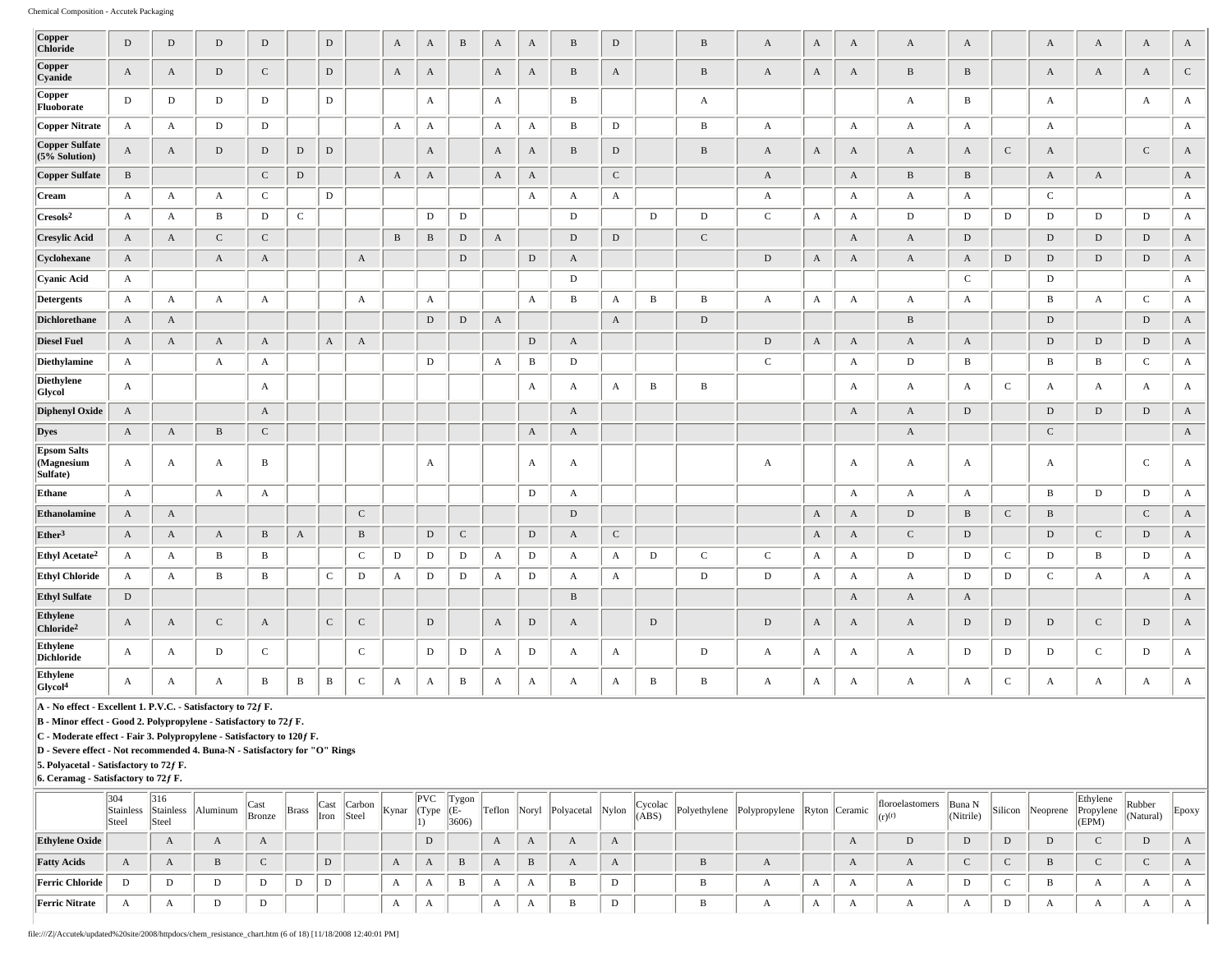| <b>Ferric Sulfate</b>                                           | $\mathbf{A}$ | ${\bf C}$    | $\mathbf D$  | $\,$ D       | $\,$ D       | $\mathbf D$  |              | $\mathbf{A}$ | A            | $\, {\bf B}$ | $\mathbf{A}$ | $\mathbf{A}$ | $\, {\bf B}$ | $\mathbf{A}$ | $\mathsf{C}$ |                 | $\mathbf{A}$ | $\mathbf{A}$ | $\mathbf{A}$ | $\mathbf{A}$ | $\, {\bf B}$ | $\mathbf C$  | $\mathbf{A}$ |              | $\mathbf{A}$ | $\boldsymbol{\rm{A}}$     |
|-----------------------------------------------------------------|--------------|--------------|--------------|--------------|--------------|--------------|--------------|--------------|--------------|--------------|--------------|--------------|--------------|--------------|--------------|-----------------|--------------|--------------|--------------|--------------|--------------|--------------|--------------|--------------|--------------|---------------------------|
| Ferrous<br>Chloride                                             | $\mathbf D$  | ${\rm D}$    | $\mathbf D$  | $\mathbf C$  |              | ${\rm D}$    |              | $\mathbf{A}$ | A            | $\, {\bf B}$ | $\mathbf{A}$ | A            | $\mathbf{B}$ | D            |              | $\, {\bf B} \,$ | $\mathbf{A}$ | A            | A            | A            | B            | $\mathbf{C}$ | A            |              | $\mathbf{A}$ | $\mathbf{A}$              |
| <b>Ferrous Sulfate</b>                                          | A            | ${\rm C}$    | D            | $\mathbf C$  |              | D            | D            | A            | A            | B            | A            | A            | В            | D            |              | B               | A            | A            | A            | A            | B            |              | A            |              | A            | $\mathbf{A}$              |
| <b>Fluoboric Acid</b>                                           | D            | B            |              |              |              | D            |              | A            | A            | B            | A            | B            | $\bf{B}$     | $\mathbf C$  |              | B               | $\mathbf{A}$ |              | D            | A            | B            |              | A            |              |              | $\mathbf{A}$              |
| Fluorine                                                        | D            | $\,$ D       | $\mathbf D$  | D            |              | $\mathbf D$  | $\mathbf D$  |              | $\mathbf C$  |              | $\mathbf{C}$ |              |              | D            |              | $\mathbf C$     |              |              |              |              |              |              |              |              |              | $\mathbf D$               |
| <b>Fluosilicic Acid</b>                                         |              | $\, {\bf B}$ | $\mathbf D$  |              |              | ${\rm D}$    |              | $\mathbf{A}$ | $\mathbf{A}$ | $\, {\bf B}$ | $\mathbf{A}$ | A            | $\mathbf{B}$ | D            |              | $\, {\bf B}$    | $\mathbf{A}$ |              | $\mathbf D$  | B            | A            |              | $\mathbf{A}$ |              |              | ${\bf C}$                 |
| Formaldehyde<br>40%                                             |              | $\mathbf{A}$ |              |              |              |              |              | B            | $\, {\bf B}$ |              | A            | A            |              | D            |              |                 | $\mathbf{A}$ | A            | A            | D            | B            | В            | A            |              |              | $\mathbf{A}$              |
| Formaldehyde                                                    | A            | A            | A            | A            | B            | D            | $\mathbf{A}$ |              | A            | B            | $\mathbf{A}$ | D            | A            | A            |              | B               | $\mathbf{A}$ | A            | $\mathbf{A}$ | D            | $\mathbf C$  | В            | D            | B            | $\mathbf C$  | $\mathbf{A}$              |
| Formic Acid <sup>6</sup>                                        | A            | $\, {\bf B}$ | $\mathbf D$  | $\mathbf C$  | $\mathbf C$  | ${\rm D}$    | D            | $\mathbf{A}$ | $\,$ D       | $\, {\bf B}$ | $\mathbf{A}$ | A            | D            | $\mathbf{D}$ |              | $\, {\bf B}$    | $\mathbf{A}$ | $\mathbf{A}$ | A            | B            | $\mathbf{D}$ | $\mathbf{C}$ | $\,$ D       | $\mathbf{A}$ | $\mathbf C$  | $\, {\bf B}$              |
| <b>Fruit Juice</b>                                              | A            | $\mathbf{A}$ | B            | $\, {\bf B}$ |              | ${\rm D}$    | $\mathbf D$  |              | A            |              | D            | A            | $\mathbf{B}$ | A            |              | $\, {\bf B}$    | $\mathbf{A}$ |              | A            | A            | A            |              | $\mathbf{A}$ |              |              | $\mathbf{A}$              |
| <b>Fuel Oils</b>                                                | A            | $\mathbf{A}$ | A            | $\mathbf{B}$ |              | $\mathbf C$  | B            | $\mathbf{A}$ | A            |              | $\mathbf{A}$ | A            | $\mathbf{A}$ | A            |              | D               | В            | $\mathbf{A}$ | A            | A            | A            | $\mathsf{C}$ | В            | D            | D            | $\mathbf{A}$              |
| <b>Furan Resin</b>                                              | A            | A            | A            | A            |              | A            | A            |              |              |              | $\mathbf{A}$ |              | $\mathbf{A}$ |              |              |                 |              | $\mathbf{A}$ | A            | A            | D            |              | ${\bf D}$    |              | $\,$ D       | $\mathbf{A}$              |
| Furfural <sup>1</sup>                                           | A            | $\mathbf{A}$ | A            | $\mathbf{A}$ |              |              | A            | D            | ${\rm D}$    |              | $\mathbf{A}$ | ${\rm D}$    | $\, {\bf B}$ | $\mathbf{A}$ | $\mathbf D$  | D               | ${\rm D}$    | $\mathbf{A}$ | $\mathbf{A}$ | D            | $\mathbf D$  | D            | $\mathbf D$  | B            | D            | A                         |
| <b>Gallic Acid</b>                                              | A            | $\mathbf{A}$ | $\mathbf{A}$ | $\mathbf{A}$ |              | ${\rm D}$    | $\,$ D       |              | $\mathbf{A}$ | $\mathbf{A}$ | $\mathbf{A}$ |              |              | $\mathbf{A}$ |              |                 |              |              |              | B            | $\mathbf{A}$ |              |              |              |              |                           |
| Gasoline <sup>14</sup>                                          | A            | A            | A            | A            |              | A            | A            | $\mathbf{A}$ | $\mathbf C$  |              | A            | D            | $\mathbf{A}$ | A            | D            | D               | $\mathbf C$  | $\mathbf{A}$ | A            | A            | $\mathbf{A}$ | D            | D            | $\mathbf C$  | ${\rm D}$    | $\mathbf{A}$              |
| Gelatin                                                         | A            | A            | A            | $\mathbf{A}$ | $\mathbf{C}$ | $\mathbb D$  | D            |              | A            |              | A            | A            | A            | A            |              |                 | A            |              | A            | A            | A            |              | A            | A            | A            | A                         |
| Glucose                                                         |              | $\mathbf{A}$ | $\mathbf{A}$ | A            | A            | B            | B            |              | $\mathbf{A}$ | $\, {\bf B}$ | $\mathbf{A}$ | B            | $\mathbf{A}$ | A            | $\, {\bf B}$ | $\, {\bf B}$    | $\mathbf{A}$ |              | A            | A            | A            | B            | $\mathbf{A}$ | A            | $\mathbf{A}$ | $\mathbf{A}$              |
| Glue P.V.A.1                                                    | $\, {\bf B}$ | $\mathbf{A}$ | B            | $\mathbf{A}$ |              |              | $\mathbf{A}$ |              | A            | $\, {\bf B}$ | $\mathbf{A}$ |              | $\mathbf{A}$ | $\mathbf{A}$ |              |                 |              |              | A            | A            | $\mathbf{A}$ |              | $\mathbf{A}$ |              |              | $\boldsymbol{A}$          |
| Glycerine                                                       | A            | A            | $\mathbf{A}$ | A            | B            | $\, {\bf B}$ | B            | $\mathbf{A}$ | A            | B            | $\mathbf{A}$ | A            | $\mathbf{A}$ | A            | ${\bf C}$    |                 | $\mathbf{A}$ |              | A            | A            | $\mathbf{A}$ | B            | A            | A            | $\mathbf{A}$ | $\mathbf{A}$              |
| Cycolic Acid                                                    |              |              |              |              |              |              |              |              |              | $\mathbf{A}$ |              | A            | $\mathbf{C}$ |              |              | B               | $\mathbf{A}$ | $\mathbf{A}$ |              | $\mathbf{A}$ | A            |              | A            |              |              | $\mathbf{A}$              |
| Gold<br>Monocyanide                                             |              | $\mathbf{A}$ |              | $\mathbf{A}$ |              | $\mathbf D$  |              |              |              |              |              |              | $\mathbf{A}$ |              |              |                 |              |              | A            | A            | A            |              | A            |              |              | $\mathbf{A}$              |
| <b>Grape Juice</b>                                              | A            | A            | $\, {\bf B}$ | $\, {\bf B}$ |              | ${\rm D}$    |              |              | $\mathbf{A}$ |              |              | $\mathbf{A}$ | B            |              | $\, {\bf B}$ | $\, {\bf B} \,$ |              |              | A            | A            | A            |              | $\mathbf{A}$ |              |              | A                         |
| Grease <sup>4</sup>                                             | A            | A            | A            | $\mathbf{B}$ |              | A            | A            |              |              |              | A            |              | $\mathbf{A}$ | A            |              |                 |              |              | A            | A            | A            |              | D            |              |              | $\mathbf{A}$              |
| Heptane <sup>1</sup>                                            |              | $\mathbf{A}$ | A            | A            |              |              | B            | A            | A            |              | A            | D            | $\mathbf{A}$ | A            | $\mathbf C$  | D               | D            | A            | A            | A            | A            |              | B            | D            |              | $\mathbf{A}$              |
| Hexane <sup>1</sup>                                             | A            | $\mathbf{A}$ | A            | B            |              |              | B            | A            | $\mathbf C$  |              | $\mathbf{A}$ | $\mathbf D$  | $\mathbf{A}$ | A            | D            |                 | ${\bf C}$    | $\mathbf{A}$ | $\mathbf{A}$ | A            | A            | B            | $\, {\bf B}$ | D            | $\mathbf D$  | $\mathbf{A}$              |
| Honey                                                           | $\mathbf{A}$ | $\mathbf{A}$ | $\mathbf{A}$ | $\mathbf{A}$ |              | $\mathbf{A}$ |              |              | $\mathbf{A}$ |              |              | $\mathbf{A}$ | $\mathbf{A}$ | $\mathbf{A}$ | $\, {\bf B}$ |                 | $\mathbf{A}$ |              | $\mathbf{A}$ | A            | $\mathbf{A}$ |              | $\mathbf{A}$ | $\mathbf{A}$ |              | $\mathbf{A}$              |
| Hydraulic Oils<br>(Petroleum) <sup>1</sup>                      | A            | $\mathbf{A}$ | A            | $\mathbf{B}$ |              | A            | A            |              |              |              | A            |              | $\mathbf{A}$ | A            |              |                 | ${\rm D}$    |              | A            | A            | A            |              | $\, {\bf B}$ | D            | D            | $\mathbf{A}$              |
| <b>Hydraulic Oils</b><br>(Synthetic) <sup>1</sup>               | A            | A            | A            | A            |              | A            |              |              |              |              |              |              | A            | A            |              |                 | $\mathbf D$  |              | A            | A            | $\mathbf C$  | D            |              |              |              | A                         |
| Hydrazine                                                       | A            | $\mathbf{A}$ |              |              |              | ${\bf C}$    |              |              |              |              |              |              | D            |              |              |                 |              |              |              | A            | $\, {\bf B}$ | $\mathbf D$  | $\, {\bf B}$ | $\mathbf{A}$ | $\mathbf C$  | $\boldsymbol{\mathrm{A}}$ |
| Hydrobromic<br>Acid 20%                                         |              | ${\rm D}$    |              |              |              |              |              | A            | A            |              | A            | A            |              | $\mathbf D$  |              |                 | A            |              | $\, {\bf B}$ | A            | $\mathbf D$  |              | ${\bf C}$    |              |              | $\, {\bf B}$              |
| Hydrobromic<br>Acid <sup>4</sup>                                | D            | ${\rm D}$    | D            | D            |              | D            | D            | A            | А            | B            | A            | $\mathbf C$  | ${\rm D}$    | D            |              | B               | B            |              | A            | А            | D            | D            | D            | A            | А            | А                         |
| Hydrochloric/<br><b>Muratic Acid</b><br>$\sqrt{\text{Dry gas}}$ | $\mathbf C$  | $\mathbf{A}$ | $\mathbf D$  |              |              |              | $\mathbf{D}$ |              | $\mathbf{A}$ |              | A            |              |              |              |              |                 |              |              |              |              |              |              |              | A            |              | $\mathbf{A}$              |
| Hydrochloric/<br><b>Muratic Acid</b><br>$(20\%)^4$              | D            | $\mathbf{D}$ | $\mathbf D$  | $\mathbf D$  |              | $\mathbf D$  |              | $\mathbf{A}$ | $\mathbf{A}$ | $\, {\bf B}$ | $\mathbf{A}$ | $\mathbf{A}$ | D            | D            | $\, {\bf B}$ | $\mathbf{A}$    | $\mathbf{A}$ | $\,$ D       | $\mathbf{A}$ | $\mathbf{A}$ | $\mathsf{C}$ |              | ${\bf C}$    | $\mathbf{A}$ | $\mathbf{C}$ | $\mathbf{A}$              |
| Hydrochloric/<br><b>Muratic Acid</b><br>(37%) <sup>4</sup>      | $\mathbf{D}$ | $\mathbf{D}$ | $\,$ D       | $\mathbf D$  |              | $\mathbf D$  |              | $\mathbf{A}$ | $\mathbf{A}$ | $\, {\bf B}$ | $\mathbf{A}$ | $\mathbf{A}$ | $\,$ D       | ${\bf D}$    | $\mathbf C$  | $\mathbf{A}$    | $\mathbf{A}$ | D            | $\mathbf C$  | $\mathbf{A}$ | ${\bf C}$    | $\mathbf C$  | ${\bf C}$    | $\mathbf C$  | $\mathbf D$  | $\mathbf{A}$              |
| Hydrochloric/<br>Muratic Acid<br>$(100\%)$                      | D            | D            | $\mathbf D$  | D            |              | ${\rm D}$    |              |              | A            | $\mathbf{A}$ | A            |              |              | D            |              | A               |              |              | $\mathbf C$  | $\mathbf C$  | $\,$ D       |              | ${\bf C}$    |              | $\mathbf{A}$ | $\mathbf{A}$              |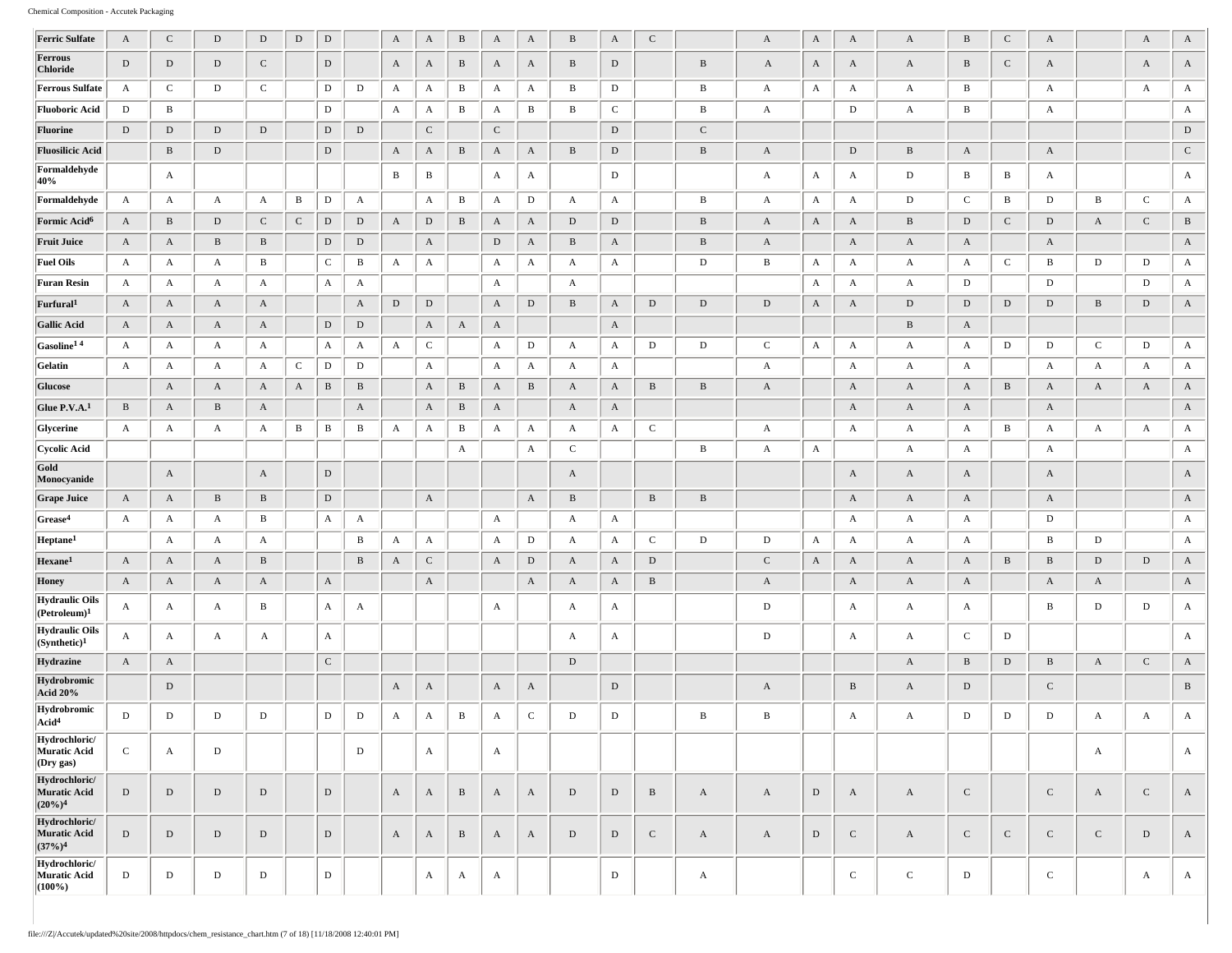| Hydrocyanic<br>Acid                     | $\mathbf{A}$ | А |   |  |   | $\sim$<br>◡ |   | A         | в                 | $\Gamma$     | А | B | $\Gamma$ | в | $\mathbf{A}$ |             | A      |           | $\sim$ | B |          |   | $\Gamma$     |
|-----------------------------------------|--------------|---|---|--|---|-------------|---|-----------|-------------------|--------------|---|---|----------|---|--------------|-------------|--------|-----------|--------|---|----------|---|--------------|
| Hydrocyanic<br>Acid (Gas<br>$ 10\% $    | D            | D |   |  |   |             |   | $\Lambda$ |                   | $\mathbf{r}$ |   |   |          |   |              |             |        |           |        |   | $\Gamma$ |   | $\mathbf{L}$ |
| Hydrofluoric<br>Acid (20%) <sup>1</sup> | D            | D | D |  | D |             |   | D         | B                 | $\mathbf{r}$ | A | D | D        |   | $\mathbf{A}$ | $\sim$<br>◡ | $\sim$ | $\Lambda$ | D      |   | $\Gamma$ |   | B            |
| $\fbox{HydrofluoricAcid (75%)1 2$       | $\sim$       | D | D |  | D |             | A | $\sim$    | $\mathbf{r}$<br>в | $\Gamma$     | D | D | D        |   | B            | $\sim$<br>◡ | D      |           | D      | D |          |   |              |
| Hydrofluoric<br><b>Acid 100%</b>        |              | D | D |  | D | D           |   | $\sim$    | D                 | Ð            |   |   |          | D |              | $\sim$<br>◡ | D      |           | D      | D |          | D | $\sqrt{1}$   |

**B - Minor effect - Good 2. Polypropylene - Satisfactory to 72ƒ F.**

**C - Moderate effect - Fair 3. Polypropylene - Satisfactory to 120ƒ F.**

**D - Severe effect - Not recommended 4. Buna-N - Satisfactory for "O" Rings**

**5. Polyacetal - Satisfactory to 72ƒ F.**

**6. Ceramag - Satisfactory to 72ƒ F.** 304 **Stainless** Steel 316 Stainless Steel Aluminum  $\int_{\mathbb{R}}$  Cast Cast Brass Cast Iron Carbon<br>Steel Kynar PVC (Type 1) Tygon  $|E 3606$ Teflon Noryl Polyacetal Nylon Cycolac  $\left| \text{Polyptopy} \right|$  Polypropylene  $\left| \text{Python} \right|$  Ceramic floroelastomers (r) Buna N<br>(Nitrile) Silicon Neoprene Ethylene Propylene (EPM) Rubber (Natural) Epoxy **Hydrofluosilicic Acid (20%)**<br>**Acid (20%)** D D D A D A D D A D D A D D A D D A B D D A B D A B B A A C **Hydrofluosilicic Acid** D D C D C A D A **Hydrogen Gas** A A A A B B A A A A A **Hydrogen**<br>**Peroxide 10% Peroxide 10%** C C A D D D A A A D A B A A D C D **Hydrogen Peroxide 30%** B D A A D A C A D C B **Hydrogen Peroxide** A B A D D D D C A C A B D D B A C A A D C D C C A **Hydrogen Sulfide, Aqueous Solution** D A C D C D A A B A A D D D B A A A D C B A D A **Hydrogen Sulfide (dry)** C A D D C B B A A D A A D A A **Hydroxyacetic Acid (70%)** D A D A A A A A A **Ink** A A C C D D B A A B A A A A A **Iodine** D D D D D D B A A C D D D D A A B D B D A **Iodine (In Alcohol)** B D A C D B A A D D **Iodoform** C A A C C B A A A **Isotane<sup>2</sup>** A D A D A A A D A **Isopropyl Acetate** B C A A D D D B D A **Isopropyl Ether2** A A A A A D A D A D B D D D **Jet Fuel (JP#, JP4, JP5)** A A A A A A A A A D A A D A A A A D D D D A **Kerosene2** A A A A A A B A A D A D A A B D D A A A A D D A D A **Ketones** | A | A | B | A | | A | A | D | D | A | D | B | A |  $\,$  | D | D | D | A | D | D | D | D | C | C **Lacquers** | A | A | A | A | C | C | C | D | D | D | C | A | A | | \_ | \_ A | \_ | A | \_ D | D | D | \_ | D | A | **Lacquer Thinners** A C C A D A B A D D A **Lactic Acid** A B C D D D C A B A A B C B A A A B B A B A A **Lard** A A A A A C A A A C A A A A C B D A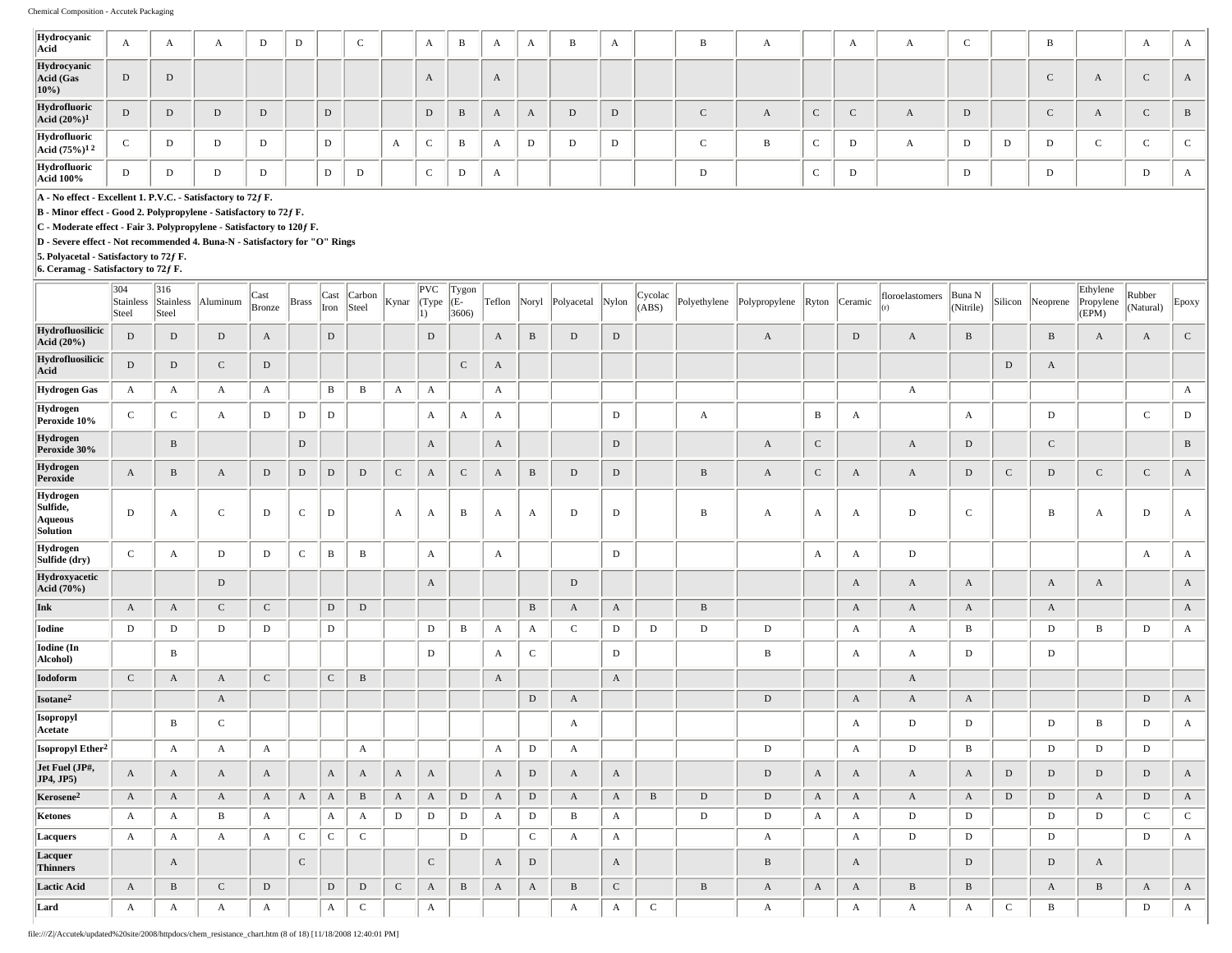| Latex                                                                                                                                                                                                                                                                                    | A            | A            | A            | A            |              |              |              |              |              |              |              | $\mathbf{A}$ | A            | A            |              | B            |                  |              | $\mathbf{A}$ | A            | $\mathbf{A}$ |             | $\mathbf C$  | A            |              | A            |
|------------------------------------------------------------------------------------------------------------------------------------------------------------------------------------------------------------------------------------------------------------------------------------------|--------------|--------------|--------------|--------------|--------------|--------------|--------------|--------------|--------------|--------------|--------------|--------------|--------------|--------------|--------------|--------------|------------------|--------------|--------------|--------------|--------------|-------------|--------------|--------------|--------------|--------------|
| <b>Lead Acetate</b>                                                                                                                                                                                                                                                                      | $\mathbf{A}$ | A            | D            | $\mathbf C$  |              |              | $\mathbf D$  |              | $\mathbf{A}$ | $\, {\bf B}$ | A            | $\mathbf{A}$ | A            | A            |              | $\, {\bf B}$ | $\boldsymbol{A}$ |              | $\mathbf{A}$ | D            | $\, {\bf B}$ |             | $\mathbf{D}$ | A            | A            | $\mathbf{A}$ |
| <b>Lead Sulfamate</b>                                                                                                                                                                                                                                                                    |              |              |              |              |              |              |              |              |              |              |              |              | A            |              |              |              | $\boldsymbol{A}$ |              |              | A            | $\, {\bf B}$ | $\mathbf C$ | $\mathbf{A}$ | ${\rm D}$    | $\mathsf C$  | $\mathbf{A}$ |
| Ligroin <sup>3</sup>                                                                                                                                                                                                                                                                     |              | A            |              | A            |              |              |              |              |              |              |              | $\mathbf D$  | A            |              |              |              | $\mathbf D$      |              | $\mathbf{A}$ | $\mathbf{A}$ | $\mathbf{A}$ |             | B            | $\mathbf{A}$ | D            | $\mathbf{A}$ |
| Lime                                                                                                                                                                                                                                                                                     | A            | A            | $\mathbf{C}$ | $\mathbf{A}$ |              | A            |              |              | $\mathbf{A}$ |              |              | $\mathbf{A}$ | $\mathbf D$  |              | $\mathbf C$  |              |                  |              | $\mathbf{A}$ | $\mathbf{A}$ | $\mathbf{A}$ | $\mathbf C$ | $\mathbf{B}$ | $\mathbf D$  |              | $\mathbf{A}$ |
| Lubricants                                                                                                                                                                                                                                                                               | $\mathbf{A}$ | $\mathbf{A}$ | $\mathbf{A}$ | $\, {\bf B}$ |              |              |              |              | $\mathbf{A}$ |              | $\mathbf{A}$ |              | A            | A            | $\, {\bf B}$ |              | $\boldsymbol{A}$ | $\mathbf{A}$ | $\mathbf{A}$ | $\mathbf{A}$ | $\mathbf{A}$ | $\mathbf C$ | D            |              | ${\rm D}$    | $\mathbf{A}$ |
| Magnesium<br>Carbonate                                                                                                                                                                                                                                                                   | $\mathbf{A}$ | $\mathbf{A}$ |              |              |              |              |              |              | $\mathbf{A}$ |              |              | $\mathbf{A}$ | A            |              |              | $\, {\bf B}$ | $\mathbf{A}$     |              | $\mathbf{A}$ |              | $\mathbf{A}$ |             | $\mathbf{A}$ | A            |              | $\mathbf{A}$ |
| Magnesium<br>Chloride                                                                                                                                                                                                                                                                    | $\, {\bf B}$ | $\mathbf{B}$ | D            | $\, {\bf B}$ | $\mathbf C$  | $\mathbf D$  | $\mathsf C$  |              | $\mathbf{A}$ | $\, {\bf B}$ | $\mathbf{A}$ | A            | A            | $\mathbf{A}$ |              | $\, {\bf B}$ | $\boldsymbol{A}$ | A            | $\mathbf{A}$ | $\mathbf{A}$ | A            |             | $\mathbf{A}$ | $\mathbf{A}$ | $\mathbf{A}$ | $\mathbf{A}$ |
| Magnesium<br>Hydroxide                                                                                                                                                                                                                                                                   | $\mathbf{A}$ | A            | D            | $\mathbf C$  | B            | B            | B            | $\mathbf{A}$ | $\mathbf{A}$ |              | $\mathbf{A}$ | $\mathbf{A}$ | A            | $\mathbf{A}$ |              | $\, {\bf B}$ | $\boldsymbol{A}$ | A            | $\mathbf{A}$ | $\mathbf{A}$ | B            |             | $\mathbf{B}$ |              | $\mathbf{C}$ | $\mathbf{A}$ |
| <b>Magnesium</b><br>Nitrate                                                                                                                                                                                                                                                              | $\mathbf{A}$ | $\mathbf{A}$ |              |              |              |              |              |              | $\mathbf{A}$ |              | A            | $\mathbf{A}$ | A            | A            |              | $\, {\bf B}$ | $\boldsymbol{A}$ |              | $\mathbf{A}$ | $\mathbf{A}$ | $\mathbf{A}$ |             | $\mathbf{A}$ |              |              | $\mathbf{A}$ |
| Magnesium<br>Oxide                                                                                                                                                                                                                                                                       | A            | $\mathbf{A}$ |              |              |              |              |              |              |              |              |              |              | A            |              |              |              |                  |              | $\mathbf{A}$ |              | $\mathbf{A}$ |             | $\mathbf{A}$ | A            |              | $\mathbf{A}$ |
| Magnesium<br>Sulfate                                                                                                                                                                                                                                                                     | $\, {\bf B}$ | A            | B            | B            | $\, {\bf B}$ | $\mathbf C$  | $\, {\bf B}$ |              | $\mathbf{A}$ | $\, {\bf B}$ | $\mathbf{A}$ | A            | A            | A            |              | $\, {\bf B}$ | $\mathbf{A}$     | A            | $\mathbf{A}$ | $\mathbf{A}$ | $\mathbf{A}$ |             | $\mathbf{A}$ | D            | $\mathbf C$  | $\mathbf{A}$ |
| Maleic Acid                                                                                                                                                                                                                                                                              | A            | A            | $\, {\bf B}$ | $\mathbf C$  |              |              | B            |              | $\mathbf{A}$ | $\, {\bf B}$ | A            | $\mathbf{A}$ | $\mathbf C$  | A            |              |              | $\mathbf C$      |              | $\mathbf{A}$ | A            | $\mathbf{D}$ |             | $\mathbf{A}$ | $\mathbf D$  | $\mathbf D$  | A            |
| Maleic<br>Anhydride                                                                                                                                                                                                                                                                      |              |              |              |              |              |              |              |              |              |              |              |              | $\mathbf{C}$ |              |              |              |                  |              | $\mathbf{A}$ | $\mathbf{A}$ | D            |             | D            |              | $\mathbf D$  | $\mathbf{A}$ |
| Malic Acid                                                                                                                                                                                                                                                                               | $\mathbf{A}$ | $\mathbf{A}$ | $\mathbf{C}$ | ${\rm D}$    |              |              | $\mathbf D$  |              | $\mathbf{A}$ |              | $\mathbf{A}$ |              |              | $\mathbf{A}$ |              |              |                  |              | $\mathbf{A}$ | $\, {\bf B}$ |              |             | $\mathbf{A}$ |              | $\mathbf{A}$ |              |
| Mash                                                                                                                                                                                                                                                                                     | A            | A            |              | $\mathbf{A}$ |              |              |              |              |              |              |              | A            | A            |              |              |              |                  |              | $\mathbf{A}$ |              | $\mathbf{A}$ |             | $\mathbf{A}$ |              |              | $\mathbf{A}$ |
| Mayonnaise                                                                                                                                                                                                                                                                               | A            | A            | D            | $\mathbf D$  |              | D            | $\mathbf D$  |              |              |              | A            | $\mathbf{A}$ | A            | $\mathbf{A}$ | $\mathbf{B}$ |              | $\boldsymbol{A}$ |              | $\mathbf{A}$ | $\mathbf{A}$ | $\mathbf{A}$ |             |              |              |              | $\mathbf{A}$ |
| Melamine                                                                                                                                                                                                                                                                                 | $\mathbf D$  | ${\rm D}$    |              | ${\rm D}$    |              |              |              |              |              |              |              |              | $\mathbf D$  |              |              |              |                  |              | $\mathbf{A}$ |              | ${\bf C}$    |             |              |              |              | $\mathbf{A}$ |
| Mercuric<br>Chloride<br>(Dilute Solution)                                                                                                                                                                                                                                                | D            | D            | D            | $\,$ D       | D            | D            | D            |              | $\mathbf{A}$ | A            | A            | $\mathbf{A}$ | A            | A            |              | $\, {\bf B}$ | $\mathbf{A}$     |              | $\mathbf{A}$ | $\mathbf{A}$ | $\mathbf{A}$ |             | $\mathbf{A}$ | A            | $\mathbf{A}$ | $\mathbf{A}$ |
| Mercuric<br>Cyanide                                                                                                                                                                                                                                                                      | $\mathbf{A}$ | A            | D            | D            |              |              | D            |              | $\mathbf{A}$ |              | $\mathbf{A}$ | A            | A            |              |              | $\, {\bf B}$ | $\mathbf{A}$     |              | $\mathbf{A}$ |              | $\mathbf{A}$ |             |              |              |              | $\mathbf{A}$ |
| Mercury                                                                                                                                                                                                                                                                                  | $\mathbf{A}$ | $\mathbf{A}$ | $\mathbf{C}$ | D            | $\mathbf D$  | $\mathbf{A}$ | $\mathbf{A}$ |              | $\mathbf{A}$ |              | $\mathbf{A}$ | A            | A            | A            |              | $\, {\bf B}$ | $\boldsymbol{A}$ |              | A            | $\mathbf{A}$ | A            |             | $\mathbf{A}$ | А            | A            | $\mathbf{A}$ |
| A - No effect - Excellent 1. P.V.C. - Satisfactory to 72f F.<br>B - Minor effect - Good 2. Polypropylene - Satisfactory to 72f F.<br>C - Moderate effect - Fair 3. Polypropylene - Satisfactory to 120f F.<br>D - Severe effect - Not recommended 4. Buna-N - Satisfactory for "O" Rings |              |              |              |              |              |              |              |              |              |              |              |              |              |              |              |              |                  |              |              |              |              |             |              |              |              |              |

**5. Polyacetal - Satisfactory to 72ƒ F.**

|                                            | 304<br>Stainless<br>Steel | 316<br>Stainless<br>Steel | Aluminum    | $\vert$ Cast<br>Bronze | <b>Brass</b> | Iron | $\vert$ Cast $\vert$ Carbon<br>Steel | Kynar | $ {\rm PVC} $<br>(Type | Tygon<br>(E-<br>3606 | Teflon Noryl     |        | Polyacetal | Nylon | Cycolac<br>(ABS) |   | Polyethylene Polypropylene Ryton Ceramic |   | floroelastomers | Buna N<br>(Nitrile) |            | Silicon Neoprene | Ethylene<br>Propylene<br>(EPM) | Rubber<br>(Natural) | $\vert$ Epoxy   |
|--------------------------------------------|---------------------------|---------------------------|-------------|------------------------|--------------|------|--------------------------------------|-------|------------------------|----------------------|------------------|--------|------------|-------|------------------|---|------------------------------------------|---|-----------------|---------------------|------------|------------------|--------------------------------|---------------------|-----------------|
| <b>Methanol</b> (See<br>Alcohol<br>Methyl) |                           |                           |             |                        |              |      |                                      |       |                        |                      |                  |        |            |       |                  |   |                                          |   |                 |                     |            |                  |                                |                     |                 |
| <b>Methyl Acetate</b>                      |                           | A                         | A           |                        |              |      | $\, {\bf B}$                         |       |                        |                      | $\mathbf{A}$     |        | A          |       | $\mathbf D$      |   |                                          | A | $\mathbf D$     | D                   | D          | B                |                                | $\mathbf D$         |                 |
| Methyl<br>Acrylate                         |                           |                           |             |                        |              |      |                                      |       |                        |                      |                  |        | A          |       |                  |   |                                          | А | D               | D                   |            | B                |                                | D                   |                 |
| Methyl<br>Acetone                          |                           | A                         | А           | А                      |              | A    | A                                    |       |                        |                      | $\boldsymbol{A}$ | D      | A          |       |                  |   |                                          | А | D               | D                   |            | $\mathbf D$      |                                |                     | $\sim$          |
| Methyl<br>Alcohol 10%                      |                           | $\mathbf{A}$              | $\sim$<br>◡ | $\sim$<br>╰            |              |      | $\, {\bf B}$                         |       | А                      |                      | A                |        |            | A     |                  |   |                                          |   |                 | B                   |            |                  |                                | A                   | $\overline{A}$  |
| Methyl<br><b>Bromide</b>                   |                           |                           |             |                        |              |      |                                      |       |                        |                      |                  |        | A          |       |                  | D |                                          | A | A               | B                   |            | $\mathbf D$      | D                              | ${\rm D}$           | B               |
| Methyl Butyl<br>Ketone                     |                           | A                         | А           |                        |              |      |                                      |       |                        |                      |                  | D      | B          |       |                  |   |                                          | А | D               | D                   | $\sqrt{2}$ | D                | A                              | D                   | $\overline{B}$  |
| Methyl<br><b>Cellosolve</b>                |                           |                           | A           | А                      |              |      |                                      |       |                        |                      |                  | $\sim$ | B          |       |                  |   | А                                        | А | D               | D                   |            | D                | B                              | D                   | $\sqrt{2}$<br>╰ |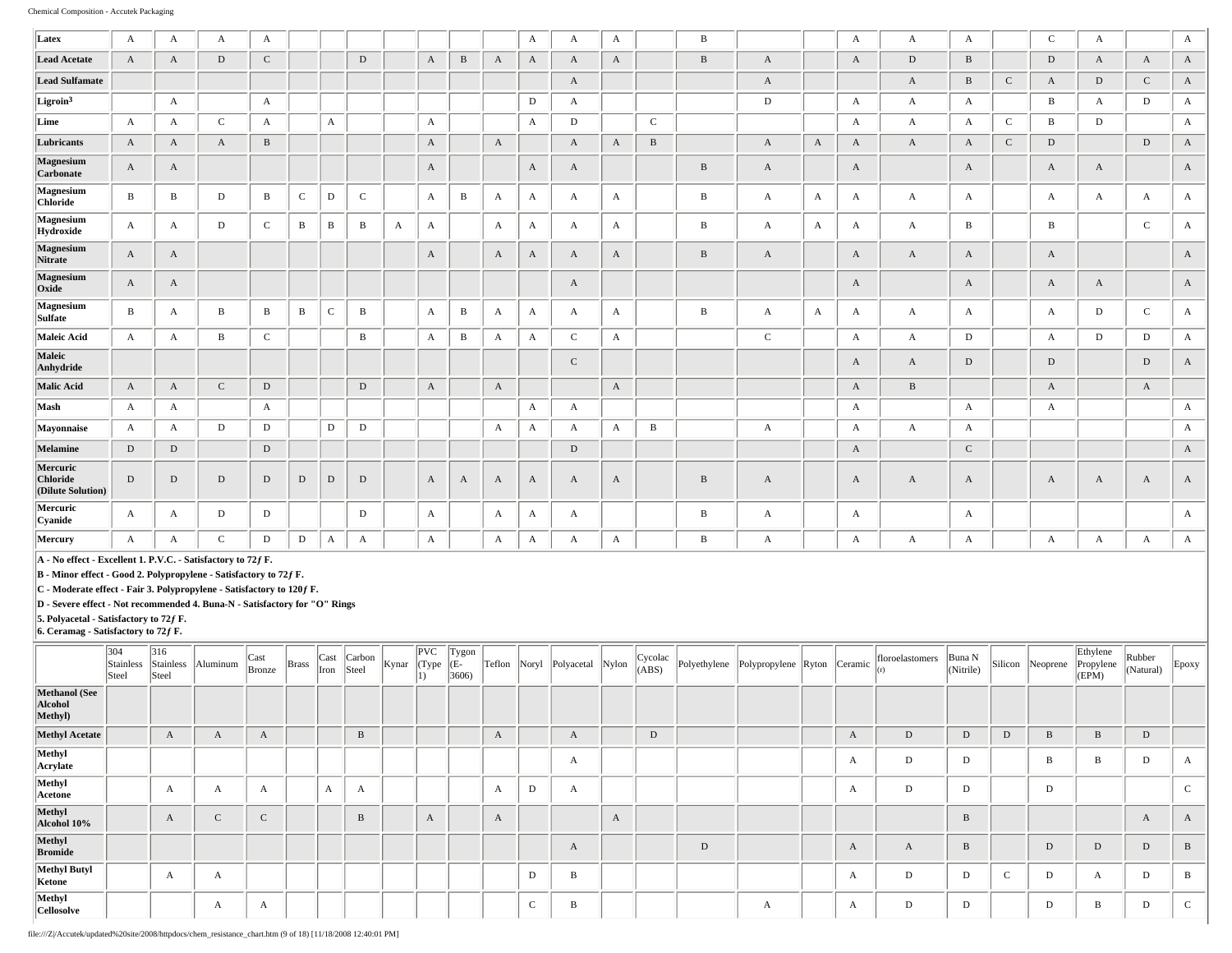| Methyl<br>Chloride                        | A            | A            | D            | A            |              |              |              | A            | ${\rm D}$    |              | $\mathbf{A}$ | ${\rm D}$    | A            | A            |              | D            | D            |              | A            | $\mathbf{A}$ | $\mathbf D$  | $\,$ D       | $\mathbf D$  | $\mathbf C$  | ${\rm D}$    | $\mathbf{A}$ |
|-------------------------------------------|--------------|--------------|--------------|--------------|--------------|--------------|--------------|--------------|--------------|--------------|--------------|--------------|--------------|--------------|--------------|--------------|--------------|--------------|--------------|--------------|--------------|--------------|--------------|--------------|--------------|--------------|
| Methyl<br><b>Dichloride</b>               |              |              |              |              |              |              |              |              |              |              |              | $\mathbf D$  | A            |              |              |              |              |              | A            | A            | $\mathbf D$  |              | $\mathbf D$  | $\mathbf D$  | $\mathbf D$  | $\mathbf{A}$ |
| <b>Methyl Ethyl</b><br>Ketone             | $\mathbf{A}$ | A            | A            | A            |              |              |              | D            | D            |              | A            | D            | B            | A            | D            | D            | A            | $\mathbf{A}$ | $\mathbf{A}$ | D            | D            | $\mathbf C$  | D            | A            | D            | B            |
| Methyl<br>Isobutyl<br>Ketone <sup>2</sup> |              | A            |              |              |              |              |              | D            | D            |              | A            | D            | B            | $\mathbf{A}$ | D            |              | $\mathbf C$  | $\mathbf{A}$ | A            | D            | D            | $\mathbf C$  | D            | $\mathbf C$  | D            | В            |
| Methyl<br>Isopropyl<br>Ketone             |              | $\mathbf{A}$ |              |              |              |              |              |              |              |              |              | $\mathbf D$  | $\, {\bf B}$ | $\mathbf{A}$ |              |              |              |              | A            | D            | $\mathbf D$  | $\, {\bf B}$ | $\mathbf D$  | $\, {\bf B}$ | $\mathbf D$  | $\, {\bf B}$ |
| Methyl<br>Methacrylate                    |              |              |              |              |              |              |              |              |              |              |              |              | A            |              |              |              |              |              | A            | D            | D            |              | $\mathbf D$  | $\mathbf{D}$ | $\mathbf D$  | $\mathbf{A}$ |
| Methylamine                               |              | A            | A            | $\,$ D       |              | В            | B            |              |              |              |              | B            | D            |              |              |              |              |              | A            |              | B            |              |              |              |              | A            |
| Methylene<br><b>Chloride</b>              | A            | A            | A            | $\mathbf{A}$ | $\mathsf{C}$ |              | B            | D            | D            |              | A            | D            | A            | D            |              | $\mathbf D$  | D            |              | A            | D            | D            |              | $\mathbf D$  | D            | D            | A            |
| Milk                                      | $\mathbf{A}$ | $\mathbf{A}$ | $\mathbf{A}$ | $\mathbf{C}$ | $\mathbf C$  | D            | ${\rm D}$    |              | A            |              |              | $\mathbf{A}$ | A            | A            | $\, {\bf B}$ | B            | $\mathbf{A}$ |              | A            | A            | $\mathbf{A}$ | B            | $\mathbf{A}$ | $\mathbf{A}$ | $\mathbf{A}$ | $\mathbf{A}$ |
| <b>Molasses</b>                           | A            | $\mathbf{A}$ | $\mathbf{A}$ | $\mathbf{A}$ | B            | $\mathbf{A}$ | $\mathbf{A}$ |              | $\mathbf{A}$ |              |              | $\mathbf{B}$ | A            | $\mathbf{A}$ |              | B            | $\mathbf{A}$ |              | A            | A            | A            |              | A            |              |              | $\mathbf{A}$ |
| Mustard                                   | A            | A            | $\mathbf B$  | $\bf{B}$     |              | $\mathbf{C}$ | В            |              | $\mathbf{A}$ |              |              | B            | B            | A            | $\bf{B}$     |              | A            |              | A            | $\mathbf{A}$ | $\, {\bf B}$ | $\mathbf C$  | $\mathbf C$  |              |              | A            |
| Naphtha                                   | A            | A            | A            | B            |              | В            | В            | A            | $\mathbf{A}$ | $\mathsf{C}$ | A            | D            | A            | $\mathbf{A}$ | $\mathbf C$  | D            | A            | A            | A            | A            | B            | D            | D            | D            | D            | A            |
| Naphthalene                               | $\mathbf{A}$ | $\, {\bf B}$ | B            | $\mathbf C$  |              | $\mathbf{B}$ | A            | A            | D            |              | A            | $\mathbf D$  | A            |              |              | D            | $\, {\bf B}$ | A            | A            | B            | ${\rm D}$    |              | $\mathbf D$  | D            | D            | $\mathbf{A}$ |
| Nickel<br><b>Chloride</b>                 | $\mathbf{A}$ | $\mathbf{B}$ | $\mathbf D$  | $\mathbf D$  |              | D            |              | A            | A            | B            | $\mathbf{A}$ | A            | $\, {\bf B}$ | A            |              | $\, {\bf B}$ | A            |              | A            | A            | A            |              | A            | A            | $\mathbf{A}$ | $\mathbf{A}$ |
| <b>Nickel Sulfate</b>                     | A            | $\mathbf{B}$ | D            | $\mathbf C$  | $\mathsf{C}$ | $\mathbf D$  | D            | A            | $\mathbf{A}$ | A            | $\mathbf{A}$ | $\mathbf{A}$ | B            | $\mathbf{A}$ |              | $\, {\bf B}$ | A            |              | $\mathbf{A}$ | A            | A            |              | $\mathbf{A}$ | A            | $\mathbf C$  | A            |
| Nitric Acid<br>(10% Solution)             | A            | $\mathbf{A}$ | D            | D            |              | D            | D            | A            | A            | B            | А            | A            | D            | D            | $\mathbf C$  | B            | A            | D            | B            | $\mathbf{A}$ | D            |              | D            | B            | D            | A            |
| Nitric Acid<br>(20% Solution)             | A            | $\mathbf{A}$ | D            | $\mathbf D$  |              | D            |              | $\, {\bf B}$ | $\mathbf{A}$ | B            | $\mathbf{A}$ | $\mathbf{A}$ | $\mathbf D$  | D            | D            | B            | $\mathbf{A}$ | $\mathbf C$  | $\mathbf{C}$ | $\mathbf{A}$ | $\mathbf D$  |              | $\mathbf D$  | D            | D            | $\, {\bf B}$ |
| Nitric Acid<br>(50% Solution)             | A            | A            | D            | $\mathbf D$  |              | D            |              | $\, {\bf B}$ | A            | $\, {\bf B}$ | A            | A            | $\mathbf D$  | $\mathbf D$  | $\mathbf D$  | $\mathbf{C}$ | $\mathbf D$  | $\mathbf C$  | A            | A            | $\mathbf D$  |              | ${\rm D}$    | $\mathbf D$  | $\mathbf D$  | $\mathbf D$  |
| Nitric Acid<br>(Concentrated<br>Solution) | D            | B            | B            | D            | D            | D            |              |              | D            | $\mathbf C$  | A            | D            | D            | D            | D            | D            | D            | $\mathbf{C}$ | A            | $\mathbf{B}$ | D            |              | D            | D            | D            | D            |
| Nitrobenzene <sup>2</sup>                 | $\mathbf{A}$ | $\mathbf{B}$ | $\mathbf{C}$ | D            |              | B            | B            | D            | D            | D            | A            | D            | B            | $\mathbf C$  | D            | D            | $\mathbf{C}$ | $\bf{B}$     | A            | D            | D            | D            | D            | D            | D            | B            |
| <b>Oils: Aniline</b>                      | $\mathbf{A}$ | $\mathbf{A}$ | $\mathbf{C}$ | $\mathbf{A}$ |              | $\mathbf{A}$ |              |              | ${\rm D}$    |              | $\mathbf{A}$ | $\mathbf{D}$ | $\mathbf D$  | $\mathbf{C}$ | D            |              | $\mathbf{A}$ |              | A            | $\mathbf{A}$ | ${\rm D}$    |              | ${\rm D}$    | $\, {\bf B}$ | D            | $\mathbf{A}$ |
| <b>Anise</b>                              | A            | $\mathbf{A}$ |              |              |              |              |              |              |              |              |              |              | A            |              |              |              |              |              | A            |              |              |              | $\mathbf D$  |              |              | $\mathbf{A}$ |
| Bay                                       | $\mathbf{A}$ | A            |              |              |              |              |              |              |              |              |              |              | A            |              |              |              |              |              | A            | A            |              |              | D            |              |              | A            |
| Bone                                      | $\mathbf{A}$ | A            |              | $\mathbf{A}$ |              |              |              |              |              |              |              |              | A            |              |              |              |              |              | A            | A            | $\mathbf{A}$ |              | $\mathbf D$  |              |              | A            |
| Castor                                    | A            | $\mathbf{A}$ | $\mathbf{A}$ | A            |              | $\mathbf{A}$ |              |              | $\mathbf{A}$ |              |              |              | A            |              |              |              |              |              | A            | $\mathbf{A}$ | A            |              | A            | B            | $\mathbf{A}$ | $\mathbf{A}$ |
| <b>Cinnamon</b>                           | A            | A            |              |              |              |              |              |              |              |              | $\mathbf{A}$ |              | A            |              |              |              | A            |              | A            | D            |              |              | ${\rm D}$    |              |              | $\mathbf{A}$ |
| Citric                                    | $\mathbf{A}$ | $\mathbf{A}$ |              | D            |              | D            |              |              |              |              |              |              | A            | A            |              |              | A            |              | A            | A            | A            |              | D            |              |              | A            |
| <b>Clove</b>                              | $\mathbf{A}$ | $\mathbf{A}$ |              |              |              |              |              |              |              |              |              |              | A            | $\mathbf{A}$ |              |              | $\mathbf{B}$ |              | $\mathbf{A}$ |              | $\mathbf{A}$ |              |              |              |              | $\mathbf{A}$ |
| Coconut                                   | $\mathbf{A}$ | $\mathbf{A}$ | $\mathbf{B}$ | $\mathbf{A}$ |              | $\mathbf{A}$ |              |              |              |              |              |              | $\mathbf{A}$ | $\mathbf{A}$ |              |              | $\mathbf{A}$ |              | A            | $\mathbf{A}$ | $\mathbf{A}$ |              | $\mathbf{A}$ | $\mathbf{A}$ | $\mathbf D$  | $\mathbf{A}$ |
| <b>Cod Liver</b>                          | $\mathbf{A}$ | $\mathbf{A}$ | B            |              |              |              |              |              |              |              |              |              | $\mathbf{A}$ | $\mathbf{A}$ | $\mathbf{C}$ |              | $\mathbf{A}$ |              | $\mathbf{A}$ | $\mathbf{A}$ | $\mathbf{A}$ |              | $\, {\bf B}$ | $\mathbf{A}$ | $\mathbf{D}$ | $\mathbf{A}$ |
| Corn                                      | $\mathbf{A}$ | $\mathbf{A}$ | $\bf{B}$     | $\bf{B}$     |              | $\mathbf{A}$ |              |              |              |              |              |              | $\mathbf{A}$ | $\mathbf{A}$ | $\mathbf{C}$ |              | $\mathbf{A}$ |              | $\mathbf{A}$ | $\mathbf{A}$ | $\mathbf{A}$ |              | $\mathbf D$  | $\mathbf C$  | D            | $\mathbf{A}$ |
| <b>Cotton Seed</b>                        | $\mathbf{A}$ | $\mathbf{A}$ | $\bf{B}$     | $\, {\bf B}$ |              | $\mathbf{A}$ | $\mathbf{C}$ |              | $\mathbf{A}$ |              | $\mathbf{A}$ |              | A            | $\mathbf{A}$ | $\mathbf C$  |              | $\mathbf{A}$ | $\mathbf{A}$ | $\mathbf{A}$ | A            | $\mathbf{A}$ |              | $\mathbf D$  | $\mathbf C$  | D            | $\mathbf{A}$ |
| Creosote <sup>2</sup>                     | $\mathbf{A}$ | $\mathbf{A}$ | $\mathbf{A}$ |              |              |              |              |              |              |              |              |              | $\mathbf D$  |              |              |              | $\mathbf D$  |              | $\mathbf{A}$ | $\mathbf{A}$ | $\mathbf{A}$ |              | $\, {\bf B}$ | $\mathbf{D}$ | $\,$ D       | $\mathbf{A}$ |
| <b>Diesel Fuel</b><br>(2D, 3D, 4D,<br>5D) | A            | $\mathbf{A}$ | A            | $\mathbf{A}$ |              |              |              |              |              |              |              | $\mathbf{D}$ | A            | $\mathbf{A}$ |              |              | $\mathbf{A}$ | $\mathbf{A}$ | $\mathbf{A}$ | $\mathbf{A}$ | $\mathbf{A}$ |              | ${\rm D}$    | $\mathbf{D}$ | $\mathbf D$  | $\mathbf{A}$ |
| Fuel (1, 2, 3,<br>5A, 5B, 6)              | $\mathbf{A}$ | $\mathbf{A}$ | $\mathbf{A}$ | $\mathbf{A}$ |              |              |              |              | $\mathbf{A}$ |              | $\mathbf{A}$ | D            | A            |              |              |              | $\, {\bf B}$ |              | $\mathbf{A}$ | $\mathbf{A}$ | $\, {\bf B}$ |              | $\mathbf{D}$ | D            | D            | $\mathbf{A}$ |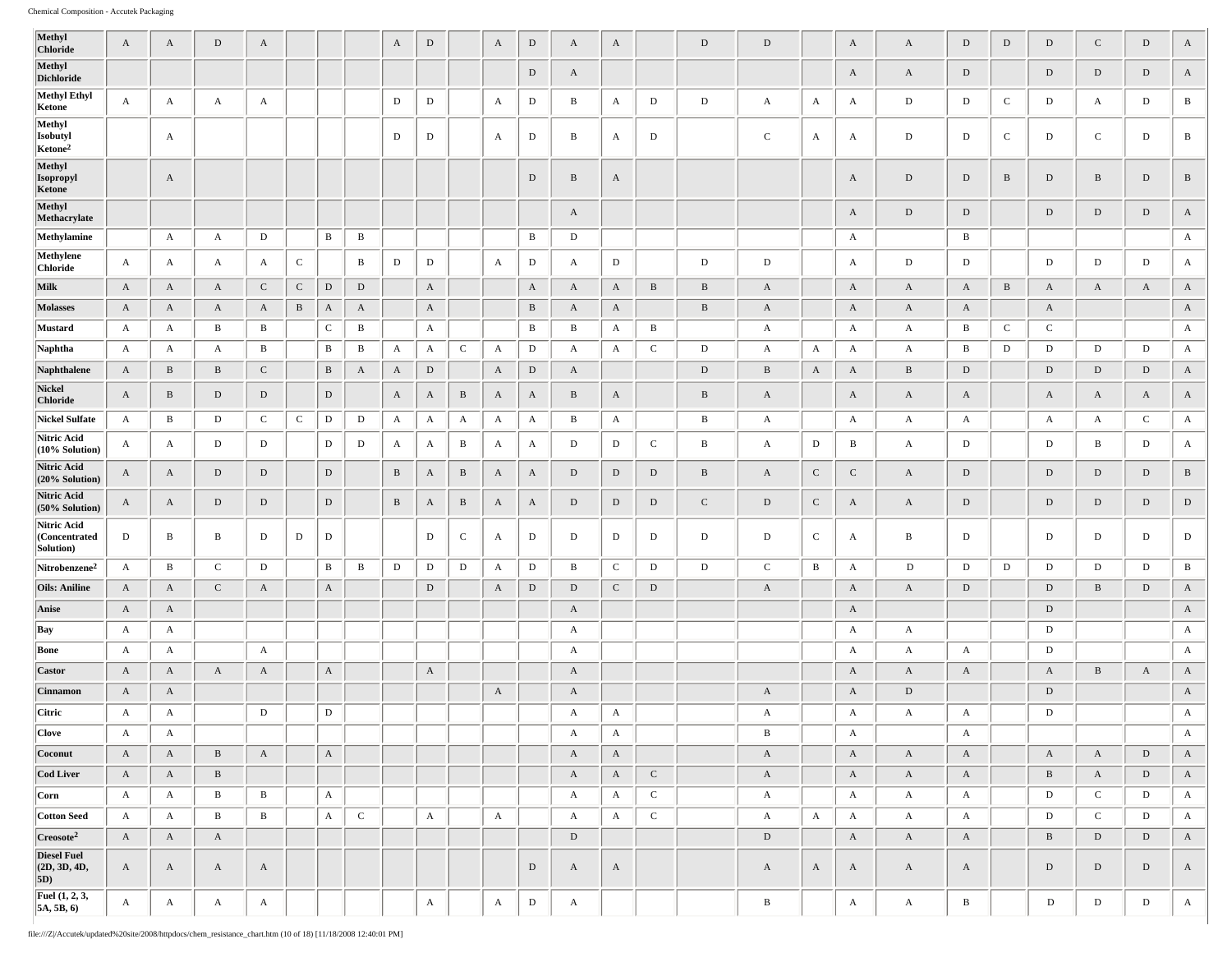| Ginger                                          | A                                                                                                                                                                                                                                                                                                                                                                         | A            |                       |                |              |              |                 |              |                             |                         |              |              | A                |              |                  |              |                             |             | $\mathbf{A}$ | A               | A                   |              | A            |                                |                     | A                     |
|-------------------------------------------------|---------------------------------------------------------------------------------------------------------------------------------------------------------------------------------------------------------------------------------------------------------------------------------------------------------------------------------------------------------------------------|--------------|-----------------------|----------------|--------------|--------------|-----------------|--------------|-----------------------------|-------------------------|--------------|--------------|------------------|--------------|------------------|--------------|-----------------------------|-------------|--------------|-----------------|---------------------|--------------|--------------|--------------------------------|---------------------|-----------------------|
|                                                 | A - No effect - Excellent 1. P.V.C. - Satisfactory to 72f F.<br>B - Minor effect - Good 2. Polypropylene - Satisfactory to 72f F.<br>C - Moderate effect - Fair 3. Polypropylene - Satisfactory to 120f F.<br>D - Severe effect - Not recommended 4. Buna-N - Satisfactory for "O" Rings<br>5. Polyacetal - Satisfactory to 72f F.<br>6. Ceramag - Satisfactory to 72f F. |              |                       |                |              |              |                 |              |                             |                         |              |              |                  |              |                  |              |                             |             |              |                 |                     |              |              |                                |                     |                       |
|                                                 | 304<br>Stainless<br>Steel                                                                                                                                                                                                                                                                                                                                                 | 316<br>Steel | Stainless Aluminum    | Cast<br>Bronze | <b>Brass</b> | Cast<br>Iron | Carbon<br>Steel | Kynar        | PVC<br>(Type<br>$ 1\rangle$ | Tygon<br>$(E -$<br>3606 | Teflon Noryl |              | Polyacetal Nylon |              | Cycolac<br>(ABS) | Polyethylene | Polypropylene Ryton Ceramic |             |              | floroelastomers | Buna N<br>(Nitrile) | Silicon      | Neoprene     | Ethylene<br>Propylene<br>(EPM) | Rubber<br>(Natural) | Epoxy                 |
| Oils: Hydraulic<br>(See Hydraulic)              |                                                                                                                                                                                                                                                                                                                                                                           |              |                       |                |              |              |                 |              |                             |                         |              |              |                  |              |                  |              |                             |             |              |                 |                     |              |              |                                |                     |                       |
| Lemon                                           | $\mathbf{A}$                                                                                                                                                                                                                                                                                                                                                              | A            |                       |                |              |              |                 |              |                             |                         |              |              | A                |              |                  |              | $\mathbf D$                 |             | $\mathbf{A}$ | A               |                     |              | $\mathbf D$  |                                |                     | A                     |
| Linseed                                         | $\mathbf{A}$                                                                                                                                                                                                                                                                                                                                                              | A            | $\mathbf{A}$          | $\mathbf{A}$   |              | $\mathbf{A}$ |                 |              | A                           | $\mathbf{B}$            |              |              | A                | $\mathbf{A}$ | $\mathbf C$      |              | A                           |             | $\mathbf{A}$ | $\mathbf{A}$    | $\mathbf{A}$        |              | $\mathbf D$  | D                              | D                   | A                     |
| Mineral                                         | A                                                                                                                                                                                                                                                                                                                                                                         | A            | A                     | $\mathbf{A}$   |              | $\mathbf{A}$ | B               |              | A                           |                         |              | $\, {\bf B}$ | A                | $\mathbf{A}$ |                  |              | В                           | A           | $\mathbf{A}$ | A               | $\mathbf{A}$        |              | B            | D                              | D                   | $\mathbf{A}$          |
| Olive                                           | $\mathbf{A}$                                                                                                                                                                                                                                                                                                                                                              | $\rm A$      | $\boldsymbol{\rm{A}}$ | $\, {\bf B}$   |              | $\mathbf A$  | $\, {\bf B}$    |              | $\mathbf{A}$                |                         | A            |              | $\mathbf{A}$     | $\mathbf{A}$ |                  |              | $\mathbf{A}$                |             | $\mathbf{A}$ | $\mathbf{A}$    | $\boldsymbol{A}$    | $\mathbf C$  | $\, {\bf B}$ |                                | $\,$ D              | $\boldsymbol{\rm{A}}$ |
| Orange                                          | $\mathbf{A}$                                                                                                                                                                                                                                                                                                                                                              | A            |                       |                |              |              |                 |              |                             |                         | $\mathbf{A}$ |              | $\mathbf{A}$     | $\mathbf{A}$ |                  |              | A                           |             | $\mathbf{A}$ | A               | $\mathbf{A}$        |              | $\mathbf D$  |                                |                     | $\boldsymbol{\rm{A}}$ |
| Palm                                            | A                                                                                                                                                                                                                                                                                                                                                                         | A            | A                     | B              |              |              |                 |              | A                           |                         |              |              | A                | $\mathbf{A}$ |                  |              |                             |             | $\mathbf{A}$ | A               | A                   |              | D            |                                |                     | A                     |
| Peanut <sup>3</sup>                             | $\mathbf{A}$                                                                                                                                                                                                                                                                                                                                                              | A            | $\mathbf{A}$          | A              |              | $\mathbf{A}$ |                 |              | A                           |                         |              |              | A                |              |                  |              | D                           |             | $\mathbf{A}$ | A               | $\mathbf{A}$        |              | $\mathbf D$  |                                | $\mathbf D$         | A                     |
| $Peppermint^2$                                  | $\mathbf{A}$                                                                                                                                                                                                                                                                                                                                                              | A            |                       | $\mathbf{A}$   |              |              |                 |              |                             |                         |              |              | A                |              |                  |              | D                           |             | $\mathbf{A}$ | $\mathbf{A}$    | D                   |              | $\mathbf D$  |                                |                     | A                     |
| Pine                                            | $\mathbf{A}$                                                                                                                                                                                                                                                                                                                                                              | $\mathbf{A}$ | $\mathbf{A}$          | $\mathbf D$    |              | ${\bf C}$    | $\, {\bf B}$    |              | $\mathbf{A}$                |                         | $\mathbf{A}$ |              | A                |              |                  |              |                             |             | $\mathbf{A}$ | $\mathbf{A}$    | $\mathbf{A}$        |              | $\mathbf D$  |                                | $\,$ D              | A                     |
| <b>Rape Seed</b>                                | $\mathbf{A}$                                                                                                                                                                                                                                                                                                                                                              | A            |                       | A              |              |              |                 |              | A                           |                         |              |              | A                |              |                  |              |                             |             | $\mathbf{A}$ | A               | B                   |              | $\mathbf D$  |                                | D                   | $\mathbf{A}$          |
| Rosin                                           | $\mathbf{A}$                                                                                                                                                                                                                                                                                                                                                              | A            | $\mathbf{A}$          |                |              |              |                 |              |                             |                         |              |              | A                | $\mathbf{A}$ |                  |              | A                           |             | $\mathbf{A}$ | $\mathbf{A}$    | $\mathbf{A}$        |              |              |                                |                     | A                     |
| <b>Sesame Seed</b>                              | $\mathbf{A}$                                                                                                                                                                                                                                                                                                                                                              | A            | A                     | $\mathbf{A}$   |              | $\mathbf{A}$ |                 |              | $\mathbf{A}$                |                         |              |              | A                |              |                  |              |                             |             | $\mathbf{A}$ | $\mathbf{A}$    | $\mathbf{A}$        |              | $\mathbf D$  |                                |                     | $\mathbf{A}$          |
| Silicone                                        | $\mathbf{A}$                                                                                                                                                                                                                                                                                                                                                              | A            |                       | $\mathbf{A}$   |              | $\mathbf{A}$ |                 |              |                             |                         |              | $\mathbf{A}$ | A                | $\mathbf{A}$ |                  |              | A                           |             | $\mathbf{A}$ | $\mathbf{A}$    | $\mathbf{A}$        |              | $\mathbf{A}$ |                                | A                   | A                     |
| Soybean                                         | A                                                                                                                                                                                                                                                                                                                                                                         | A            | $\mathbf{A}$          | B              |              | $\mathbf{A}$ |                 |              | A                           |                         |              |              | A                | $\mathbf{A}$ |                  |              | $\mathbf{A}$                |             | $\mathbf{A}$ | A               | A                   |              | D            |                                | D                   | A                     |
| <b>Sperm</b>                                    | $\mathbf{A}$                                                                                                                                                                                                                                                                                                                                                              | A            |                       | $\mathbf{A}$   |              |              |                 |              | A                           |                         |              |              | A                |              |                  |              |                             |             | $\mathbf{A}$ | A               | $\mathbf{A}$        |              | $\mathbf D$  |                                |                     | A                     |
| <b>Tanning</b>                                  | $\mathbf{A}$                                                                                                                                                                                                                                                                                                                                                              | A            |                       |                |              |              |                 |              |                             |                         |              |              | A                |              |                  |              |                             |             | $\mathbf{A}$ | $\mathbf{A}$    | $\mathbf{A}$        |              | $\mathbf D$  |                                |                     | $\boldsymbol{\rm{A}}$ |
| <b>Turbine</b>                                  | $\mathbf{A}$                                                                                                                                                                                                                                                                                                                                                              | A            | A                     | A              |              | $\mathbf{A}$ |                 |              | A                           |                         |              |              | A                |              | $\mathsf C$      |              |                             |             | $\mathbf{A}$ | A               | A                   |              | ${\rm D}$    |                                | D                   | A                     |
| Oleic Acid                                      | $\mathbf{A}$                                                                                                                                                                                                                                                                                                                                                              | A            | B                     | B              | $\mathsf{C}$ | ${\bf C}$    | $\mathbf C$     |              | A                           | $\mathbf C$             | A            | $\,c\,$      | B                | $\mathbf{A}$ | B                | D            | $\mathbf C$                 |             | $\mathbf{A}$ | D               | B                   | D            | D            | D                              | D                   | $\mathbf{A}$          |
| Oleum 25%                                       |                                                                                                                                                                                                                                                                                                                                                                           |              |                       |                |              |              |                 | B            | $\mathbf D$                 |                         | A            | $\mathbf D$  |                  |              |                  |              |                             |             | $\mathbf{A}$ | A               | D                   | D            | $\mathbf D$  | D                              |                     | D                     |
| Oleum                                           |                                                                                                                                                                                                                                                                                                                                                                           | $\mathbf A$  | $\, {\bf B}$          | ${\bf C}$      | ${\bf C}$    |              | $\, {\bf B}$    | $\mathbf D$  | $\mathbf D$                 |                         | $\mathbf A$  |              | $\mathbf D$      |              |                  |              | D                           |             | $\mathbf{A}$ | $\mathbf{A}$    | $\mathbf C$         | D            | ${\rm D}$    | $\mathbf D$                    | D                   | $\boldsymbol{\rm{A}}$ |
| Oxalic Acid (cold)                              | $\mathbf{A}$                                                                                                                                                                                                                                                                                                                                                              | B            | $\mathbf C$           | $\, {\bf B}$   | $\mathbf C$  | $\mathbf D$  | $\mathbf D$     |              | $\mathbf{A}$                | $\, {\bf B}$            | A            | $\mathbf C$  | $\mathbf{C}$     | D            |                  | $\mathbf{A}$ | A                           |             | $\mathbf{A}$ | $\mathbf{A}$    | $\, {\bf B}$        | $\mathbf{C}$ | $\, {\bf B}$ | A                              | ${\bf C}$           | $\mathbf{A}$          |
| Paraffin                                        | A                                                                                                                                                                                                                                                                                                                                                                         | A            | A                     | A              |              | B            | B               | A            | A                           |                         | A            | $\bf{B}$     | A                | A            | $\, {\bf B}$     |              | A                           |             | $\mathbf{A}$ | A               | A                   |              |              |                                |                     | A                     |
| Pentane                                         | $\mathbf C$                                                                                                                                                                                                                                                                                                                                                               | $\mathbf C$  | A                     | $\mathbf{A}$   |              | $\, {\bf B}$ | $\, {\bf B}$    |              |                             |                         | A            | $\,$ D       | A                | $\mathbf{A}$ | $\mathbf D$      |              |                             |             | $\mathbf{A}$ | A               | A                   |              | B            | D                              | D                   | A                     |
| Perchloroethylene <sup>2</sup>                  | $\mathbf{A}$                                                                                                                                                                                                                                                                                                                                                              | A            | A                     | $\mathbf C$    |              | $\, {\bf B}$ | B               | A            |                             |                         | A            | $\mathbf{D}$ | A                |              | $\mathbf D$      |              | D                           | A           | $\mathbf{A}$ | A               | $\mathbf C$         | $\mathbf D$  | ${\rm D}$    | $\mathbf D$                    | D                   | $\boldsymbol{\rm{A}}$ |
| Petrolatum                                      |                                                                                                                                                                                                                                                                                                                                                                           | $\mathbf{A}$ | $\, {\bf B}$          | $\, {\bf B}$   |              | $\,$ C       | $\mathbf C$     |              |                             |                         | A            | $\,$ D       | A                | $\mathbf{A}$ | $\, {\bf B}$     |              |                             |             | $\mathbf{A}$ | $\mathbf{A}$    | $\mathbf{A}$        |              | $\, {\bf B}$ | $\boldsymbol{\rm{A}}$          | $\,$ D              | $\boldsymbol{\rm{A}}$ |
| Phenol 10%                                      | $\mathbf{A}$                                                                                                                                                                                                                                                                                                                                                              | $\mathbf{A}$ | $\boldsymbol{A}$      | $\mathbf C$    |              | $\, {\bf B}$ | ${\rm D}$       |              | A                           | $\mathbf{C}$            | $\mathbf{A}$ |              |                  | $\mathbf D$  |                  |              |                             | A           |              | $\, {\bf B}$    | $\mathbf D$         |              | $\mathbf C$  | $\mathbf D$                    | $\mathbf C$         | $\mathbf C$           |
| <b>Phenol</b> (Carbolic<br>Acid)                | $\mathbf{A}$                                                                                                                                                                                                                                                                                                                                                              | A            | $\, {\bf B}$          | $\mathbf{B}$   | $\mathbf D$  | ${\rm D}$    | $\mathbf D$     | $\mathbf{A}$ | A                           | $\mathbf C$             | $\mathbf{A}$ | $\mathbf C$  | $\mathbf D$      | D            |                  | D            | B                           | A           | D            | A               | D                   |              | $\mathbf D$  | $\mathbf D$                    | D                   | $\, {\bf B}$          |
| <b>Phosphoric Acid</b><br>(40% Solution)        | $\, {\bf B}$                                                                                                                                                                                                                                                                                                                                                              | $\mathbf{A}$ | D                     | D              | $\mathbf D$  | $\mathbf D$  |                 |              | $\mathbf{A}$                | $\mathbf{B}$            | $\mathbf{A}$ | $\mathbf{A}$ | $\mathbf D$      | D            | $\mathbf C$      | B            | A                           | $\mathbf A$ | $\mathbf C$  | $\mathbf{A}$    | D                   |              | $\mathbf D$  | $\, {\bf B}$                   | $\mathbf C$         | A                     |
| Phosphoric Acid<br>$(40\% - 100\%$<br>Solution) | $\mathbf{C}$                                                                                                                                                                                                                                                                                                                                                              | $\, {\bf B}$ | $\mathbf D$           | D              | D            | $\mathbf D$  |                 |              | $\mathbf{A}$                | $\, {\bf B} \,$         | A            | $\mathbf{A}$ | $\mathbf D$      | D            | $\mathbf D$      | $\mathbf C$  | $\mathbf{A}$                | A           | D            | $\mathbf{A}$    | D                   |              | $\mathbf D$  | $\, {\bf B}$                   | $\mathbf C$         | $\mathbf C$           |
| Phosphoric Acid<br>(Crude)                      | $\mathbf{D}$                                                                                                                                                                                                                                                                                                                                                              | $\mathbf C$  | $\mathbf D$           | $\,$ D         | $\mathbf D$  | $\mathbf D$  | D               | $\mathbf{A}$ |                             |                         | $\mathbf A$  |              | $\mathbf D$      | D            | $\mathbf D$      | $\mathbf C$  |                             | A           | $\,$ D       | $\mathbf{A}$    | D                   |              | $\mathbf D$  | $\, {\bf B}$                   |                     | $\mathbf{A}$          |
| Phosphoric<br>Anhydride (Dry or<br>Moist)       | $\mathbf{A}$                                                                                                                                                                                                                                                                                                                                                              | A            |                       |                | D            |              |                 |              | D                           | D                       | $\mathbf{A}$ |              |                  |              |                  |              |                             |             |              | D               | D                   |              | D            |                                | $\mathbf{A}$        |                       |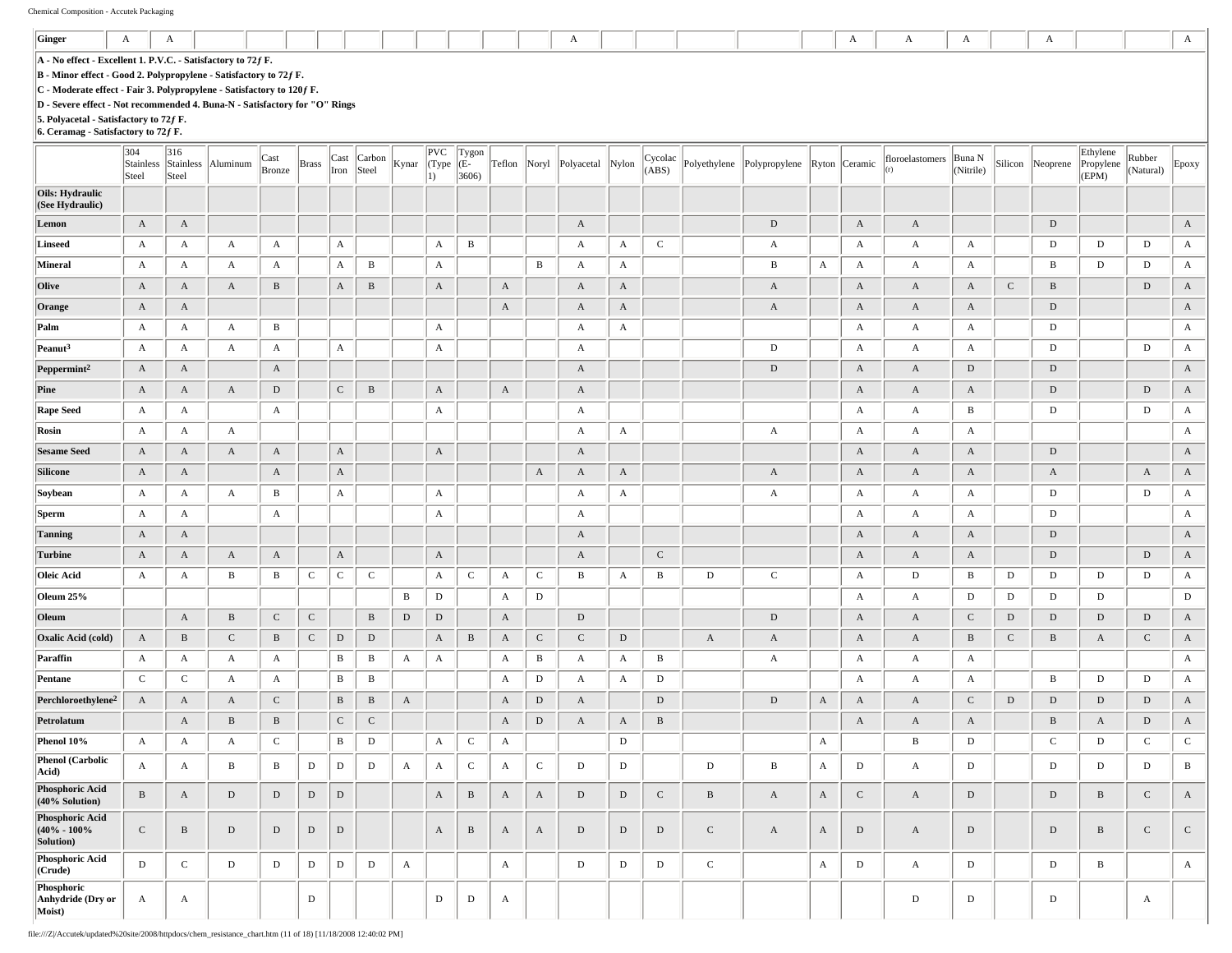| Phosphoric<br>Anhydride<br>(Molten)                                | $\mathbf{A}$ | $\mathbf{A}$ | $\,$ D       | $\,$ D       | D |              |             | $\mathbf D$  |              | $\mathbf{A}$ |   |              | $\mathbf{A}$ | D |   |             | $\mathbf D$      | $\mathbf C$  |             | D            | D            | $\mathbf{A}$ |
|--------------------------------------------------------------------|--------------|--------------|--------------|--------------|---|--------------|-------------|--------------|--------------|--------------|---|--------------|--------------|---|---|-------------|------------------|--------------|-------------|--------------|--------------|--------------|
| Photographic<br>(Developer)                                        | $\mathbf C$  | A            | $\mathbf C$  |              |   | $\mathbf{D}$ |             | A            |              |              | A | $\mathsf{C}$ |              | B | A | A           | $\mathbf{A}$     | A            |             | A            |              | A            |
| Phthalic<br>Anhydride                                              | $\mathbf{A}$ | $\bf{B}$     | $\, {\bf B}$ | $\, {\bf B}$ |   | $\mathbf C$  | $\mathbf C$ |              |              | $\mathbf{A}$ |   |              | $\mathbf{A}$ |   |   |             | $\mathbf{A}$     | $\mathbf C$  |             |              |              |              |
| Picric Acid                                                        | $\mathbf{A}$ | $\mathbf{A}$ | $\mathbf C$  | $\mathbf D$  | D | D            | D           | $\mathbf{A}$ | $\mathbf{A}$ | $\mathbf{A}$ |   |              | $\mathbf{A}$ | A |   |             | $\boldsymbol{A}$ | $\mathbf{A}$ | $\mathbf D$ | $\mathbf{A}$ | $\mathbf{A}$ | $\mathbf{A}$ |
| <b>Plating Solutions</b><br><b>Antimony Plating</b><br>$130f$ F    |              | $\mathbf{A}$ |              |              |   |              |             | $\mathbf{A}$ |              | $\mathbf{A}$ | A |              | D            |   | A | A           | $\mathbf{A}$     | $\mathbf{A}$ | D           | A            |              | $\, {\bf B}$ |
| <b>Arsenic Plating</b><br>110f F                                   |              | $\mathbf{A}$ |              |              |   |              |             | $\mathbf{A}$ |              | $\mathbf{A}$ | A |              | $\mathbf{A}$ |   | A | ${\bf C}$   | $\mathbf{A}$     | $\mathbf{A}$ | $\,$ D      | A            |              | $\, {\bf B}$ |
| <b>Brass Plating</b><br><b>Regular Brass</b><br>Bath $100f$ F      |              | $\mathbf{A}$ |              |              |   |              |             | $\mathbf{A}$ |              | $\mathbf{A}$ | A |              | $\mathbf{A}$ |   | A | $\mathbf C$ | $\mathbf{A}$     | $\mathbf{A}$ | D           | $\mathbf{A}$ |              | $\, {\bf B}$ |
| <b>High Speed Brass</b><br>Bath $110f$ F                           |              | $\mathbf{A}$ |              |              |   |              |             | $\mathbf{A}$ |              | $\mathbf{A}$ | A |              | $\mathbf{A}$ |   | A | D           | $\mathbf{A}$     | $\mathbf{A}$ | D           | $\mathbf{A}$ |              | B            |
| <b>Bronze Plating</b><br>Copper Cadmium<br><b>Bronze Bath R.T.</b> |              | $\mathbf{A}$ |              |              |   |              |             | $\mathbf{A}$ |              | $\mathbf{A}$ | A |              | $\mathbf{A}$ |   | A | $\mathbf C$ | $\mathbf{A}$     | $\mathbf{A}$ | D           | $\mathbf{A}$ |              | $\mathbf{B}$ |
| Copper-Tin<br><b>Bronze Bath 160f</b><br>$\mathbf{F}$              |              | $\mathbf{A}$ |              |              |   |              |             | $\mathbf D$  |              | A            | A |              | $\mathbf{A}$ |   | A | $\mathbf D$ | $\mathbf{A}$     | $\mathbf{A}$ | $\mathbf D$ | $\, {\bf B}$ |              | $\,$ C       |
| Copper-Zinc<br>Bronze Bath 100f                                    |              | $\mathbf{A}$ |              |              |   |              |             | $\mathbf{A}$ |              | A            | A |              | $\mathbf{A}$ |   | А | $\mathbf C$ | A                | A            |             | $\mathbf{A}$ |              | $\, {\bf B}$ |
| <b>Cadmium Plating</b><br>$Cyanide$ Bath $90f$<br>Б.               |              | $\mathbf{A}$ |              |              |   |              |             | A            |              | A            | A |              | $\mathbf{A}$ |   | A | $\mathbf C$ | A                | $\mathbf{A}$ |             | $\mathbf{A}$ |              | $\, {\bf B}$ |
| A - No effect - Excellent 1. P.V.C. - Satisfactory to 72f F.       |              |              |              |              |   |              |             |              |              |              |   |              |              |   |   |             |                  |              |             |              |              |              |

**B - Minor effect - Good 2. Polypropylene - Satisfactory to 72ƒ F.**

**C - Moderate effect - Fair 3. Polypropylene - Satisfactory to 120ƒ F.**

**D - Severe effect - Not recommended 4. Buna-N - Satisfactory for "O" Rings**

**5. Polyacetal - Satisfactory to 72ƒ F.**

|                                                               | 304<br>Stainless<br>Steel | 316<br>Steel | Stainless Aluminum | Cast<br>Bronze | <b>Brass</b> | Cast<br>Iron | Carbon<br>Steel | Kynar | PVC<br>(Type | Tygon<br>(E-<br>3606 |   |             | Teflon Noryl Polyacetal Nylon |   | Cycolac<br>(ABS) | Polyethylene Polypropylene Ryton Ceramic |              | floroelastomers | Buna N<br>(Nitrile) | Silicon Neoprene | Ethylene<br>Propylene<br>(EPM) | Rubber<br>(Natural) | Epoxy        |
|---------------------------------------------------------------|---------------------------|--------------|--------------------|----------------|--------------|--------------|-----------------|-------|--------------|----------------------|---|-------------|-------------------------------|---|------------------|------------------------------------------|--------------|-----------------|---------------------|------------------|--------------------------------|---------------------|--------------|
| Cadmium<br>Plating<br>Fluoborate<br>Bath $100f$ F             |                           | A            |                    |                |              |              |                 |       | $\mathbf{A}$ |                      | A | A           |                               | D |                  | A                                        | $\mathbf D$  | A               | $\, {\bf B}$        | $\mathbf{C}$     |                                |                     | B            |
| Chromium<br>Plating<br>Chromic-<br>Sulfuric Bath<br>$130f$ F  |                           | $\mathbf C$  |                    |                |              |              |                 |       | $\mathbf{A}$ |                      | A | D           |                               | D |                  | A                                        | A            | $\mathbf C$     | D                   | D                |                                |                     | $\mathbf D$  |
| Fluosilicate<br>Bath $95f$ F                                  |                           | $\mathbf{C}$ |                    |                |              |              |                 |       | A            |                      | A | D           |                               | D |                  | A                                        | B            | $\mathbf C$     | D                   | D                |                                | D                   | D            |
| <b>Fluoride Bath</b><br>130f F                                |                           | $\mathbf D$  |                    |                |              |              |                 |       | $\mathbf{A}$ |                      | A | D           |                               | D |                  | $\mathbf{A}$                             | B            | $\mathbf{C}$    | D                   | D                |                                |                     | D            |
| <b>Black Chrome</b><br>Bath $115f$ F                          |                           | $\mathbf C$  |                    |                |              |              |                 |       | $\mathbf{A}$ |                      | A | $\mathbf D$ |                               | D |                  | A                                        | $\mathbf{A}$ | $\mathbf{C}$    | $\mathbf D$         | $\mathbf D$      |                                |                     | $\mathbf D$  |
| <b>Barrel Chrome</b><br>Bath $95f$ F                          |                           | D            |                    |                |              |              |                 |       | $\mathbf{A}$ |                      | A | D           |                               | D |                  | A                                        | $\mathbf{A}$ | $\mathbf{C}$    | $\mathbf D$         | $\mathbf D$      |                                |                     | $\mathbf D$  |
| Copper Plating<br>(Cyanide)<br>Copper Strike<br>Bath $120f$ F |                           |              | A                  |                |              |              |                 |       |              |                      | A | A           |                               |   |                  |                                          | $\mathsf C$  | B               |                     | A                |                                |                     |              |
| <b>Rochelle Salt</b><br>Bath $150f$ F                         |                           | $\mathbf{A}$ |                    |                |              |              |                 |       | D            |                      | A | A           |                               | A |                  | A                                        | D            | A               | A                   | B                |                                |                     | $\mathbf{C}$ |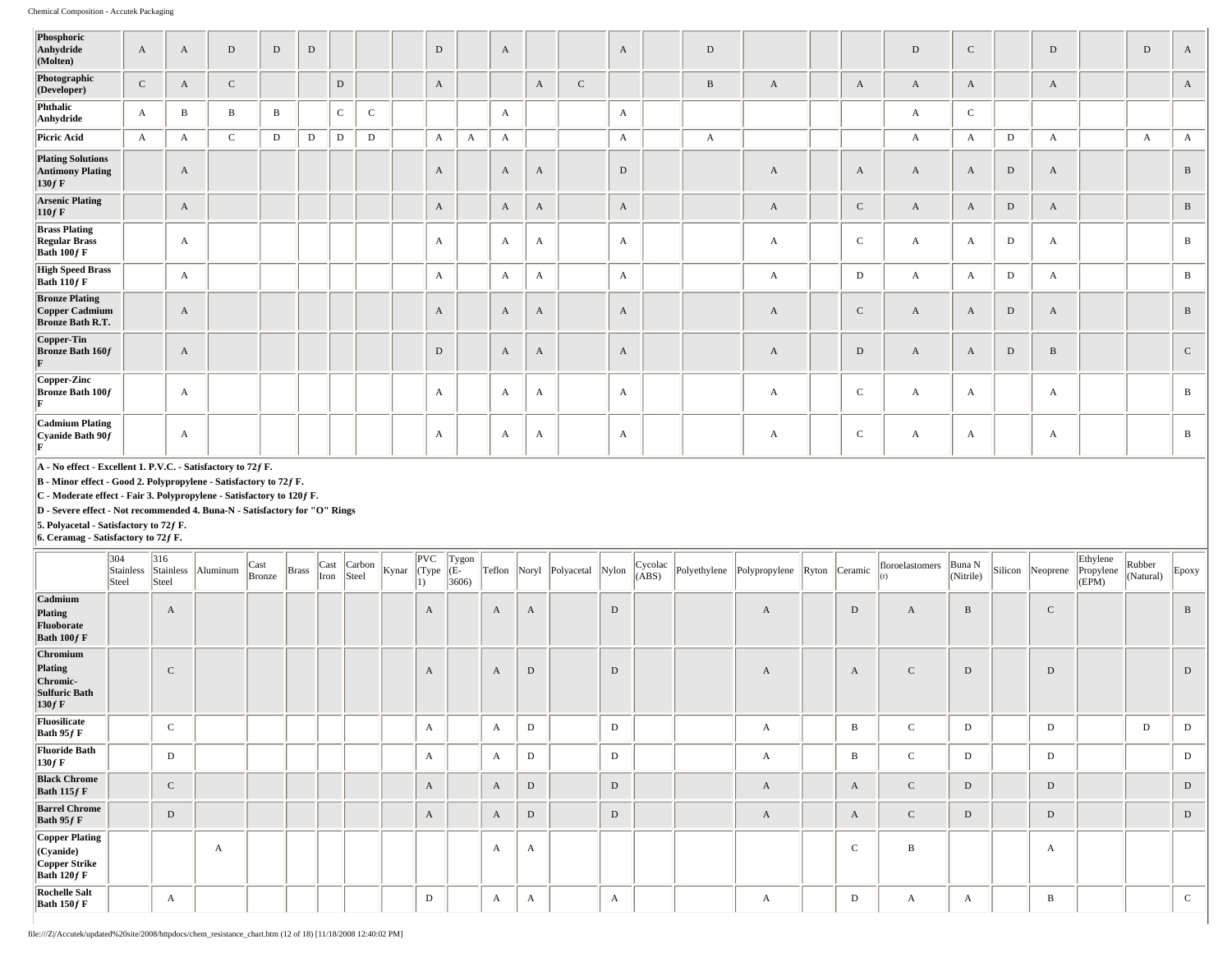| <b>High Speed</b><br>Bath 180f F                                   | $\mathbf{A}$ |             |  |  | D            | $\mathbf{A}$ | $\mathbf{A}$ |             | $\mathbf{A}$ |  | A            | $\mathbf D$  | $\mathbf{A}$ | $\mathbf{A}$ | $\, {\bf B}$ |  | ${\bf C}$    |
|--------------------------------------------------------------------|--------------|-------------|--|--|--------------|--------------|--------------|-------------|--------------|--|--------------|--------------|--------------|--------------|--------------|--|--------------|
| <b>Copper Plating</b><br>(Acid)<br>Copper Sulfate<br>Bath R.T.     | D            |             |  |  | $\mathbf{A}$ | $\mathbf{A}$ | $\mathbf{A}$ |             | $\mathbf D$  |  | A            | D            | $\mathbf{A}$ | $\mathbf{A}$ | A            |  | ${\rm D}$    |
| Copper<br>Fluoborate<br>Bath 120f F                                | $\mathbf D$  |             |  |  | A            | $\mathbf{A}$ | $\mathbf{A}$ |             | $\mathbf D$  |  | A            | $\mathbf D$  | $\mathbf{A}$ | B            | $\mathbf C$  |  | $\mathbf D$  |
| Copper (Misc.)<br>Copper<br>Pyrophosphate<br>$140f$ F              | $\mathbf{A}$ |             |  |  | A            | A            | A            |             | A            |  | $\mathbf{A}$ | $\mathbf{B}$ | $\mathbf{A}$ | A            | A            |  | B            |
| Copper<br>(Electroless)<br>$140f$ F                                |              | $\mathbf D$ |  |  | $\mathbf{A}$ | $\mathbf{A}$ | $\mathbf{A}$ |             | $\mathbf{A}$ |  | $\mathbf{A}$ | ${\bf D}$    | $\mathbf{A}$ | ${\rm D}$    | $\mathbf D$  |  | $\, {\bf B}$ |
| <b>Gold Plating</b><br>Cyanide 150f F                              | $\mathbf{A}$ | $\mathbf C$ |  |  | $\mathbf{D}$ | $\mathbf{A}$ | $\mathbf{A}$ |             | $\mathbf{A}$ |  | $\mathbf{A}$ | B            | $\mathbf{A}$ | $\mathbf{A}$ | $\mathbf{A}$ |  | ${\rm D}$    |
| Neutral 75 $f$ F                                                   | $\mathbf{C}$ |             |  |  | $\mathbf{A}$ | $\mathbf A$  | $\mathbf{A}$ |             | $\mathbf{A}$ |  | $\mathbf{A}$ | $\mathbf{A}$ | $\mathbf{A}$ | $\mathbf A$  | $\mathbf{A}$ |  | $\mathbf{A}$ |
| Acid 75 $f$ F                                                      | $\mathbf{C}$ |             |  |  | A            | $\mathbf{A}$ | $\mathbf{A}$ |             | $\mathbf{A}$ |  | A            | A            | $\mathbf{A}$ | A            | A            |  | $\mathbf{A}$ |
| Indium<br>Sulfamate<br>Plating R.T.                                | $\mathbf C$  |             |  |  | $\mathbf{A}$ | $\mathbf{A}$ | $\mathbf{A}$ |             | $\mathbf D$  |  | A            | $\mathbf{A}$ | $\mathbf{A}$ | A            | $\mathbf{A}$ |  | $\mathbf{A}$ |
| <b>Iron Plating</b><br>Ferrous<br><b>Chloride Bath</b><br>$190f$ F | $\,$ D       |             |  |  | $\mathbf D$  | $\mathbf{A}$ | $\mathbf{A}$ |             | $\,$ D       |  | $\mathbf C$  | $\mathbf{A}$ | $\mathbf{A}$ | $\, {\bf B}$ | $\mathbf D$  |  | ${\rm D}$    |
| Ferrous<br>Sulfate Bath<br>$150f$ F                                | ${\bf C}$    |             |  |  | $\mathbf D$  | $\mathbf{A}$ | A            |             | $\mathbf D$  |  | A            | $\mathbf{A}$ | $\mathbf{A}$ | A            | $\, {\bf B}$ |  | $\mathbf D$  |
| Ferrous Am.<br><b>Sulfate Bath</b><br>$150f$ F                     | $\mathbf C$  |             |  |  | D            | A            | $\mathbf{A}$ |             | $\,$ D       |  | A            | A            | $\mathbf{A}$ | A            | $\, {\bf B}$ |  | D            |
| Sulfate-<br><b>Chloride Bath</b><br>$160f$ F                       | $\,$ D       |             |  |  | $\mathbf D$  | $\mathbf{A}$ | $\mathbf{A}$ |             | $\mathbf D$  |  | A            | $\mathbf{A}$ | $\mathbf{A}$ | $\, {\bf B}$ | $\mathbf C$  |  | ${\rm D}$    |
| Fluoborate<br>Bath $145f$ F                                        | $\,$ D       |             |  |  | $\,$ D       | $\mathbf{A}$ | $\mathbf A$  |             | $\,$ D       |  | $\mathbf{A}$ | $\mathbf D$  | $\mathbf{A}$ | $\, {\bf B}$ | $\mathbf C$  |  | ${\rm D}$    |
| Sulfamate 140f<br>F                                                | $\mathbf D$  |             |  |  | A            | A            | $\mathbf{A}$ |             | ${\bf D}$    |  | A            | A            | $\mathbf{A}$ | A            | A            |  | A            |
| Lead<br>Fluoborate<br>Plating                                      | $\mathbf C$  |             |  |  | A            | A            | $\mathbf{A}$ |             | $\,$ D       |  | $\mathbf{A}$ | $\mathbf{D}$ | $\mathbf{A}$ | B            | $\mathbf C$  |  | A            |
| <b>Nickel Plating</b><br><b>Watts Type</b><br>$115 - 160f$ F       | $\mathbf C$  |             |  |  | D            | $\mathbf{A}$ | $\mathbf{A}$ |             | $\mathbf{A}$ |  | $\mathbf{A}$ | $\mathbf{A}$ | $\mathbf{A}$ | $\mathbf{A}$ | $\mathbf{A}$ |  | ${\rm D}$    |
| <b>High Chloride</b><br>$130 - 160 f F$                            | ${\bf C}$    |             |  |  | D            | $\mathbf{A}$ | $\mathbf{A}$ |             | ${\rm D}$    |  | A            | $\mathbf{A}$ | $\mathbf{A}$ | $\mathbf{A}$ | $\, {\bf B}$ |  | $\mathbf D$  |
| Fluoborate 100<br>$-170f$ F                                        | $\mathbf C$  | D           |  |  | D            | A            | A            |             | $\mathbf D$  |  | A            | ${\rm D}$    | A            | B            | C            |  | D            |
| Sulfamate 140f<br>F                                                | $\,c\,$      |             |  |  | $\mathbf{A}$ | $\mathbf{A}$ | $\mathbf{A}$ |             | $\mathbf{A}$ |  | $\mathbf{A}$ | $\mathbf{A}$ | $\mathbf{A}$ | $\mathbf{A}$ | $\mathbf{A}$ |  | $\mathbf{A}$ |
| <b>Electroless</b><br>$200f$ F                                     |              |             |  |  | $\mathbf D$  | $\rm A$      | $\,$ D       |             | $\mathbf D$  |  | $\mathbf D$  | $\mathbf{A}$ | $\mathbf{A}$ | $\mathbf D$  | $\mathbf D$  |  | $\, {\bf B}$ |
| Rhodium<br>Plating 120f F                                          | ${\rm D}$    |             |  |  | $\mathbf{A}$ | $\mathbf{A}$ | $\mathbf{A}$ | $\mathbf D$ | ${\rm D}$    |  | $\mathbf{A}$ | $\mathbf{A}$ | $\mathbf{A}$ | $\mathbf{A}$ | $\, {\bf B}$ |  | $\mathbf A$  |
| <b>Silver Plating</b><br>$\bm{80}$ - 120 $\bm{f}$ F                | $\mathbf{A}$ |             |  |  | $\mathbf{A}$ | $\mathbf{A}$ | $\mathbf{A}$ |             | $\mathbf{A}$ |  | $\mathbf{A}$ | $\, {\bf B}$ | $\mathbf{A}$ | $\mathbf{A}$ | $\mathbf{A}$ |  | $\mathbf{A}$ |
| Tin-Fluoborate<br>Plating 100f F                                   | $\,c\,$      |             |  |  | $\mathbf{A}$ | $\mathbf{A}$ | $\mathbf{A}$ |             | ${\bf D}$    |  | $\mathbf{A}$ | $\mathbf D$  | $\mathbf{A}$ | $\, {\bf B}$ | $\mathbf C$  |  | $\mathbf{A}$ |
| Tine-Lead<br>Plating $100fF$                                       | $\mathbf C$  |             |  |  | $\mathbf A$  | $\mathbf{A}$ | $\mathbf A$  |             | $\mathbf D$  |  | $\mathbf{A}$ | $\mathbf D$  | $\mathbf{A}$ | $\, {\bf B}$ | $\mathbf C$  |  | $\mathbf{A}$ |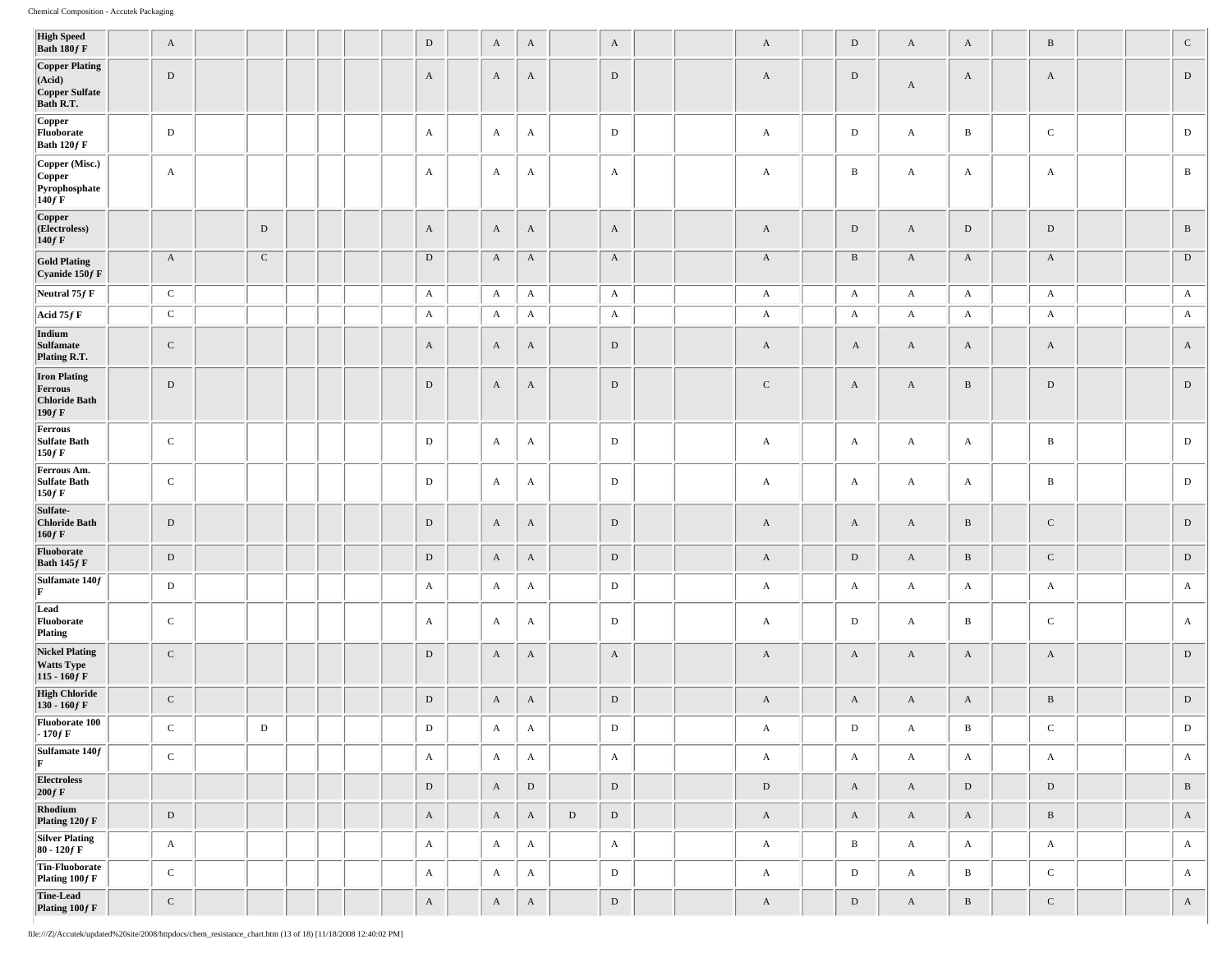| <b>Zinc Plating<br/>Acid Chloride</b><br>$140f$ F |              | D           |            |              |   |   |              | $\Lambda$    |   | $\mathbf{A}$ | $\mathbf{A}$ |              | D            |   |   | $\mathbf{A}$ |        | A            | A            | $\mathbf{A}$ | $\mathbf{A}$    |              |   | A            |
|---------------------------------------------------|--------------|-------------|------------|--------------|---|---|--------------|--------------|---|--------------|--------------|--------------|--------------|---|---|--------------|--------|--------------|--------------|--------------|-----------------|--------------|---|--------------|
| Acid Sulfate<br>Bath $150f$ F                     |              | $\mathbf C$ |            |              |   |   |              | D            |   | A            | $\mathbf{A}$ |              | D            |   |   | А            |        | A            | $\mathbf{A}$ | A            | B               |              |   | D            |
| Acid<br>Fluoborate<br>Bath R.T.                   |              |             |            |              |   |   |              | $\mathbf{A}$ |   | A            | $\mathbf{A}$ |              | D            |   |   | $\mathbf{A}$ |        | D            | A            | B            | $\sqrt{2}$<br>v |              |   | $\mathbf{A}$ |
| Alkaline<br>Cyanide Bath<br>R.T.                  |              |             |            |              |   |   |              | $\mathbf{A}$ |   | $\mathbf{A}$ | A            |              | $\mathbf{A}$ |   |   | A            |        | D            | A            | A            | $\mathbf{A}$    |              |   | A            |
| Potash                                            | $\mathbf{A}$ |             | $\sim$     | $\mathbf{C}$ | B |   |              | $\mathbf{A}$ | B |              | $\mathbf{A}$ | B            | $\mathbf{A}$ |   | B | A            |        | A            | A            | $\mathbf{A}$ | B               |              | B | A            |
| Potassium<br>Bicarbonate                          | A            |             | $\sim$     | B            | D |   | $\mathbf{A}$ | $\mathbf{A}$ |   | $\mathbf{A}$ | $\mathbf{A}$ | $\mathbf{C}$ | $\mathbf{A}$ | C | B | А            | A      | $\mathbf{A}$ | A            | A            | $\mathbf{A}$    |              | B | A            |
| Potassium<br><b>Bromide</b>                       | $\mathbf{A}$ |             | $\sqrt{2}$ | $\sim$<br>◟  | D | D | А            | $\mathbf{A}$ |   | A            | $\mathbf{r}$ | А            | $\sim$<br>◡  |   | B | $\mathbf{A}$ | $\sim$ | A            | $\mathbf{A}$ | A            | $\mathbf A$     | $\mathbf{A}$ | ь | $\mathbf{A}$ |

**B - Minor effect - Good 2. Polypropylene - Satisfactory to 72ƒ F.**

**C - Moderate effect - Fair 3. Polypropylene - Satisfactory to 120ƒ F.**

**D - Severe effect - Not recommended 4. Buna-N - Satisfactory for "O" Rings**

**5. Polyacetal - Satisfactory to 72ƒ F.**

|                                          | 304<br>Stainless<br>Steel | 316<br>Stainless<br>Steel | Aluminum     | Cast<br>Bronze | <b>Brass</b> | Cast<br>Iron | Carbon<br>Steel | Kynar        | PVC<br>(Type<br>$ 1\rangle$ | Tygon<br>(E-<br>3606 | Teflon       | Noryl       | Polyacetal   | $\sqrt{\frac{Ny}{n}}$ | Cycolac<br>(ABS) | Polyethylene | Polypropylene |              | Ryton Ceramic | floroelastomers | Buna N<br>(Nitrile) | Silicon      | Neoprene     | Ethylene<br>Propylene<br>(EPM) | Rubber<br>(Natural) | Epoxy        |
|------------------------------------------|---------------------------|---------------------------|--------------|----------------|--------------|--------------|-----------------|--------------|-----------------------------|----------------------|--------------|-------------|--------------|-----------------------|------------------|--------------|---------------|--------------|---------------|-----------------|---------------------|--------------|--------------|--------------------------------|---------------------|--------------|
| Potassium<br>Carbonate                   | A                         |                           | ${\bf C}$    | $\mathbf C$    |              | $\, {\bf B}$ | B               | A            | A                           | $\, {\bf B}$         | A            | A           | $\, {\bf B}$ | A                     |                  | $\, {\bf B}$ | A             | $\mathbf{A}$ | A             | A               | B                   |              | A            |                                | $\, {\bf B}$        | A            |
| Potassium<br>Chlorate                    | A                         | $\mathbf{A}$              | B            | $\, {\bf B}$   |              | $\, {\bf B}$ | B               | A            | A                           | $\, {\bf B}$         | A            | A           | B            | D                     |                  | B            | $\mathbf{A}$  | $\mathbf{A}$ | A             | A               | A                   |              | A            |                                | B                   | A            |
| Potassium<br><b>Chloride</b>             | А                         | $\mathbf{A}$              | B            | $\mathbf C$    | $\mathsf{C}$ | B            | B               | A            | A                           | A                    | A            | A           | $\mathbf{A}$ | $\mathbf{B}$          | $\mathsf{C}$     | B            | $\mathbf A$   | $\mathbf{A}$ | A             | A               | A                   |              | A            | A                              | А                   | A            |
| Potassium<br>Chromate                    |                           | B                         | A            | $\mathbf{A}$   |              | A            |                 |              | A                           |                      |              | A           | $\mathbf C$  |                       |                  | B            |               | A            | $\mathbf D$   | A               | А                   |              | A            |                                | B                   | $\mathbf{C}$ |
| Potassium<br>Cyanide<br><b>Solutions</b> | $\mathbf{A}$              | $\, {\bf B}$              | D            | $\mathbf D$    |              | $\, {\bf B}$ | $\, {\bf B}$    | $\mathbf{A}$ | A                           |                      | $\mathbf{A}$ | A           | $\mathbf C$  | $\mathbf{A}$          |                  | B            | $\mathbf{A}$  | $\mathbf{A}$ | $\mathbf{A}$  | B               | A                   |              | A            | A                              | A                   | A            |
| Potassium<br><b>Dichromate</b>           | A                         | $\mathbf{A}$              | A            | $\mathbf{C}$   |              | $\, {\bf B}$ | $\mathbf C$     | A            | A                           |                      | A            | A           | $\mathbf C$  | D                     |                  | B            | $\mathbf{A}$  | $\mathbf{A}$ | A             | B               | A                   |              | A            | A                              | A                   | A            |
| Potassium<br>Ferrocyanide                | А                         |                           | $\mathbf C$  | $\mathbf{A}$   |              |              | $\mathbf C$     |              | А                           |                      | A            |             |              | A                     |                  | A            |               |              |               |                 | D                   |              |              |                                | А                   | A            |
| Potassium<br>Hydroxide<br>$(50\%)$       | B                         | B                         | D            | D              | D            | $\mathsf{C}$ | A               | D            | A                           | B                    | A            | A           | D            | A                     | $\mathbf C$      | $\, {\bf B}$ | $\mathbf{A}$  | A            | D             | D               | B                   | $\mathbf{C}$ | A            | A                              | $\mathbf C$         | A            |
| Potassium<br>Nitrate                     | A                         | $\mathbf{B}$              | $\, {\bf B}$ | $\, {\bf B}$   |              |              | $\, {\bf B}$    | $\mathbf{A}$ | A                           | $\,c\,$              | A            | A           | $\, {\bf B}$ | $\mathbf C$           |                  | $\, {\bf B}$ | $\mathbf{A}$  | $\mathbf{C}$ | A             | B               | A                   |              | A            | A                              | A                   | A            |
| Potassium<br>Permanganate                | A                         | $\mathbf{B}$              | B            | $\, {\bf B}$   |              | $\, {\bf B}$ | $\, {\bf B}$    | A            | A                           |                      | A            | A           | $\mathbf{C}$ | D                     | ${\bf C}$        | $\, {\bf B}$ | $\mathbf{B}$  | $\mathbf{A}$ | A             | B               | A                   |              | A            |                                | $\, {\bf B}$        | $\, {\bf B}$ |
| Potassium<br>Sulfate                     | A                         | B                         | A            | $\mathbf{B}$   | В            | B            | B               | A            | A                           | A                    | A            | А           | B            | $\mathbf{C}$          |                  | B            | $\mathbf{A}$  | $\mathbf{A}$ | A             | A               | А                   | $\mathbf{C}$ | A            | $\mathbf{A}$                   | $\mathsf{C}$        | A            |
| Potassium<br>Sulfide                     | А                         |                           | B            | $\, {\bf B}$   |              | $\, {\bf B}$ | B               |              | A                           |                      | A            |             |              |                       |                  |              |               |              |               |                 | А                   |              |              |                                |                     |              |
| Propane<br>(Liquified) <sup>12</sup>     | $\mathbf{A}$              |                           | A            | $\mathbf{A}$   | A            |              | $\, {\bf B}$    |              | D                           |                      | $\mathbf{A}$ | ${\rm D}$   | $\mathbf{A}$ | A                     |                  |              | D             |              | A             | A               | A                   | $\mathbf D$  | B            | D                              | $\mathbf D$         | $\mathbf{A}$ |
| Propylene<br>Glycol                      | B                         |                           | A            | $\mathbf{B}$   |              | $\, {\bf B}$ | $\, {\bf B}$    |              |                             |                      | $\mathbf{A}$ |             | $\, {\bf B}$ | B                     | $\, {\bf B}$     | B            |               |              | A             | A               | A                   |              | $\mathsf{C}$ |                                |                     | $\mathbf{A}$ |
| Pyridine                                 | $\mathcal{C}$             |                           | $\, {\bf B}$ |                |              | $\, {\bf B}$ | A               | D            |                             | $\mathbf D$          | A            | $\mathbf D$ | $\mathbf D$  |                       |                  | $\mathbf C$  | $\, {\bf B}$  | A            | A             | $\mathbf D$     | $\mathbf D$         |              | D            | B                              | $\mathbf D$         | $\mathbf{A}$ |
| Pyrogallic Acid                          | A                         | $\mathbf{A}$              | B            | B              |              | $\, {\bf B}$ | B               |              | A                           |                      | A            |             | D            | A                     |                  |              |               |              | A             | $\mathbf{A}$    | A                   |              |              |                                |                     | $\mathbf{A}$ |
| <b>Rosins</b>                            | A                         | $\mathbf{A}$              | A            | $\mathbf{A}$   | $\mathbf C$  |              | $\mathbf C$     |              |                             |                      | $\mathbf{A}$ |             | $\, {\bf B}$ | A                     |                  |              | $\mathbf{A}$  |              | A             |                 | A                   |              |              |                                |                     | $\mathbf{A}$ |
| Rum                                      | $\mathbf{A}$              |                           |              |                |              |              |                 |              | A                           |                      |              | A           | $\mathbf{A}$ | A                     |                  |              | A             |              | A             | A               | A                   |              | A            |                                |                     | $\mathbf{A}$ |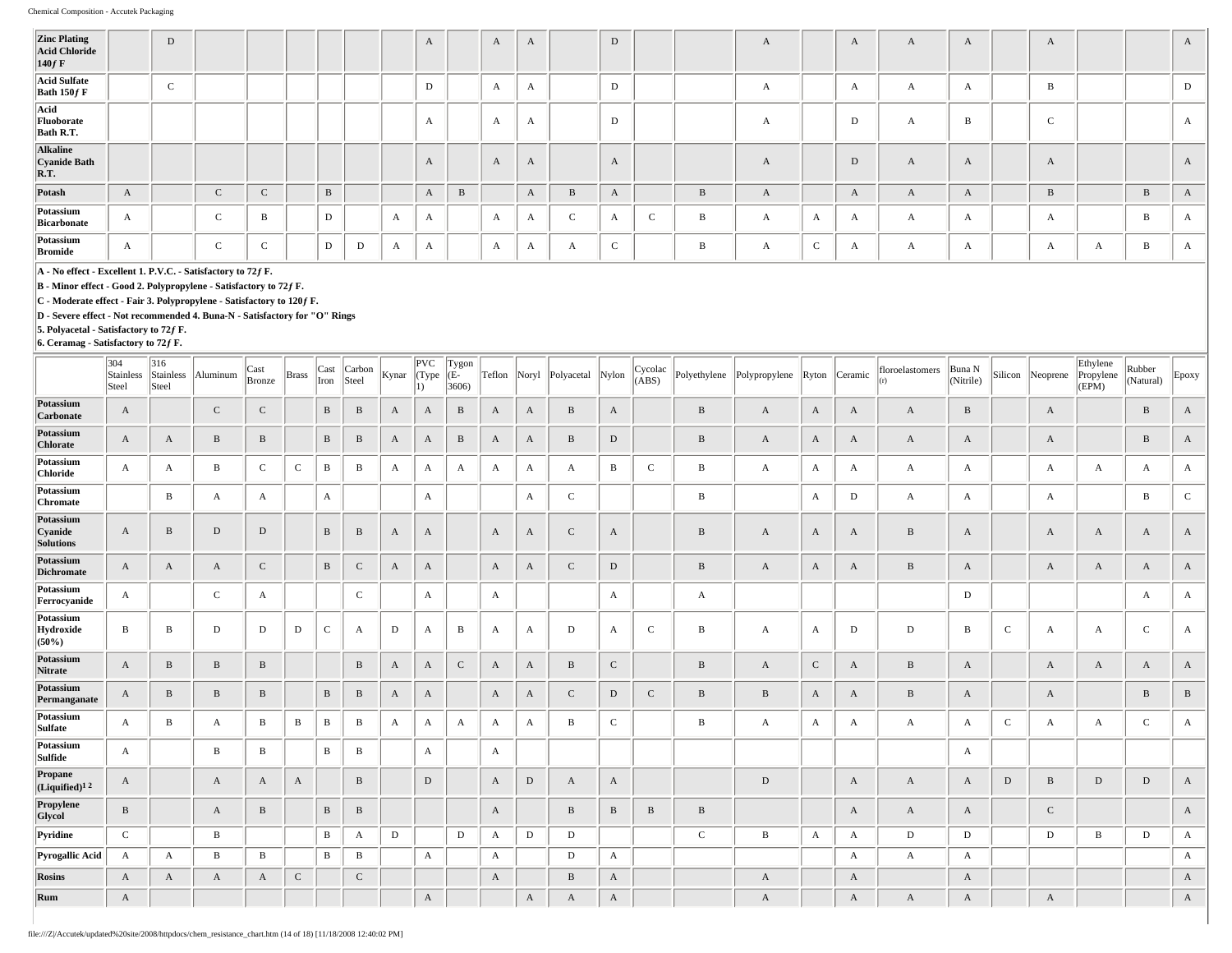| <b>Rust Inhibitors</b>                               | $\mathbf{A}$     |              |                       | $\mathbf{A}$ |              | A            |              |                  |              |                       |                  |              | A            |              |              |              | $\mathbf{A}$ |                           | $\mathbf{A}$ | $\mathbf{A}$     | $\mathbf{A}$ |              | $\mathbf C$           |              |                  | $\mathbf{A}$ |
|------------------------------------------------------|------------------|--------------|-----------------------|--------------|--------------|--------------|--------------|------------------|--------------|-----------------------|------------------|--------------|--------------|--------------|--------------|--------------|--------------|---------------------------|--------------|------------------|--------------|--------------|-----------------------|--------------|------------------|--------------|
| Salad Dressing                                       | $\mathbf{A}$     |              | $\, {\bf B}$          | $\mathbf{B}$ |              | $\mathbf D$  |              |                  | A            |                       |                  | $\mathbf{A}$ | $\mathbf{A}$ | $\mathbf{A}$ |              |              | $\mathbf{A}$ |                           | $\mathbf{A}$ | $\mathbf{A}$     | $\mathbf{A}$ |              |                       |              |                  | A            |
| Sea Water                                            | $\mathbf{A}$     | ${\bf C}$    | $\mathbf C$           | ${\bf C}$    |              |              | ${\rm D}$    |                  | $\mathbf{A}$ |                       | $\mathbf A$      | $\mathbf{A}$ | $\mathbf{A}$ | $\mathbf{A}$ |              | $\, {\bf B}$ | $\mathbf{A}$ |                           | $\mathbf{A}$ | $\mathbf{A}$     | $\mathbf{A}$ | $\, {\bf B}$ | $\, {\bf B}$          | $\mathbf{A}$ | $\boldsymbol{A}$ | $\mathbf{A}$ |
| <b>Shellac</b><br>(Bleached)                         | A                |              | A                     | A            | $\, {\bf B}$ | $\, {\bf B}$ | A            |                  |              |                       | $\boldsymbol{A}$ |              | $\mathbf{A}$ | A            |              |              | $\mathbf{A}$ |                           | A            |                  | $\mathbf{A}$ |              |                       |              |                  | $\mathbf{A}$ |
| Shellac<br>(Orange)                                  | $\mathbf{A}$     |              | A                     | $\mathbf{A}$ | $\mathbf C$  | ${\bf C}$    | A            |                  |              |                       | A                |              | $\mathbf{A}$ | A            |              |              | $\mathbf{A}$ |                           | A            |                  | $\mathbf{A}$ |              |                       |              |                  | $\mathbf{A}$ |
| Silicone                                             | $\mathbf{B}$     |              | $\, {\bf B}$          | $\mathbf{A}$ |              |              |              |                  |              |                       |                  | $\mathbf{A}$ | $\mathbf{A}$ | $\mathbf{A}$ |              |              | $\mathbf{A}$ |                           | $\mathbf{A}$ | $\mathbf{A}$     | $\mathbf{A}$ | $\, {\bf B}$ | $\mathbf{A}$          | $\mathbf{A}$ | $\mathbf A$      | $\mathbf{A}$ |
| <b>Silver Bromide</b>                                | $\mathbf C$      | ${\bf C}$    | $\mathbf D$           |              |              |              |              |                  |              |                       |                  | $\mathbf{A}$ | $\mathbf C$  |              |              |              |              |                           |              |                  |              |              |                       |              |                  | $\mathbf{A}$ |
| <b>Silver Nitrate</b>                                | $\mathbf{A}$     | $\, {\bf B}$ | $\mathbf D$           | $\,$ D       |              | $\mathbf D$  | ${\rm D}$    | $\mathbf{A}$     | $\mathbf{A}$ | $\, {\bf B}$          | $\mathbf{A}$     | $\mathbf{A}$ | $\mathbf C$  | $\mathbf{A}$ |              | $\, {\bf B}$ | $\mathbf{A}$ |                           | $\mathbf A$  | $\mathbf{A}$     | ${\bf C}$    |              | $\mathbf{A}$          | ${\bf C}$    | $\mathbf{A}$     | $\mathbf{A}$ |
| Soap<br>Solutions <sup>1</sup>                       | $\mathbf{A}$     | $\mathbf A$  | $\mathbf C$           | $\, {\bf B}$ |              | $\, {\bf B}$ | A            |                  | $\, {\bf B}$ | $\, {\bf B}$          | $\mathbf{A}$     | $\mathbf{A}$ | $\mathbf{A}$ | A            |              | $\, {\bf B}$ | $\mathbf{A}$ | A                         | $\mathbf{A}$ | A                | $\mathbf{A}$ | $\, {\bf B}$ | $\, {\bf B}$          |              | $\mathbf C$      | $\mathbf{A}$ |
| Soda Ash (See<br>Sodium<br>Carbonate)                |                  |              |                       |              |              |              |              |                  |              |                       |                  |              |              |              |              |              |              |                           |              |                  |              |              |                       |              |                  |              |
| Sodium<br>Acetate                                    | $\mathbf{A}$     | $\mathbf{A}$ | $\, {\bf B}$          | $\, {\bf B}$ |              | ${\bf C}$    | ${\bf C}$    | $\mathbf{A}$     | $\mathbf{A}$ |                       | $\mathbf{A}$     | $\rm A$      | $\, {\bf B}$ | $\mathbf{A}$ |              | $\, {\bf B}$ | $\mathbf{A}$ |                           | $\mathbf{A}$ | ${\rm D}$        | $\,$ D       |              | ${\bf C}$             |              | $\mathbf{A}$     | $\mathbf A$  |
| Sodium<br>Aluminate                                  |                  |              | $\mathsf C$           | $\, {\bf B}$ |              |              | ${\bf C}$    |                  |              |                       | $\boldsymbol{A}$ | A            | $\, {\bf B}$ | A            |              |              |              | $\boldsymbol{\mathrm{A}}$ | $\mathbf A$  | $\boldsymbol{A}$ | A            |              | $\mathbf{A}$          | $\mathbf A$  | $\, {\bf B}$     | $\mathbf A$  |
| Sodium<br>Bicarbonate                                | $\mathbf A$      | $\mathbf{A}$ | A                     | $\, {\bf B}$ | $\mathbf{A}$ | ${\bf C}$    | $\mathbf C$  | A                | A            | B                     | $\mathbf{A}$     | $\mathbf{A}$ | $\, {\bf B}$ | A            | $\, {\bf B}$ | $\, {\bf B}$ | $\mathbf{A}$ | A                         | $\mathbf{A}$ | $\mathbf{A}$     | $\mathbf{A}$ | $\mathbf C$  | A                     | A            | A                | $\mathbf{A}$ |
| Sodium<br><b>Bisulfate</b>                           | A                |              | $\mathbf D$           | $\mathbf C$  | $\mathsf{C}$ | $\mathbf D$  | $\mathbf D$  | $\mathbf{A}$     | A            | $\, {\bf B}$          | $\mathbf{A}$     | $\mathbf{A}$ | $\mathbf{B}$ | $\mathsf{C}$ | $\mathsf{C}$ | $\, {\bf B}$ | $\mathbf{A}$ | A                         | $\mathbf{A}$ | $\, {\bf B}$     | $\mathbf{A}$ | $\mathsf{C}$ | A                     |              | A                | $\mathbf{A}$ |
| Sodium<br><b>Bisulfite</b>                           | $\mathbf{A}$     |              | $\boldsymbol{\rm{A}}$ | ${\bf C}$    |              | $\mathbf D$  |              | $\mathbf{A}$     | $\mathbf{A}$ | $\, {\bf B}$          | $\mathbf{A}$     | $\rm A$      | $\, {\bf B}$ | $\mathbf D$  | $\, {\bf B}$ | $\, {\bf B}$ | $\mathbf A$  | $\mathbf{A}$              | $\mathbf{A}$ | $\boldsymbol{A}$ | $\mathbf A$  | $\mathbf C$  | $\boldsymbol{\rm{A}}$ |              | $\boldsymbol{A}$ | $\mathbf A$  |
| <b>Sodium Borate</b>                                 | $\mathbf{A}$     |              | $\mathsf{C}$          | $\mathbf{A}$ |              | ${\bf C}$    | ${\bf C}$    |                  | ${\bf C}$    |                       | $\mathbf{A}$     |              |              | $\mathbf{A}$ |              | $\mathbf{A}$ |              |                           |              | $\mathbf{A}$     |              | $\bf{B}$     | $\mathbf{A}$          |              |                  |              |
| Sodium<br>Carbonate                                  | A                | $\, {\bf B}$ | $\mathbf C$           | $\, {\bf B}$ | $\, {\bf B}$ | $\, {\bf B}$ | $\, {\bf B}$ | A                | A            | B                     | $\mathbf{A}$     | $\mathbf{A}$ | A            | A            | $\mathbf C$  | $\, {\bf B}$ | $\mathbf{A}$ | A                         | $\mathbf{A}$ | $\mathbf{A}$     | $\mathbf{A}$ |              | A                     | A            | A                | $\mathbf{A}$ |
| Sodium<br><b>Chlorate</b>                            | $\mathbf{A}$     |              | $\, {\bf B}$          | $\, {\bf B}$ |              |              | ${\bf C}$    | $\mathbf{A}$     | $\mathbf{A}$ | $\, {\bf B}$          | $\mathbf{A}$     | $\mathbf{A}$ | $\mathbb D$  | $\mathbf{A}$ |              | $\, {\bf B}$ | $\mathbf{A}$ | $\mathbf A$               | $\mathbf{A}$ | $\mathbf{A}$     | $\mathbf D$  |              | $\mathbf{A}$          |              | $\mathbf A$      | $\mathbf{A}$ |
| Sodium<br><b>Chloride</b>                            | $\mathbf{A}$     | ${\bf C}$    | $\mathsf C$           | $\, {\bf B}$ | $\mathsf C$  | $\, {\bf B}$ | ${\bf C}$    | $\mathbf{A}$     | $\mathbf{A}$ | $\, {\bf B}$          | $\mathbf{A}$     | $\mathbf{A}$ | $\mathbf{A}$ | A            | $\, {\bf B}$ | $\, {\bf B}$ | $\mathbf{A}$ | $\mathbf{A}$              | $\mathbf{A}$ | $\mathbf{A}$     | $\mathbf{A}$ | $\mathsf C$  | A                     | $\mathbf{A}$ | $\, {\bf B}$     | $\mathbf{A}$ |
| Sodium<br>Chromate                                   | A                | $\mathbf{A}$ | ${\rm D}$             | $\mathbf{B}$ |              | $\, {\bf B}$ | $\, {\bf B}$ |                  |              |                       | $\mathbf{A}$     | $\mathbf{A}$ | D            | $\mathbf{A}$ |              |              | $\mathbf{A}$ | $\mathbf{A}$              | $\, {\bf B}$ | $\, {\bf B}$     | $\mathbf{A}$ |              | $\mathbf{A}$          |              |                  | $\mathbf C$  |
| Sodium<br>Cyanide                                    | $\mathbf{A}$     |              | $\mathbf D$           | D            | D            | $\, {\bf B}$ | B            | $\boldsymbol{A}$ | $\mathbf{A}$ |                       | $\mathbf{A}$     | $\mathbf{A}$ | $\mathbf D$  | ${\bf C}$    |              | $\, {\bf B}$ | $\mathbf{A}$ | A                         | $\mathbf{A}$ | $\mathbf{A}$     | $\mathbf{A}$ | $\mathbf D$  | $\mathbf{A}$          | A            | A                | $\mathbf{A}$ |
| Sodium<br>Fluoride                                   | $\mathsf C$      |              | $\mathsf C$           | $\mathsf{C}$ |              | $\mathbf D$  | $\mathbf D$  |                  | $\mathbf D$  | $\mathbf D$           | $\mathbf{A}$     |              |              | $\mathbf{A}$ |              | $\mathbf C$  |              |                           |              | $\, {\bf B}$     | $\mathbf D$  |              | $\mathbf D$           |              | $\mathbf D$      | $\mathbf{A}$ |
| Sodium<br>Hydrosulfite                               |                  |              | A                     | $\mathbf C$  |              |              |              |                  | ${\bf C}$    | $\boldsymbol{\rm{A}}$ | $\mathbf{A}$     |              |              | $\mathbf{A}$ |              |              |              |                           | $\mathbf{A}$ | $\mathbf{A}$     |              |              | $\mathbf{A}$          |              | $\mathbf{A}$     |              |
| Sodium<br>Hydroxide/<br>Caustic Soda<br>(20%)        | $\mathbf{A}$     | $\mathbf{A}$ | $\mathbf D$           | ${\bf C}$    | D            | A            |              | $\mathbf{A}$     | A            | $\, {\bf B}$          | $\mathbf{A}$     | $\mathbf{A}$ | $\mathbf D$  | ${\bf C}$    | ${\bf C}$    | $\, {\bf B}$ | $\mathbf{A}$ | $\mathbf{A}$              | ${\rm D}$    | $\mathbf{A}$     | A            | $\mathbf D$  | $\, {\bf B}$          | $\mathbf{A}$ | $\mathbf{A}$     | $\mathbf A$  |
| Sodium<br>Hydroxide/<br><b>Caustic Soda</b><br>(50%) | $\boldsymbol{A}$ | $\, {\bf B}$ | $\mathbf D$           | $\mathbf C$  | D            | $\, {\bf B}$ |              | D                | A            | B                     | $\mathbf{A}$     | $\mathbf{A}$ | $\mathbb D$  | $\mathbf C$  | $\mathbf C$  | ${\bf C}$    | $\mathbf{A}$ | $\, {\bf B}$              | ${\bf D}$    | $\mathbf D$      | D            | $\mathbf D$  | $\mathbf C$           |              | $\mathbf A$      | $\mathbf{A}$ |
| Sodium<br>Hydroxide/<br>Caustic Soda<br>(80%)        | A                | $\mathbf D$  | $\mathbf D$           | $\mathsf{C}$ | D            | $\mathsf C$  |              |                  | A            | B                     | $\mathbf{A}$     | A            | $\mathbf D$  | $\mathsf C$  | $\mathsf{C}$ | $\mathsf C$  | $\mathbf{A}$ | B                         | $\mathbf D$  | $\, {\bf B}$     | D            | D            | $\mathbf{C}$          |              | $\, {\bf B}$     | $\mathbf{A}$ |

**B - Minor effect - Good 2. Polypropylene - Satisfactory to 72ƒ F.**

**C - Moderate effect - Fair 3. Polypropylene - Satisfactory to 120ƒ F.**

**D - Severe effect - Not recommended 4. Buna-N - Satisfactory for "O" Rings**

**5. Polyacetal - Satisfactory to 72ƒ F.**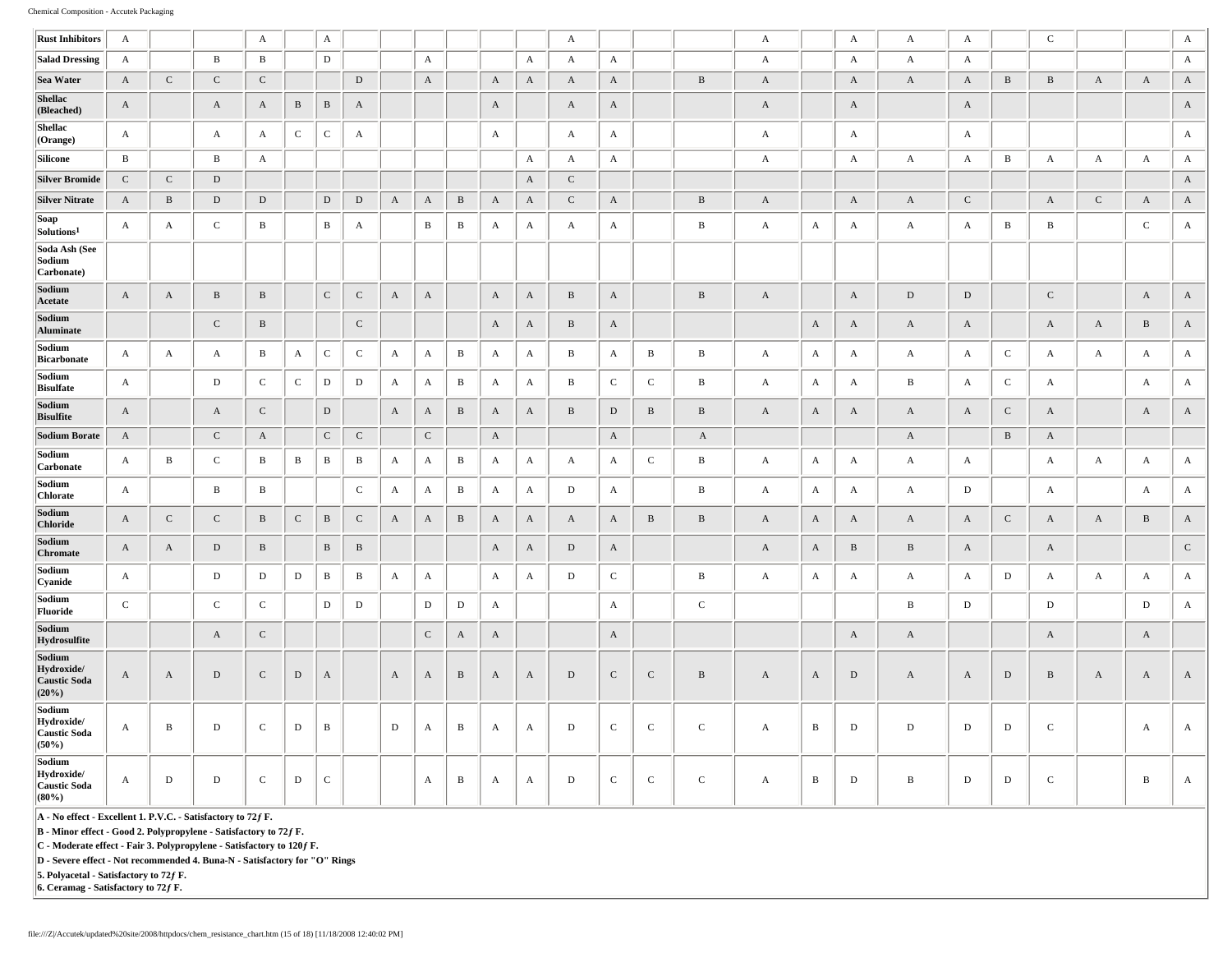|                                                             | 304<br>Stainless<br>Steel    | 316<br>Stainless<br>Steel    | Aluminum     | Cast<br>Bronze                | Brass        | Cast<br>Iron | Carbon<br>Steel | Kynar        | PVC<br>(Type<br>$ 1\rangle$ | Tygon<br>(E-<br>3606 | Teflon       | Noryl        | Polyacetal          | Nylon        | Cycolac<br>(ABS) | Polyethylene | Polypropylene | Ryton        | Ceramic           | floroelastomers | Buna N<br>(Nitrile) | Silicon      | Neoprene          | Ethylene<br>Propylene<br>(EPM) | Rubber<br>(Natural) | Epoxy                                 |
|-------------------------------------------------------------|------------------------------|------------------------------|--------------|-------------------------------|--------------|--------------|-----------------|--------------|-----------------------------|----------------------|--------------|--------------|---------------------|--------------|------------------|--------------|---------------|--------------|-------------------|-----------------|---------------------|--------------|-------------------|--------------------------------|---------------------|---------------------------------------|
| Sodium<br>Hypochlorite/<br>Bleach <sup>3</sup> (to $20\%$ ) | $\mathbf C$                  | $\mathbf C$                  | $\mathbf C$  | $\mathbf D$                   | $\mathbf D$  | $\mathbf D$  |                 |              | A                           | $\, {\bf B}$         | $\mathbf{A}$ | A            | D                   | $\mathbf{A}$ |                  | $\, {\bf B}$ | $\mathbf C$   | $\mathbf C$  | A                 | A               | $\mathbf C$         | $\mathbf D$  | ${\rm D}$         | $\, {\bf B}$                   | $\mathbf C$         | $\, {\bf B}$                          |
| Sodium<br>Hypochlorite/<br><b>Bleach</b>                    |                              | $\mathbf D$                  | $\mathbf D$  | $\mathbf D$                   |              | $\mathbf D$  | ${\rm D}$       | A            | $\mathbf{A}$                |                      | A            | A            |                     | A            |                  |              | $\mathbf C$   | $\mathbf C$  | $\,$ D            | $\bf{B}$        | $\, {\bf B}$        | $\mathbf C$  | A                 |                                |                     | A                                     |
| Sodium<br>Hyposulfate                                       | A                            | A                            | D            | $\mathbf D$                   |              |              |                 |              |                             |                      | A            |              |                     |              |                  |              |               |              |                   |                 |                     |              | $\mathbf C$       |                                | $\mathbf C$         | $\mathbf C$                           |
| Sodium<br>Metaphosphate <sup>2</sup>                        |                              | A                            | A            | $\mathbf C$                   | $\mathbf C$  | B            | B               |              |                             |                      | $\mathbf{A}$ |              | В                   | A            |                  |              | $\mathbf D$   |              | $\mathbf{A}$      | A               | $\mathbf{A}$        |              | B                 | A                              | A                   | A                                     |
| Sodium<br>Metasilicate                                      |                              | $\mathbf{A}$                 | $\mathbf B$  | B                             |              | $\mathbf C$  | $\mathsf{C}$    |              |                             |                      | A            |              | D                   |              |                  |              |               |              |                   | A               | A                   | D            | A                 |                                |                     | A                                     |
| <b>Sodium Nitrate</b>                                       | $\mathbf{A}$                 | A                            | A            | B                             | ${\bf C}$    | A            | B               | A            | $\mathbf{A}$                | $\, {\bf B}$         | A            | A            | B                   | A            |                  | $\, {\bf B}$ | A             |              | A                 | D               | $\mathsf{C}$        | $\mathbf D$  | B                 | $\mathbf{A}$                   | $\mathbf C$         | A                                     |
| Sodium<br>Perborate                                         |                              | $\mathbf C$                  | $\mathbf{B}$ | $\mathbf C$                   | ${\bf C}$    | B            | $\, {\bf B}$    |              |                             |                      | A            | A            | B                   | A            |                  |              | A             |              | A                 | А               | B                   | D            | $\, {\bf B}$      | A                              | $\mathbf C$         | A                                     |
| <b>Sodium Peroxide</b>                                      | $\mathbf{A}$                 | A                            | $\mathbf{C}$ | $\mathbf C$                   | $\mathbf{C}$ | D            | $\mathsf{C}$    |              | $\boldsymbol{A}$            |                      | $\mathbf{A}$ |              | D                   | D            |                  |              |               |              | A                 | $\mathbf{A}$    | $\mathbf C$         | D            | B                 | $\mathbf{A}$                   | $\mathbf C$         | A                                     |
| Sodium<br>Polyphosphate<br>(Mono, Di,<br>Tribasic)          | $\mathbf{A}$                 | $\mathbf{A}$                 | $\mathbf D$  | $\mathbf C$                   |              |              |                 |              |                             |                      | A            | A            | $\, {\bf B}$        |              |                  |              |               |              | $\mathbf{A}$      | A               | A                   |              | $\mathbf D$       | $\mathbf{A}$                   | $\mathbf{A}$        | A                                     |
| <b>Sodium Silicate</b>                                      | $\mathbf{A}$                 | $\, {\bf B}$                 | $\mathbf C$  | $\mathsf{C}$                  | ${\bf C}$    |              | $\, {\bf B}$    |              | $\mathbf{A}$                | $\, {\bf B}$         | $\mathbf{A}$ | A            | $\mathbf C$         | $\mathbf{A}$ |                  |              | $\mathbf{A}$  |              | $\mathbf{A}$      | $\mathbf{A}$    | $\mathbf{A}$        |              | $\mathbf{A}$      | A                              | $\mathbf{A}$        | A                                     |
| Sodium Sulfate                                              | $\mathbf{A}$                 | $\mathbf{A}$                 | B            | B                             | B            | A            | B               |              | $\mathbf{A}$                |                      | $\mathbf{A}$ | А            | B                   | A            |                  | $\, {\bf B}$ | $\mathbf{A}$  | $\mathbf{A}$ | $\mathbf{A}$      | A               | $\mathbf{A}$        |              | $\mathbf{A}$      | A                              | $\mathbf C$         | $\mathbf{A}$                          |
| Sodium Sulfide                                              | $\mathbf{A}$                 | B                            | D            | D                             | D            | A            | B               |              | $\mathbf{A}$                | $\bf{B}$             | A            | А            | $\mathbf B$         | A            |                  | B            | A             | A            | A                 | A               | $\mathsf{C}$        |              | $\mathbf{A}$      | A                              | $\mathbf C$         | $\mathbf{A}$                          |
| Sodium Sulfite                                              | $\mathbf C$                  | $\mathbf C$                  | $\mathbf{C}$ | $\mathbf C$                   |              | A            |                 |              | $\boldsymbol{A}$            | $\mathbf{A}$         | $\mathbf{A}$ |              |                     | $\mathbf D$  |                  | $\mathbf{A}$ |               |              | $\mathbf{A}$      | A               | $\mathbf{A}$        |              | $\mathbf{A}$      |                                | $\mathbf{A}$        | A                                     |
| Sodium<br>Tetraborate                                       |                              | $\mathbf{A}$                 |              |                               |              |              |                 |              | $\mathbf{A}$                |                      |              | A            | $\, {\bf B}$        |              |                  |              |               |              | $\mathbf{A}$      | $\mathbf{A}$    | $\mathbf{A}$        |              |                   |                                |                     | A                                     |
| Sodium<br>Thiosulphate<br>("Hypo")                          | $\mathbf{A}$                 | A                            | В            | D                             | D            | $\mathbf C$  | B               |              | $\mathbf{A}$                |                      | A            | A            | $\mathbf C$         | A            |                  |              | A             | A            | $\mathbf{A}$      | A               | B                   |              | $\mathbf{A}$      | A                              | $\mathbf C$         | A                                     |
| Sorghum                                                     | A                            | A                            |              |                               |              | A            |                 |              |                             |                      |              |              | $\mathbf{A}$        | A            |                  |              |               |              | A                 | A               | A                   |              | $\mathbf{A}$      |                                |                     | $\mathbf{A}$                          |
| <b>Soy Sauce</b>                                            | $\mathbf{A}$                 | A                            | $\mathbf{A}$ | A                             |              | $\mathbf D$  |                 |              |                             |                      |              | A            | $\mathbf{A}$        | A            |                  |              |               |              | A                 | A               | $\mathbf{A}$        |              | $\mathbf{A}$      |                                | ${\rm D}$           | A                                     |
| <b>Stannic Chloride</b>                                     | $\mathbf D$                  | $\mathbf D$                  | D            | $\mathbf D$                   |              | $\mathbf D$  | $\mathbf D$     | $\mathbf{A}$ | $\boldsymbol{A}$            |                      | $\mathbf{A}$ | A            | $\mathbf{C}$        | A            |                  | $\, {\bf B}$ | $\mathbf{A}$  |              | $\mathbf{A}$      | A               | $\mathbf{A}$        | D            | $\mathbf{A}$      | $\mathbf{A}$                   | $\mathbf{A}$        | A                                     |
| Stannic<br>Fluoborate                                       |                              | $\mathbf{A}$                 |              |                               |              | $\mathbf D$  |                 |              |                             |                      |              | А            | $\mathbf C$         |              |                  |              |               |              | A                 | A               | $\mathbf{A}$        |              | $\mathbf{A}$      |                                |                     | $\mathbf{A}$                          |
| Stannous<br>Chloride                                        | $\mathbf D$                  | $\mathbf C$                  | D            | $\mathbf D$                   |              | D            | D               |              | $\mathbf{A}$                | $\mathbf{A}$         | $\mathbf{A}$ |              |                     | $\mathbf D$  |                  | $\mathbf{A}$ |               |              |                   | B               | $\mathsf C$         | D            | $\mathbf D$       |                                | $\mathbf{A}$        | $\mathbf{A}$                          |
| <b>Starch</b>                                               | $\mathbf{A}$                 | $\mathbf{A}$                 | A            | $\, {\bf B}$                  |              | $\mathbf{C}$ | ${\bf C}$       |              | $\boldsymbol{A}$            |                      | $\mathbf{A}$ | A            | $\mathbf{A}$        | $\mathbf{A}$ |                  | $\mathbf{B}$ |               |              | A                 | $\mathbf{A}$    | $\mathbf{A}$        |              | $\mathbf{A}$      |                                |                     | A                                     |
| Stearic Acid <sup>2</sup>                                   | $\mathbf{A}$                 | A                            | B            | $\mathsf{C}$                  | $\mathbf C$  | $\mathbf C$  | C               | A            | A                           | $\, {\bf B}$         | A            | A            | $\mathbf{A}$        | A            |                  | $\, {\bf B}$ | D             |              | $\mathbf{A}$      | A               | B                   | D            | $\mathbf{B}$      | $\, {\bf B}$                   | $\mathbf C$         | A                                     |
| <b>Stoddard Solvent</b>                                     | A                            | $\mathbf{A}$                 | $\mathbf{A}$ | $\mathbf{A}$                  | $\mathbf{A}$ | B            | B               | $\mathbf{A}$ | $\mathbf{A}$                | D                    | $\mathbf{A}$ | $\mathbf D$  | $\mathbf{A}$        | A            | B                | D            | D             | $\mathbf{A}$ | $\mathbf{A}$      | $\mathbf{A}$    | B                   | D            | D                 | D                              | D                   | $\mathbf{A}$                          |
| Styrene                                                     | $\mathbf{A}$                 | A                            | A            | А                             |              |              | A               |              |                             |                      | A            | А            | $\mathbf{A}$        |              |                  |              |               |              | A                 | B               | D                   | D            | D                 | D                              | D                   | A                                     |
| Sugar (Liquids)<br><b>Sulfate Liquors</b>                   | $\mathbf{A}$<br>$\mathbf{C}$ | $\mathbf{A}$<br>$\mathbf{C}$ | A<br>B       | $\overline{A}$<br>$\mathbf C$ |              | $\, {\bf B}$ | $\, {\bf B}$    |              |                             |                      | $\mathbf{A}$ | A            | $\overline{A}$<br>D | $\mathbf{A}$ | $\, {\bf B}$     |              | A<br>A        |              | $\mathbf{A}$<br>A | $\mathbf{A}$    | $\overline{A}$      |              | B<br>$\mathbf{C}$ |                                | A                   | $\boldsymbol{\rm{A}}$<br>$\mathbf{A}$ |
| Sulfur Chloride                                             | D                            | D                            | D            | $\mathbf C$                   | ${\rm D}$    |              |                 |              | $\mathbf{A}$                | $\mathbf{C}$         | $\mathbf{A}$ | $\mathbf{A}$ | D                   | A            |                  | $\mathbf{A}$ | D             |              | $\mathbf C$       | $\mathbf{A}$    | D                   |              | $\,$ D            | D                              | D                   | ${\bf C}$                             |
| Sulfur Dioxide <sup>2</sup>                                 | A                            | $\mathbf{A}$                 | $\mathbf{A}$ | В                             |              |              |                 | B            | $\mathbf D$                 | $\bf{B}$             | $\mathbf{A}$ | D            | $\bf{B}$            | D            | D                | $\mathbf{C}$ | D             | $\mathbf{A}$ | A                 | D               | D                   | $\mathbf{C}$ | В                 | $\mathbf{A}$                   | D                   | A                                     |
| <b>Sulfur Dioxide</b><br>$ $ (dry)                          | $\mathbf{A}$                 | $\mathbf{A}$                 | A            | $\mathbf{A}$                  | ${\bf C}$    | $\mathbf{A}$ | $\, {\bf B}$    |              | ${\rm D}$                   |                      | $\mathbf{A}$ |              |                     | $\mathbf{A}$ |                  | ${\rm D}$    |               |              | $\mathbf{A}$      | $\mathbf D$     |                     |              | ${\rm D}$         |                                | ${\rm D}$           | ${\rm D}$                             |
| <b>Sulfur Trioxide</b><br>(dry)                             | $\mathbf{A}$                 | $\mathbf C$                  | $\mathbf{A}$ | $\, {\bf B} \,$               |              | $\, {\bf B}$ | $\mathbf{B}$    |              | $\mathbf{A}$                | $\, {\bf B}$         | $\mathbf{A}$ | $\mathbf D$  | D                   | D            |                  |              |               |              | $\mathbf{A}$      | A               | $\mathbf D$         |              | $\mathbf{D}$      | $\, {\bf B}$                   | $\mathbf C$         | $\mathbf{A}$                          |
| Sulfuric Acid (to<br>$ 10\% \rangle$                        | $\mathbf{D}$                 | $\mathbf C$                  | $\mathbf C$  | D                             | D            | $\mathbf D$  |                 | A            | $\mathbf{A}$                | $\mathbf{B}$         | $\mathbf{A}$ | A            | D                   | D            | $\mathbf{B}$     | $\bf{B}$     | $\mathbf{A}$  | $\mathbf{A}$ | A                 | $\mathbf{A}$    | $\mathbf{C}$        |              | $\mathbf D$       | D                              | $\mathbf{C}$        | A                                     |
| Sulfuric Acid<br>$(10\% - 75\%)^2$                          | D                            | D                            | D            | D                             | D            | D            |                 | $\mathbf{A}$ | $\mathbf{A}$                | $\bf{B}$             | $\mathbf{A}$ | $\, {\bf B}$ | D                   | D            | $\bf{B}$         | $\mathbf C$  | $\mathbf{A}$  | $\bf{B}$     | A                 | $\mathbf{A}$    | $\,$ D              |              | D                 | D                              | D                   | $\, {\bf B}$                          |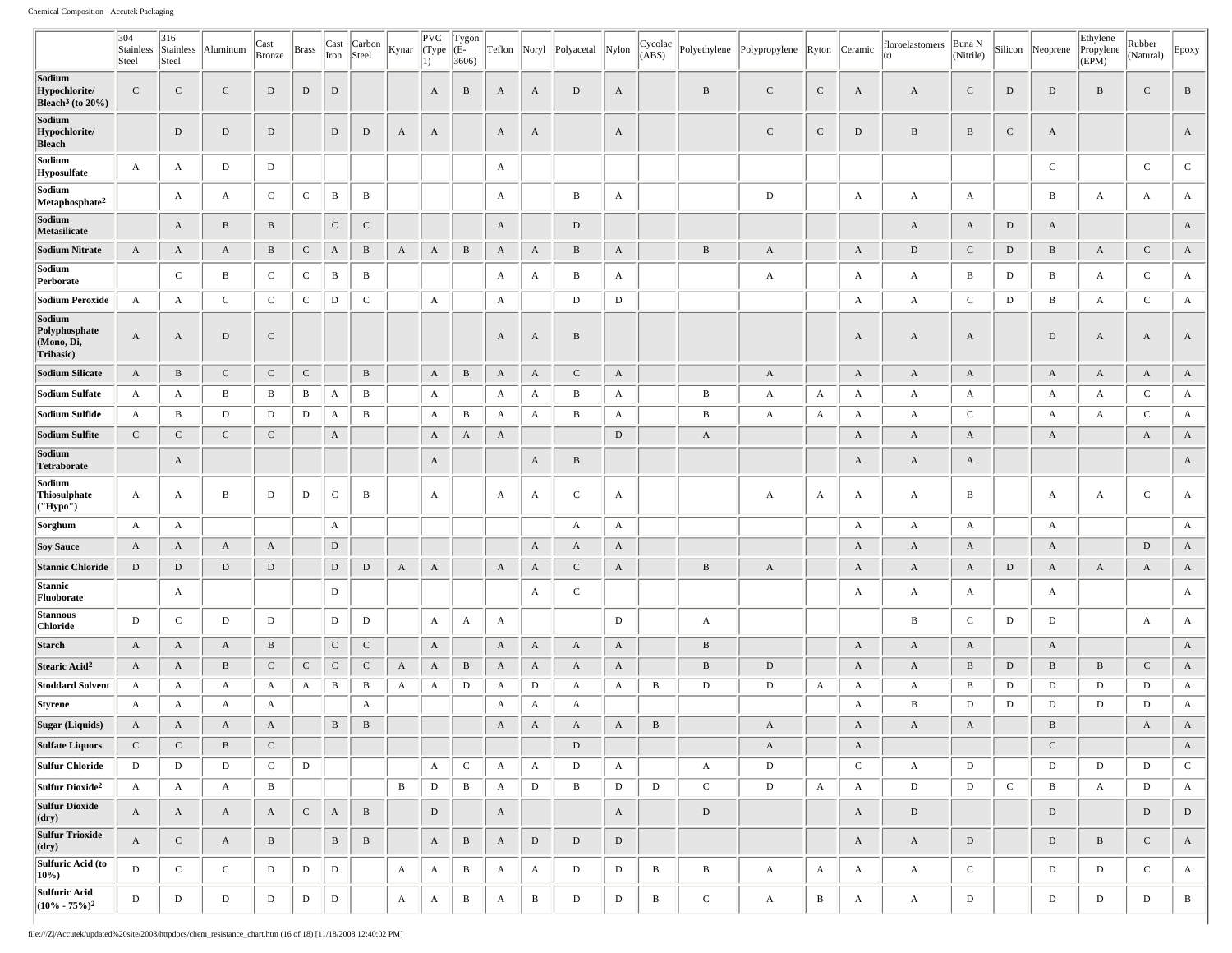| <b>Sulfuric Acid</b><br>$(75\% - 100\%)$ |              | D            |              |                            | D         |             |        | A | $\, {\bf B}$ |              | $\mathbf{A}$ | $\mathbf{A}$ |                        | $\mathbf D$  |   |        | B            | $\mathbf C$  | $\mathbf{A}$ | A            | D             |             | D |   |                  | D            |
|------------------------------------------|--------------|--------------|--------------|----------------------------|-----------|-------------|--------|---|--------------|--------------|--------------|--------------|------------------------|--------------|---|--------|--------------|--------------|--------------|--------------|---------------|-------------|---|---|------------------|--------------|
| <b>Sulfurous Acid</b>                    | $\sim$<br>J  | B            | $\sim$<br>◡  |                            |           | D           | D      |   | A            | $\, {\bf B}$ |              |              | $\mathbf D$            | $\mathbf D$  |   | B      | $\Lambda$    |              | $\mathbf{A}$ | A            | $\mathcal{C}$ | D           | B |   |                  | A            |
| Sulfuryl Chloride                        |              |              |              |                            |           |             |        |   | А            |              | A            |              |                        |              |   |        |              |              | А            |              |               |             |   |   |                  | A            |
| <b>Syrup</b>                             | $\mathbf{A}$ | А            | A            | D                          |           |             |        |   | л            |              |              | A            | $\boldsymbol{\Lambda}$ | $\mathbf{A}$ | B |        |              |              | $\mathbf{A}$ | A            | $\Delta$      |             | B |   | $\boldsymbol{A}$ | А            |
| <b>Tallow</b>                            | A            | A            | A            |                            |           |             |        |   |              |              |              | $\mathbf{A}$ | $\bm{A}$               | $\mathbf{A}$ |   | $\sim$ |              |              | A            | A            | A             |             |   |   |                  | A            |
| <b>Tannic Acid</b>                       | $\mathbf{A}$ | A            | $\sim$<br>J  | <sub>R</sub>               |           | $\sim$      | $\sim$ |   | A            | $\, {\bf B}$ | A            | A            | B                      | $\mathbf D$  |   |        | $\Lambda$    |              | A            | A            | ${\rm D}$     | $\mathbf C$ |   |   |                  | A            |
| <b>Tanning Liquors</b>                   | A            | A            | $\sim$<br>-C | $\Lambda$                  |           |             |        |   | A            | B            | $\Delta$     |              | B                      |              |   |        | $\Lambda$    |              | $\mathbf{A}$ | А            | $\mathsf C$   |             |   |   |                  | A            |
| Tartaric Acid                            | $\mathbf{A}$ | B            | $\sim$<br>◡  | $\boldsymbol{\mathcal{A}}$ | $\sim$    | $\mathbf D$ | D      | Ð |              | B            | $\Delta$     | $\Delta$     | B                      | $\mathbf{A}$ |   | B      |              |              | А            | А            | D             | $\sim$<br>╰ |   |   | $\mathbf{A}$     | А            |
| Tetrachlorethane                         |              | A            |              |                            |           |             |        |   | $\mathbf D$  |              | A            | D            | $\bm{A}$               | $\mathbf{A}$ |   |        | $\mathbf{A}$ |              | $\mathbf{A}$ | A            | D             |             |   | D | D                | $\mathbf{A}$ |
| Tetrahydrofuran                          | A            | $\mathbf{A}$ | D            | D                          |           | $\mathbf D$ | A      | D | $\mathbf D$  |              | $\mathbf{A}$ | $\mathbf D$  | $\bm{A}$               | $\mathbf{A}$ |   | D      | $\sim$<br>U  | $\mathbf{A}$ | $\mathbf{A}$ | D            | ${\rm D}$     |             | D |   | D                | A            |
| $\vert$ Toluene, Toluol $^3$             | A            | А            | А            |                            | $\Lambda$ | А           |        |   | D            | D            |              | D            | A                      | A            | D | D      | D            | $\Delta$     | $\mathbf{A}$ | $\mathsf{C}$ | D             | D           | D | D | D                | $\Gamma$     |
| Tomato Juice                             | A            | A            | A            |                            |           | $\sim$      | $\sim$ |   |              |              | A            | A            | B                      | A            | B |        | A            | $\mathbf{A}$ | $\mathbf{A}$ | А            | A             |             | A |   |                  | A            |

**A - No effect - Excellent 1. P.V.C. - Satisfactory to 72ƒ F.**

**B - Minor effect - Good 2. Polypropylene - Satisfactory to 72ƒ F.**

**C - Moderate effect - Fair 3. Polypropylene - Satisfactory to 120ƒ F.**

**D - Severe effect - Not recommended 4. Buna-N - Satisfactory for "O" Rings**

**5. Polyacetal - Satisfactory to 72ƒ F. 6. Ceramag - Satisfactory to 72ƒ F.**

|                                                        | 304<br>Stainless<br>Steel | 316<br>Stainless<br>Steel | Aluminum     | Cast<br>Bronze | <b>Brass</b> | Cast<br>Iron | Carbon<br>Steel | $\vert$ Kynar $\vert$ (Type | PVC<br>$ 1\rangle$ | Tygon<br>(E-<br>3606 | Teflon | Noryl        | Polyacetal Nylon |              | Cycolac<br>(ABS) | Polyethylene | Polypropylene | Ryton        | Ceramic          | floroelastomers | Buna N<br>(Nitrile) | Silicon      | Neoprene     | Ethylene<br>Propylene<br>(EPM) | Rubber<br>(Natural) | Epoxy        |
|--------------------------------------------------------|---------------------------|---------------------------|--------------|----------------|--------------|--------------|-----------------|-----------------------------|--------------------|----------------------|--------|--------------|------------------|--------------|------------------|--------------|---------------|--------------|------------------|-----------------|---------------------|--------------|--------------|--------------------------------|---------------------|--------------|
| Trichlorethane                                         | $\mathsf{C}$              | A                         | ${\bf C}$    | $\mathbf C$    |              | ${\bf C}$    |                 |                             |                    |                      | A      | ${\rm D}$    | $\mathbf{A}$     |              |                  |              |               |              | $\mathbf{A}$     | $\mathbf{A}$    | D                   | $\mathbf D$  | D            | D                              | D                   | A            |
| Trichlorethylene <sup>2</sup>                          | $\mathbf{A}$              | A                         | $\, {\bf B}$ | B              | A            | $\mathsf{C}$ | $\, {\bf B}$    | A                           | D                  |                      | A      | ${\rm D}$    | $\mathbf{A}$     | ${\bf C}$    | D                | D            | D             | $\mathsf{C}$ | A                | $\mathbf{A}$    | $\mathbf D$         | $\,$ D       | D            | D                              | D                   | A            |
| Trichloropropane                                       |                           | $\mathbf{A}$              |              | A              |              |              |                 |                             |                    |                      |        | D            | $\mathbf{A}$     |              | D                |              |               |              | A                | $\mathbf{A}$    | A                   |              | $\mathbf{A}$ |                                |                     | $\mathbf{A}$ |
| Tricresylphosphate                                     |                           | $\mathbf{A}$              |              | A              |              |              |                 |                             | D                  |                      | A      | $\mathbf C$  | $\mathbf{C}$     |              |                  |              |               |              | $\boldsymbol{A}$ | B               | D                   |              | D            | A                              |                     | $\mathbf{A}$ |
| Triethylamine                                          |                           |                           |              | $\mathbf{A}$   |              |              |                 |                             | A                  |                      |        | $\, {\bf B}$ | D                |              |                  |              |               |              | $\mathbf{A}$     | $\mathbf{A}$    | $\mathbf{A}$        | $\,$ D       | B            |                                |                     | $\mathbf{A}$ |
| Turpentine <sup>3</sup>                                | $\mathbf{A}$              | A                         | $\mathbf C$  | B              | $\mathsf{C}$ | B            | B               | A                           | A                  | B                    | A      | $\mathbf D$  | A                | A            |                  | D            | B             | A            | A                | $\mathbf{A}$    | D                   |              | D            | D                              | D                   | $\mathbf{A}$ |
| Urine                                                  | $\mathbf{A}$              | A                         | B            | $\mathsf C$    |              | В            |                 |                             | A                  |                      |        | A            | A                | A            |                  | B            | A             |              | A                | $\mathbf{A}$    | A                   |              | D            | A                              |                     | A            |
| Vegetable Juice                                        | A                         | A                         | $\mathbf{A}$ | $\mathbf C$    |              | D            |                 |                             |                    |                      |        | A            | A                | A            |                  |              |               |              | $\boldsymbol{A}$ | $\mathbf{A}$    | A                   | B            | D            |                                | D                   | A            |
| Vinegar                                                | $\mathbf{A}$              | A                         | $\mathbf D$  | B              | $\, {\bf B}$ | $\mathbf C$  | D               | A                           | A                  |                      | A      | A            | B                | $\mathbf{A}$ | $\, {\bf B}$     | B            | A             | $\mathbf{A}$ | A                | $\mathbf{A}$    | ${\bf C}$           |              | B            | A                              | $\mathbf{C}$        | A            |
| Varnish (Use<br>floroelastomers $(r)$<br>for Aromatic) | A                         | A                         | $\mathbf{A}$ | A              | $\, {\bf B}$ |              | $\mathbf C$     |                             |                    |                      | A      | $\mathbf D$  | $\mathbf{A}$     | $\mathbf{A}$ |                  |              | A             |              | $\mathbf{A}$     | $\mathbf{A}$    | B                   | $\mathbf C$  | D            |                                | $\mathbf D$         | A            |
| Water, Acid, Mine                                      | A                         | A                         | $\mathsf{C}$ | $\mathsf{C}$   | D            | $\mathbf C$  |                 |                             | $\boldsymbol{A}$   | B                    |        | А            | D                | A            | B                |              | A             | B            | A                | $\mathbf{A}$    | $\mathbf{A}$        |              | B            |                                | B                   | A            |
| Water, Distilled,<br>Lab Grade 7                       | A                         | A                         | B            | A              |              | D            |                 |                             | A                  | B                    | A      | A            | A                | A            | A                |              | A             | $\mathbf{A}$ | A                | $\mathbf{A}$    | $\mathbf{A}$        |              | B            | A                              | A                   | A            |
| <b>Water, Fresh</b>                                    | A                         | $\mathbf{A}$              | $\mathbf{A}$ | A              | $\mathbf C$  | $\, {\bf B}$ | $\mathbf D$     |                             | $\boldsymbol{A}$   | $\bf{B}$             | A      | A            | A                | $\mathbf{A}$ | A                | A            | A             | $\mathbf{A}$ | $\mathbf{A}$     | $\mathbf{A}$    | A                   |              | B            | A                              | A                   | A            |
| Water, Salt                                            | A                         | A                         | B            | B              | ${\bf C}$    | D            |                 |                             | A                  | B                    |        | A            | A                | $\mathbf{A}$ |                  |              | A             | $\mathbf{A}$ | A                | $\mathbf{A}$    | A                   |              | B            | A                              | A                   | $\mathbf{A}$ |
| <b>Weed Killers</b>                                    | A                         | A                         | $\mathbf C$  | $\mathsf C$    |              |              |                 |                             |                    |                      |        |              | A                | A            |                  |              |               |              | A                | $\mathbf{A}$    | B                   |              | $\mathbf C$  |                                |                     | A            |
| Whey                                                   | $\mathbf{A}$              | $\mathbf{A}$              | $\, {\bf B}$ |                |              |              |                 |                             |                    |                      |        |              | $\mathbf{A}$     |              |                  |              |               |              | A                | $\mathbf{A}$    | $\mathbf{A}$        |              |              |                                |                     | $\mathbf{A}$ |
| <b>Whiskey</b> and<br>Wines                            | A                         | $\mathbf{A}$              | $\mathbf D$  | B              | B            | D            | $\mathbf D$     |                             | A                  |                      | A      | A            | A                | A            |                  | B            | A             |              | $\mathbf{A}$     | $\mathbf{A}$    | $\mathbf{A}$        | $\, {\bf B}$ | A            | A                              | $\mathbf{A}$        | A            |
| <b>White Liquor</b><br>(Pulp Mill)                     | $\mathbf{A}$              | $\mathbf{A}$              |              | ${\rm D}$      |              | $\mathbf{C}$ |                 |                             | A                  |                      | A      | A            | D                | A            |                  |              | A             |              | A                | $\mathbf{A}$    | A                   |              | $\mathbf{A}$ |                                |                     | $\mathbf{A}$ |
| <b>White Water</b><br>(Paper Mill)                     | A                         | A                         |              | A              |              |              |                 |                             |                    |                      |        |              | B                | A            |                  |              | A             |              | A                | $\mathbf{A}$    |                     |              | A            |                                |                     | $\mathbf{A}$ |
| Xylene <sup>2</sup>                                    | A                         | A                         | A            | A              | А            | A            | B               | A                           | D                  |                      | A      | D            | A                | A            | D                | D            | D             | $\mathbf{A}$ | А                | $\mathbf{A}$    | D                   | D            | D            | D                              | D                   | A            |
| <b>Zinc Chloride</b>                                   | D                         | B                         | D            | $\mathbf D$    | $\mathbf D$  | D            | D               | A                           | $\mathbf{A}$       |                      | A      | $\mathbf{A}$ | $\mathsf{C}$     | $\mathbf{A}$ |                  | B            | A             | $\mathbf{A}$ | $\mathbf{A}$     | $\mathbf{A}$    | A                   |              | A            | A                              | A                   | A            |